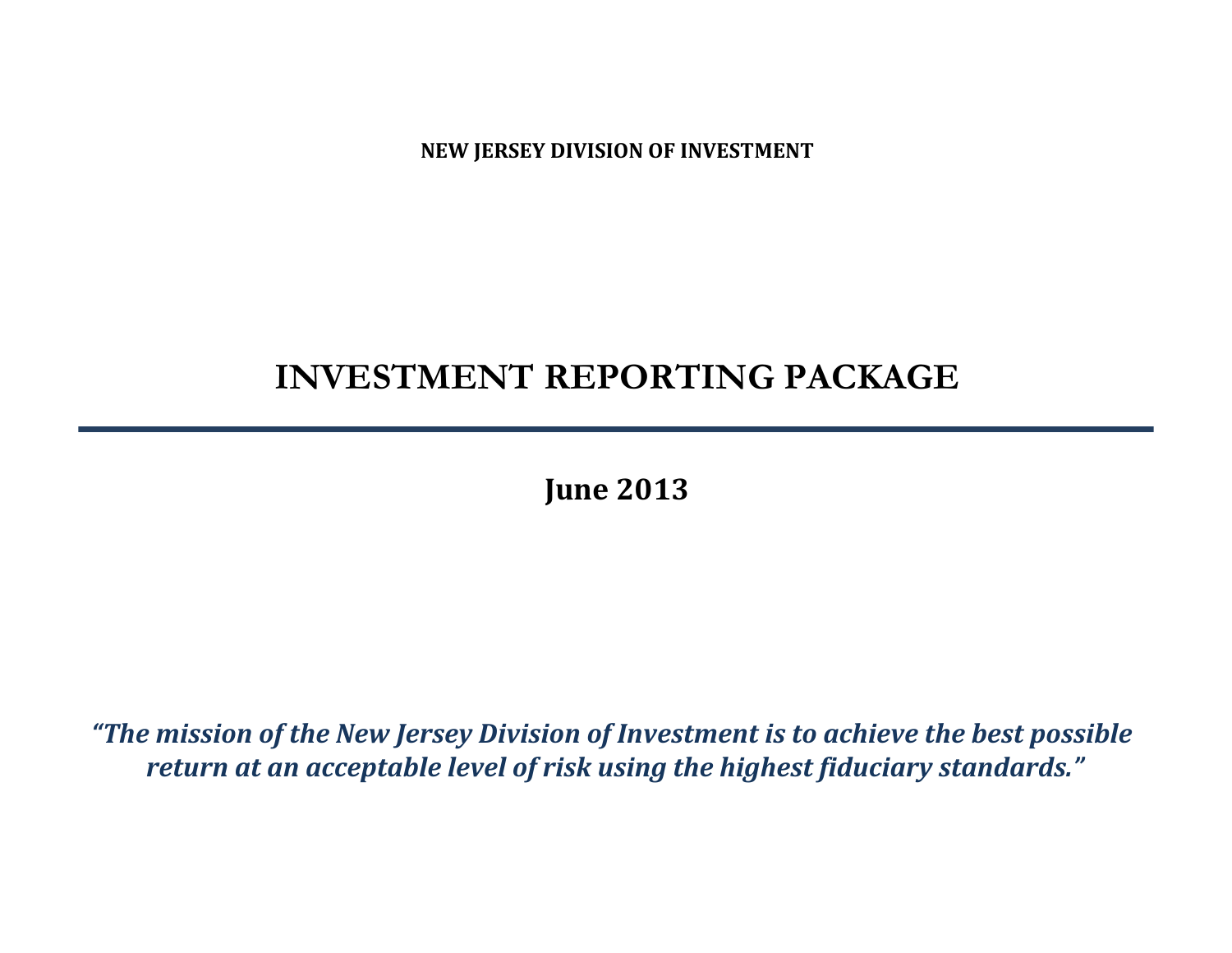# New Jersey Divison of Investment Actual Allocation vs FY 2013 Investment Plan Target 6/30/2013

|                                          | <b>Actual</b>       |                 |             |                             |
|------------------------------------------|---------------------|-----------------|-------------|-----------------------------|
|                                          | <b>Allocation %</b> | <b>Target %</b> | Difference% | Allocation\$ <sup>(2)</sup> |
| Absolute Return/Risk Mitigation          | 2.83%               | 4.00%           | $-1.17%$    | 2,107.56                    |
| <b>Risk Mitigation</b>                   | 2.83%               | 4.00%           | $-1.17%$    | 2,107.56                    |
| Cash Equivalents <sup>(1)</sup>          | 4.57%               | 1.50%           | 3.07%       | 3,404.25                    |
| <b>TIPS</b>                              | 2.39%               | 2.50%           | $-0.11%$    | 1,782.93                    |
| <b>US Treasuries</b>                     | 0.44%               | 2.50%           | $-2.06%$    | 328.31                      |
| <b>Total Liquidity</b>                   | 7.41%               | 6.50%           | 0.91%       | 5,515.49                    |
| <b>Investment Grade Credit</b>           | 13.59%              | 13.00%          | 0.59%       | 10,120.23                   |
| High Yield Fixed Income                  | 4.87%               | 6.00%           | $-1.13%$    | 3,623.46                    |
| Credit Oriented Hedge Funds              | 2.90%               | 4.00%           | $-1.10%$    | 2,156.32                    |
| Debt Related Private Equity              | 1.08%               | 1.50%           | $-0.42%$    | 806.02                      |
| Police and Fire Mortgage Program         | 1.13%               | 1.50%           | $-0.37%$    | 838.80                      |
| <b>Total Income</b>                      | 23.57%              | 26.00%          | $-2.43%$    | 17,544.82                   |
| <b>Commodities and Other Real Assets</b> | 2.53%               | 4.00%           | $-1.47%$    | 1,886.55                    |
| <b>Real Estate</b>                       | 5.05%               | 5.50%           | $-0.45%$    | 3,762.52                    |
| <b>Total Real Return</b>                 | 7.59%               | 9.50%           | $-1.91%$    | 5,649.07                    |
| <b>US Equity</b>                         | 27.54%              | 23.80%          | 3.74%       | 20,504.23                   |
| Non-US Developed Markets Equity          | 12.52%              | 12.50%          | 0.02%       | 9,317.45                    |
| <b>Emerging Markets Equity</b>           | 6.87%               | 7.00%           | $-0.13%$    | 5,117.14                    |
| <b>Equity Oriented Hedge Funds</b>       | 4.11%               | 4.50%           | $-0.39%$    | 3,062.74                    |
| <b>Buyouts/Venture Capital</b>           | 6.99%               | 6.20%           | 0.79%       | 5,200.67                    |
| <b>Total Global Growth</b>               | 58.03%              | 54.00%          | 4.03%       | 43,202.24                   |
| <b>Other Cash and Receivables</b>        | 0.57%               | 0.00%           | 0.57%       | 426.71                      |
| <b>Total Pension Fund</b>                | 100.00%             | 100.00%         | 0.00%       | 74,445.89                   |

 **1 The cash aggregate comprises the four common fund cash accounts, in addition to the seven plan cash accounts.**

 **2 Reflects the most recent market values available.**

 **Totals may not equal sum of components due to rounding**



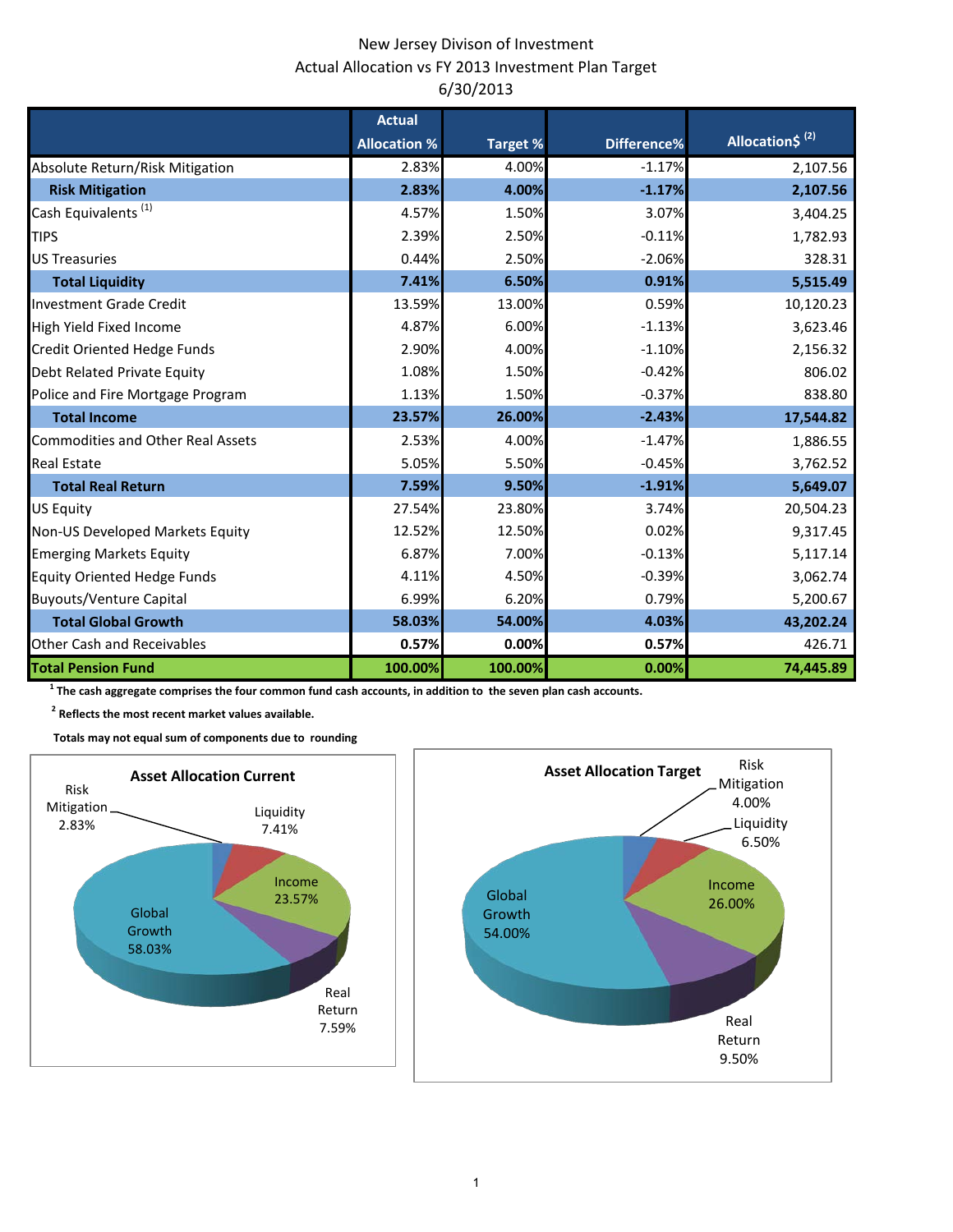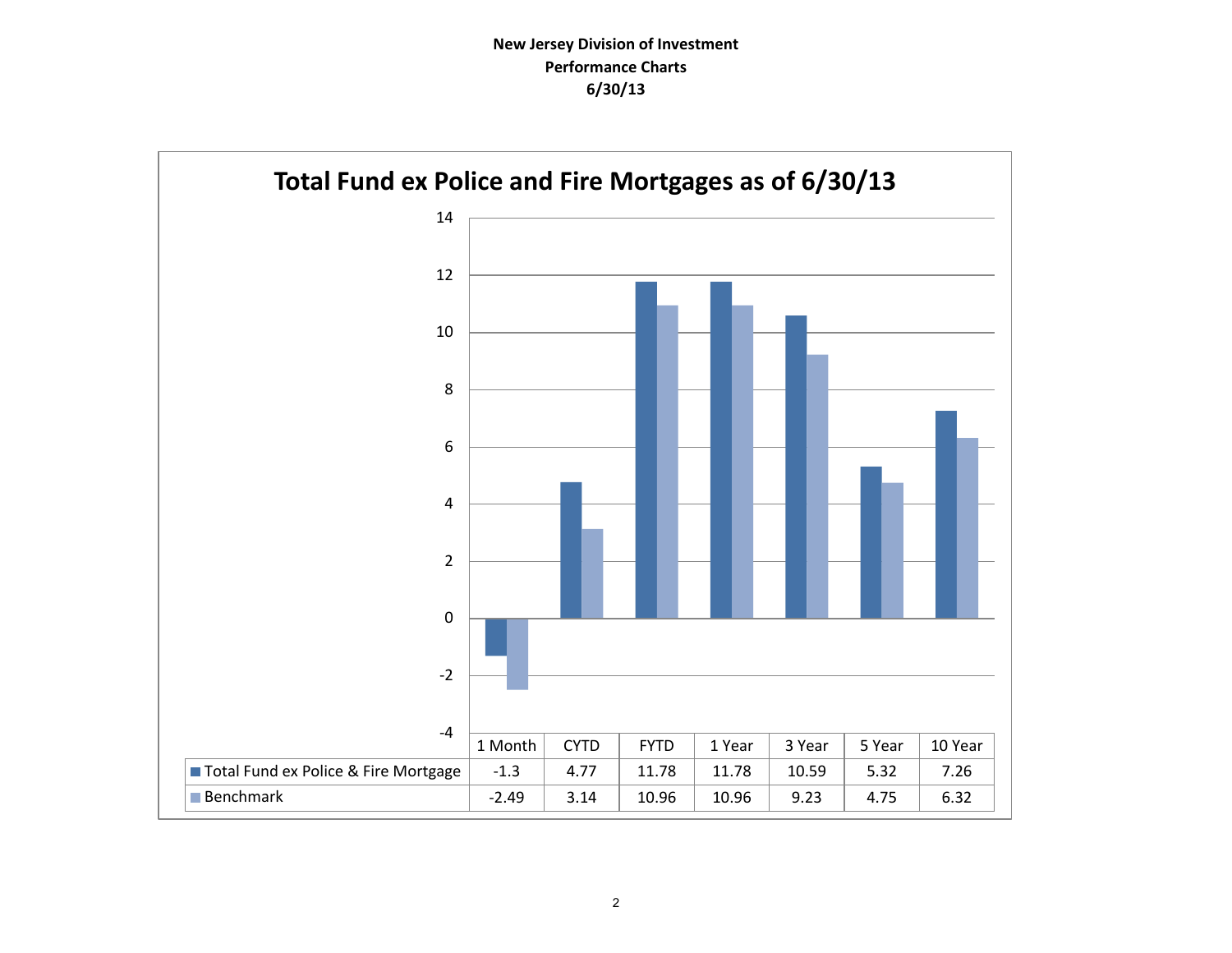## **New Jersey Division of Investment Performance Charts 6/30/13**



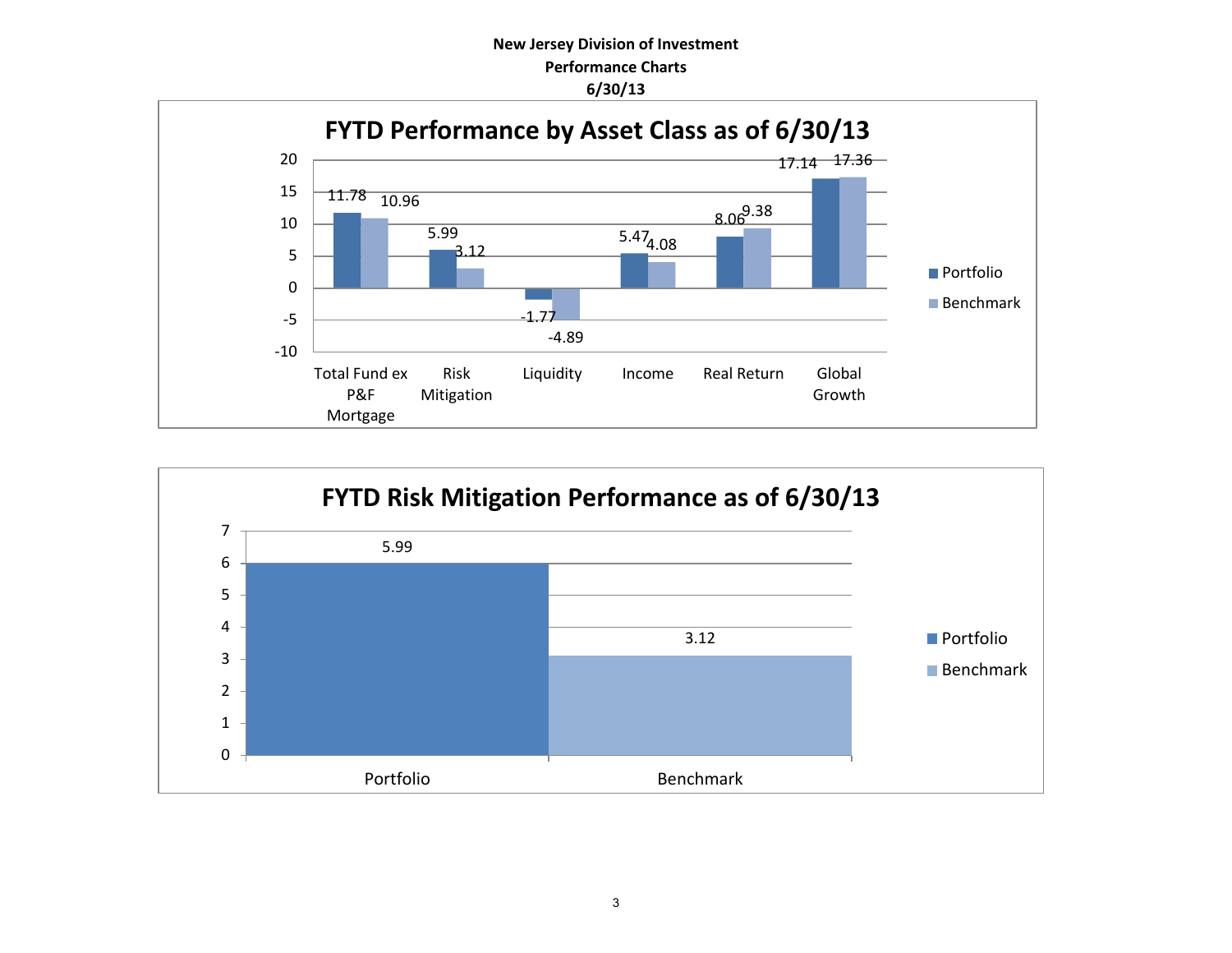# **New Jersey Division of Investment Performance Charts 6/30/13**



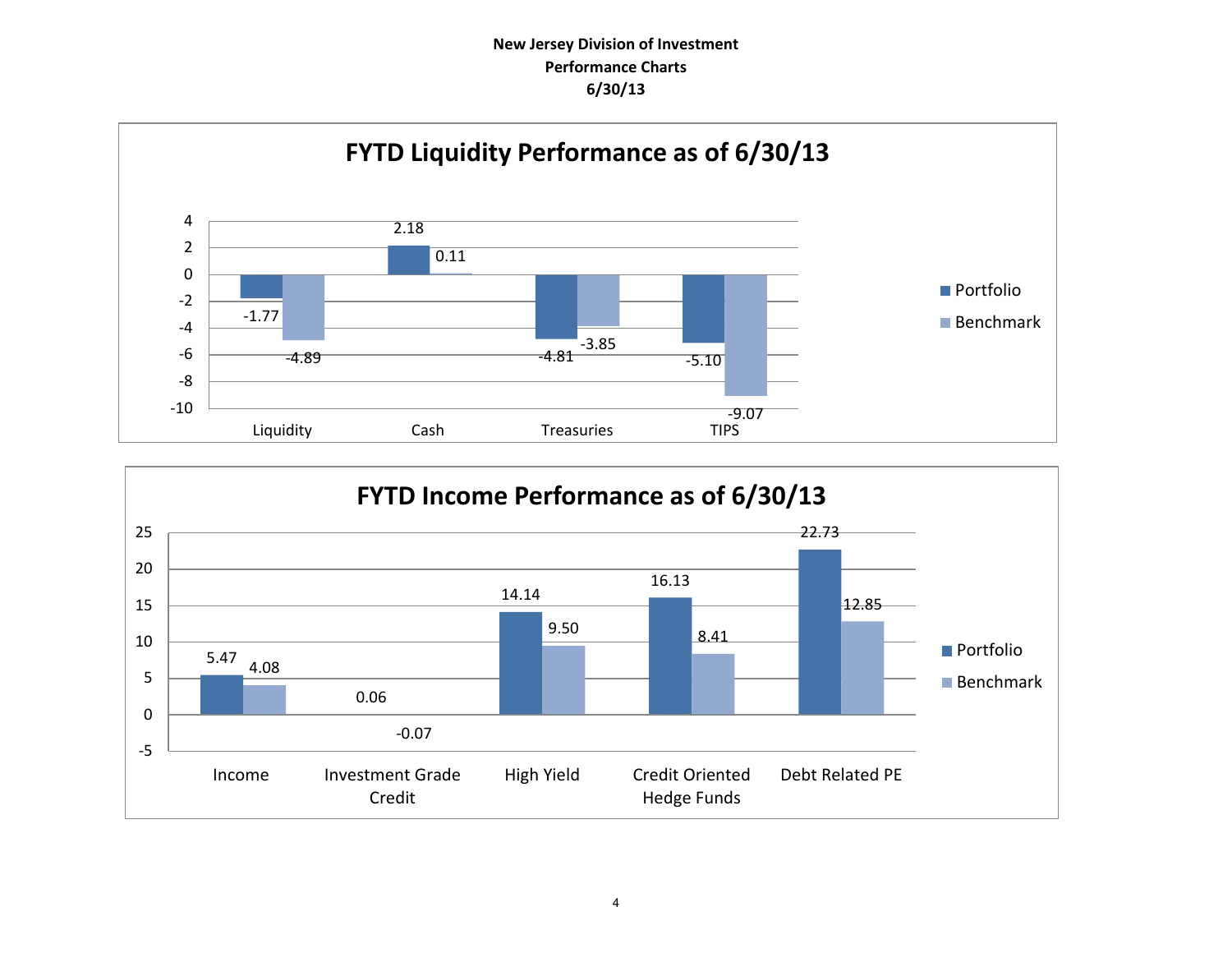# **New Jersey Division of Investment Performance Charts 6/30/13**

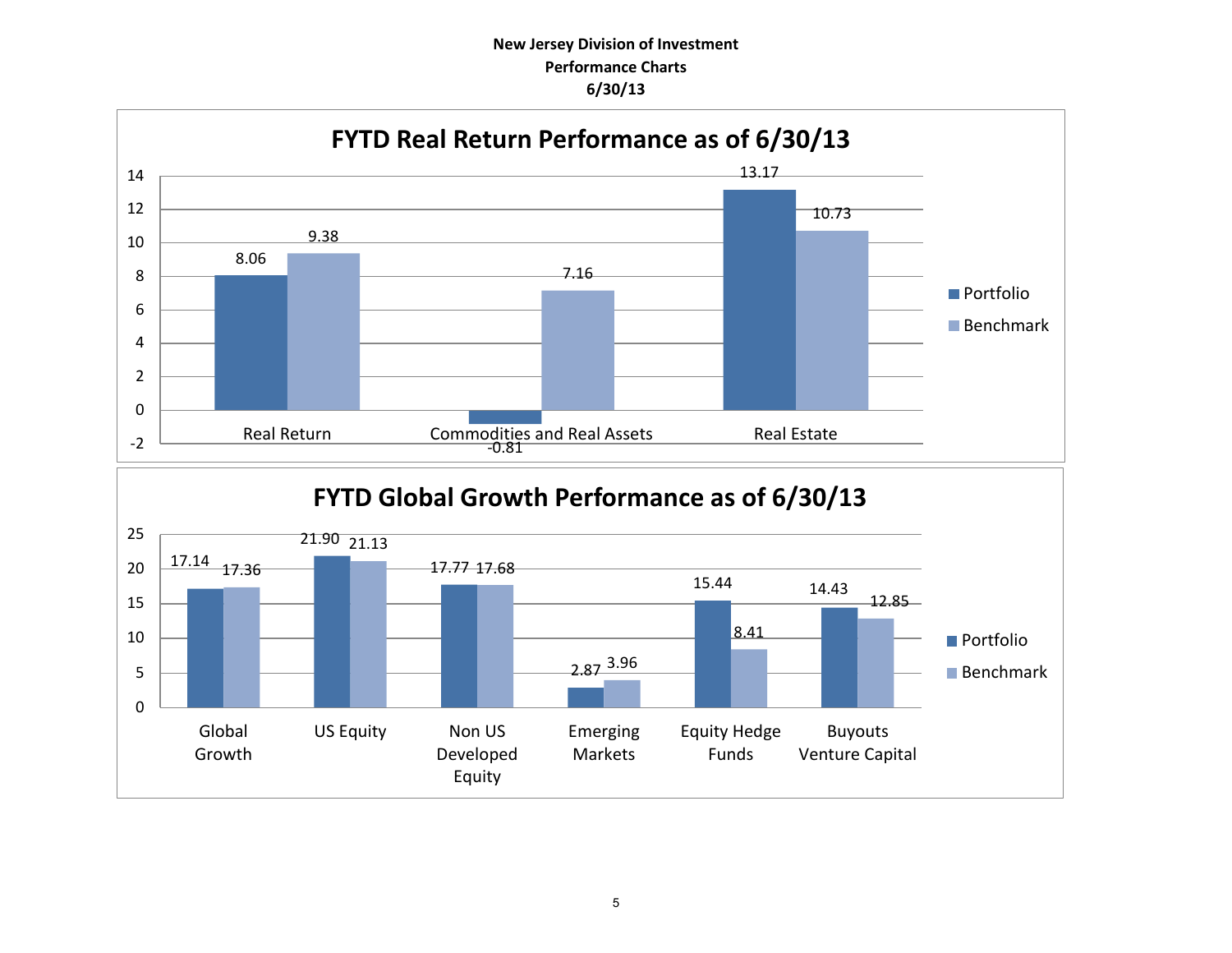#### **New Jersey Division of Investment Pension Fund Performance<sup>1</sup> Versus Benchmark 6/30/13**

|                                                                          | 1 month | 3 month | <b>CYTD</b> | <b>FYTD</b> | 3 Years | 5 Years | 10 Years |
|--------------------------------------------------------------------------|---------|---------|-------------|-------------|---------|---------|----------|
| Common Fund A (Domestic Equity) with Cash, Hedges, Miscellaneous         | (1.33)  | 2.93    | 13.64       | 21.56       | 18.59   | 8.13    | 8.52     |
| S&P 1500 Composite                                                       | (1.34)  | 2.79    | 13.97       | 21.13       | 18.60   | 7.27    | 7.71     |
| Equity Only (Ex Cash)                                                    | (1.37)  | 2.84    | 13.81       | 21.89       | 18.96   | 8.34    | 8.63     |
| Equity Only-Diversified Fund                                             | (1.05)  | 2.96    | 13.77       | 21.17       | 18.67   |         |          |
| Equity Only-Concentrated Fund                                            | (1.88)  | 2.78    | 14.07       | 23.47       | 19.81   |         |          |
| Common Fund B (Fixed Income) with Cash, Hedges, Miscellaneous            | (2.52)  | (3.14)  | (2.65)      | 1.73        | 7.70    | 9.24    | 6.55     |
| <b>Common B Blended Benchmark</b>                                        | (3.42)  | (4.19)  | (4.18)      | 0.87        | 6.64    | 8.28    | 6.11     |
| <b>Investment Grade</b>                                                  | (3.29)  | (4.67)  | (4.88)      | (1.12)      | 6.89    | 8.45    | 6.17     |
| Investment Grade Blended Benchmark                                       | (3.71)  | (5.16)  | (6.05)      | (1.92)      | 8.04    | 9.12    | 6.52     |
| High Yield                                                               | (0.59)  | 1.44    | 5.54        | 14.13       | 13.08   |         |          |
| <b>Barclays Corp High Yield Index</b>                                    | (2.62)  | (1.44)  | 1.42        | 9.50        | 10.74   |         |          |
| Common Fund D (International Equity) with Cash, Hedges, Miscellaneous    | (4.39)  | (3.56)  | (1.02)      | 11.90       | 5.46    | (1.28)  | 7.09     |
| <b>MSCI All World Country Index (ex US)</b>                              | (4.34)  | (3.11)  | (0.04)      | 13.63       | 7.99    | (0.80)  | 8.62     |
| <b>Custom International Equity Markets Index</b>                         | (4.58)  | (3.83)  | (1.06)      | 12.76       |         |         |          |
| Developed Markets Equity                                                 | (3.62)  | (1.11)  | 4.03        | 17.77       |         |         |          |
| Custom International Equity Developed Markets Index                      | (3.66)  | (1.55)  | 3.46        | 17.68       |         |         |          |
| <b>MSCI EAFE</b>                                                         | (3.55)  | (0.98)  | 4.10        | 18.62       |         |         |          |
| <b>Emerging Markets Equity</b>                                           | (5.99)  | (8.19)  | (9.97)      | 2.87        |         |         |          |
| Custom International Equity Emerging Markets Index                       | (6.27)  | (7.97)  | (9.04)      | 3.96        |         |         |          |
| <b>MSCI Emerging Markets</b>                                             | (6.37)  | (8.08)  | (9.57)      | 2.87        |         |         |          |
| Common Fund E (Alternative Investments) with Cash, Hedges, Miscellaneous | 2.21    | 4.14    | 7.72        | 11.63       | 10.12   | 1.50    |          |
| Hedge Funds <sup>1</sup>                                                 | 1.45    | 3.62    | 12.58       | 12.58       | 7.13    | 1.66    |          |
| HFRI Fund of Funds Composite (one month lag)                             | 0.63    | 2.36    | 6.08        | 8.41        | 3.18    | (0.51)  |          |
| Private Equity <sup>1</sup>                                              | 4.76    | 7.61    | 10.59       | 14.86       | 13.59   | 6.18    |          |
| Cambridge Associates (Data only available quarterly) <sup>2</sup>        | 4.49    | 4.49    | 8.11        | 12.85       | 15.09   | 7.46    |          |
| Real Estate <sup>1</sup>                                                 | 2.38    | 5.24    | 10.97       | 13.17       | 12.94   | (3.66)  |          |
| NCREIF(NPI) (Data only available quarterly) 2                            | 2.88    | 2.88    | 5.51        | 10.73       | 13.14   | 2.79    |          |
| Real Assets/Commodities <sup>1</sup>                                     | (2.74)  | (5.19)  | (5.77)      | (0.88)      | 4.77    | (9.01)  |          |
| <b>DJUBS TR Index</b>                                                    | (4.72)  | (9.45)  | (10.47)     | (8.01)      | (0.26)  | (11.61) |          |
| <b>Police &amp; Fire Mortgage Program</b>                                | (1.98)  | (1.68)  | (0.73)      | 0.73        | 3.47    |         |          |
| Plan Cash 3                                                              | 0.01    | 0.03    | 0.07        | 0.18        | 0.22    | 0.54    | 1.85     |
| <b>US Treasury Bills (3 month)</b>                                       | 0.01    | 0.02    | 0.04        | 0.11        | 0.11    | 0.29    | 1.74     |
| <b>Total Pension Fund</b>                                                | (1.31)  | 0.39    | 4.70        | 11.63       | 10.47   |         |          |
| <b>Total Pension Fund ex Police and Fire Mortgages</b>                   | (1.30)  | 0.41    | 4.77        | 11.78       | 10.59   | 5.32    | 7.26     |
| <b>Total Fund Benchmark</b>                                              | (2.49)  | (1.28)  | 3.14        | 10.96       | 9.23    | 4.75    | 6.32     |

**1 Performance based on most recent values available** 

**2 Cambridge Associates & NCREIF (NPI) Benchmarks are only reported on a quarterly basis, non quarter-end months are reported as 0%**

**3 The cash aggregate comprises the seven plan cash accounts**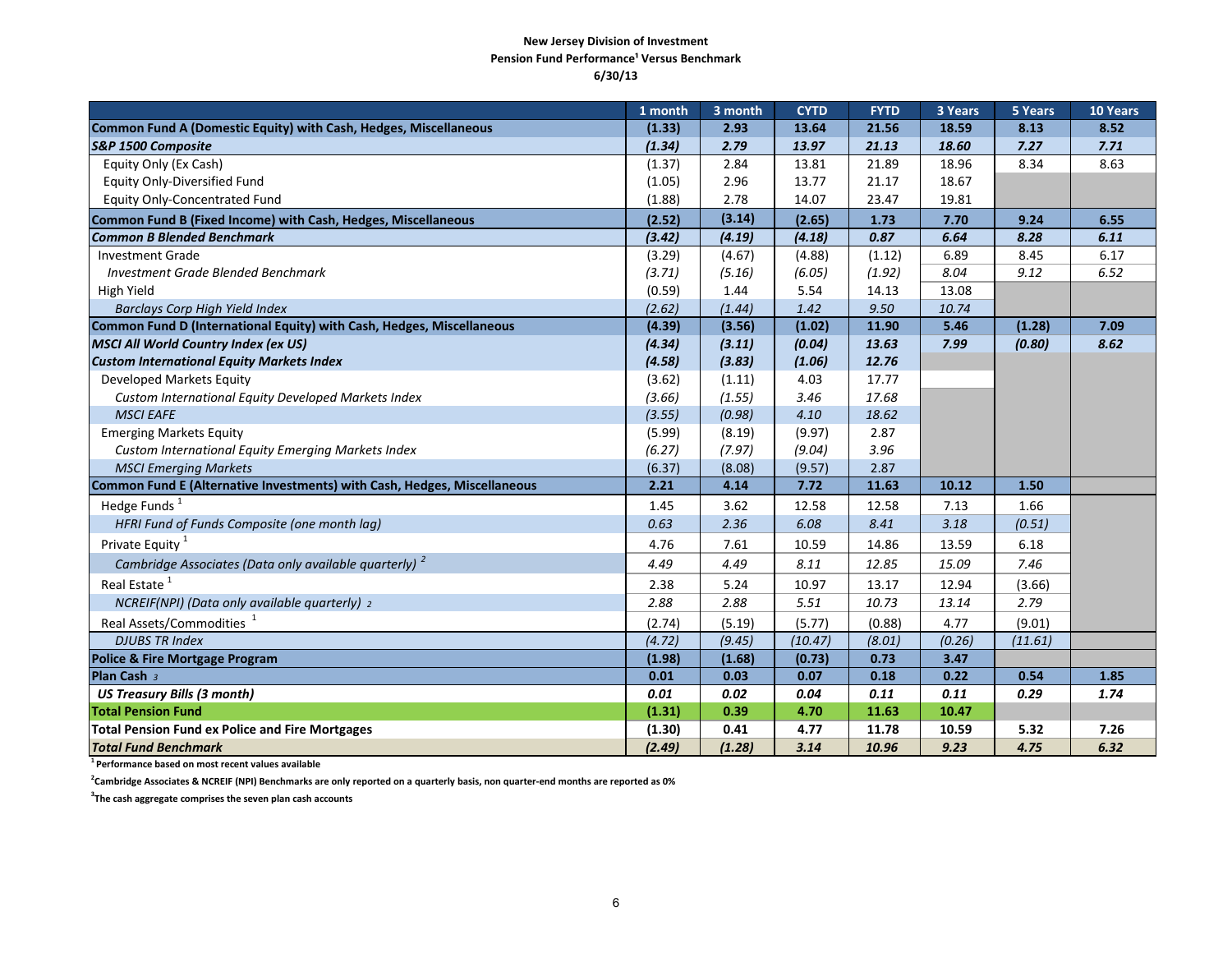# **New Jersey Division of Investment Domestic Equity (Common Pension A) 6/30/13**

## **Top Holdings**

|                                | % of             |
|--------------------------------|------------------|
| Company                        | <b>Portfolio</b> |
| <b>APPLE INC</b>               | 2.74             |
| <b>EXXON MOBIL CORP</b>        | 2.34             |
| <b>MICROSOFT CORP</b>          | 2.33             |
| <b>WELLS FARGO + CO</b>        | 1.86             |
| <b>JPMORGAN CHASE + CO</b>     | 1.57             |
| <b>GOOGLE INC CLA</b>          | 1.56             |
| $MERCK + CO. INC.$             | 1.50             |
| <b>PROCTER + GAMBLE CO/THE</b> | 1.38             |
| <b>JOHNSON + JOHNSON</b>       | 1.36             |
| <b>PFIZER INC</b>              | 1.29             |

# **Portfolio Sector Weightings**

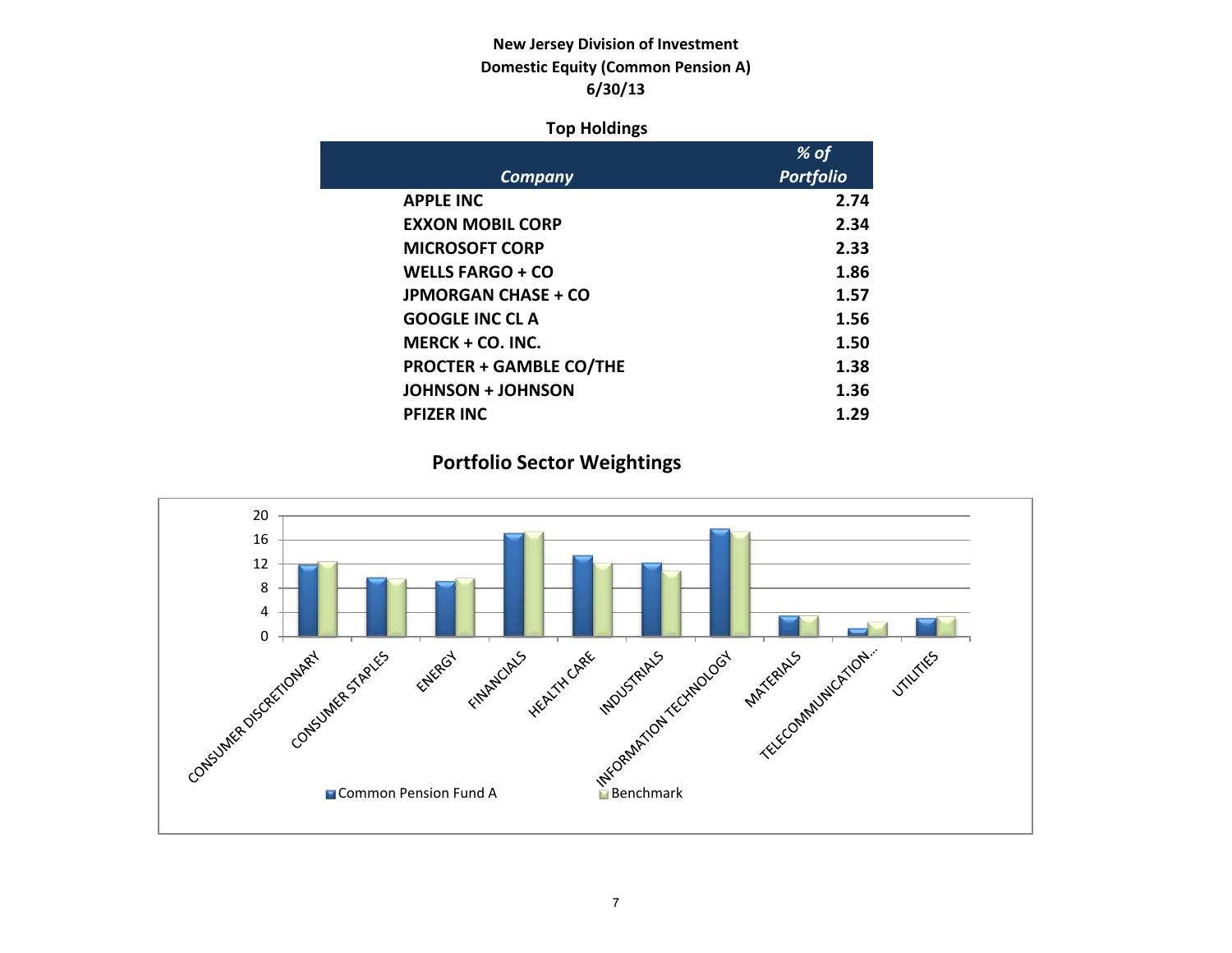# **New Jersey Division of Investment Investment Grade Portfolio 6/30/13**

|                               | <b>Portfolio</b> | Benchmark <sup>1</sup> | <b>Difference</b> |
|-------------------------------|------------------|------------------------|-------------------|
| Moody's Quality Rating        | $AA-3$           | $A-1$                  | N/A               |
| Coupon (%)                    | 4.77             | 5.56                   | $-0.79$           |
| <b>Current Yield</b>          | 4.67             | 4.85                   | $-0.18$           |
| Duration                      | 7.86             | $9.42*$                | $-0.63$           |
| <b>Option Adjusted Spread</b> | 172.01           | 129.99                 | 42.02             |
| Convexity                     | 0.39             | 1.29                   | $-0.90$           |
| Maturity (yrs)                | 10.91            | 14.96*                 | $-3.20$           |

| <b>Maturities</b> | <b>Portfolio</b> | Benchmark <sup>1</sup> |
|-------------------|------------------|------------------------|
| $0-5yr$           | 15.70            | 0.33                   |
| $5-10$ yr         | 40.23            | 1.01                   |
| $10-15$ yr        | 11.62            | 10.61                  |
| 15-20yr           | 19.30            | 14.53                  |
| 20-25yr           | 7.84             | 23.10                  |
| 25-30yr           | 4.58             | 48.11                  |
| $>30$ yr          | 0.74             | 2.30                   |
| Unclassified      | 0.00             | 0.00                   |

|                                   | <b>Portfolio</b> | $ $ Benchmark $^1$     | <b>Difference</b> |              | <b>Issuer Name</b>   | Market Value [%] |
|-----------------------------------|------------------|------------------------|-------------------|--------------|----------------------|------------------|
| Moody's Quality Rating            | $AA-3$           | $A-1$                  | N/A               | <b>UST</b>   | UST Tips             | 14.58%           |
| Coupon (%)                        | 4.77             | 5.56                   | $-0.79$           | <b>MP</b>    | Manitoba             | 2.37%            |
| Current Yield                     | 4.67             | 4.85                   | $-0.18$           |              | ATT                  | 2.33%            |
| Duration                          | 7.86             | $9.42*$                | $-0.63$           | <b>AID</b>   | Aid to Israel        | 2.25%            |
| Option Adjusted Spread            | 172.01           | 129.99                 | 42.02             | <b>COP</b>   | Cnoco Philips        | 2.21%            |
| Convexity                         | 0.39             | 1.29                   | $-0.90$           | <b>ONT</b>   | Ontario              | 2.19%            |
| Maturity (yrs)                    | 10.91            | 14.96*                 | $-3.20$           | <b>BRCOL</b> | <b>Brit Colombia</b> | 1.94%            |
| *This is an approximate benchmark |                  |                        |                   | <b>DUK</b>   | Duke Energy          | 1.84%            |
|                                   |                  |                        |                   | <b>UST</b>   | <b>UST Nominals</b>  | 1.74%            |
| <b>Maturities</b>                 | <b>Portfolio</b> | Benchmark <sup>+</sup> |                   | Q            | Quebec               | 1.73%            |





1) Barclay's Gov/Credit Long

2) Includes all affiliated entities

3) Excluding US Treasuries and Tips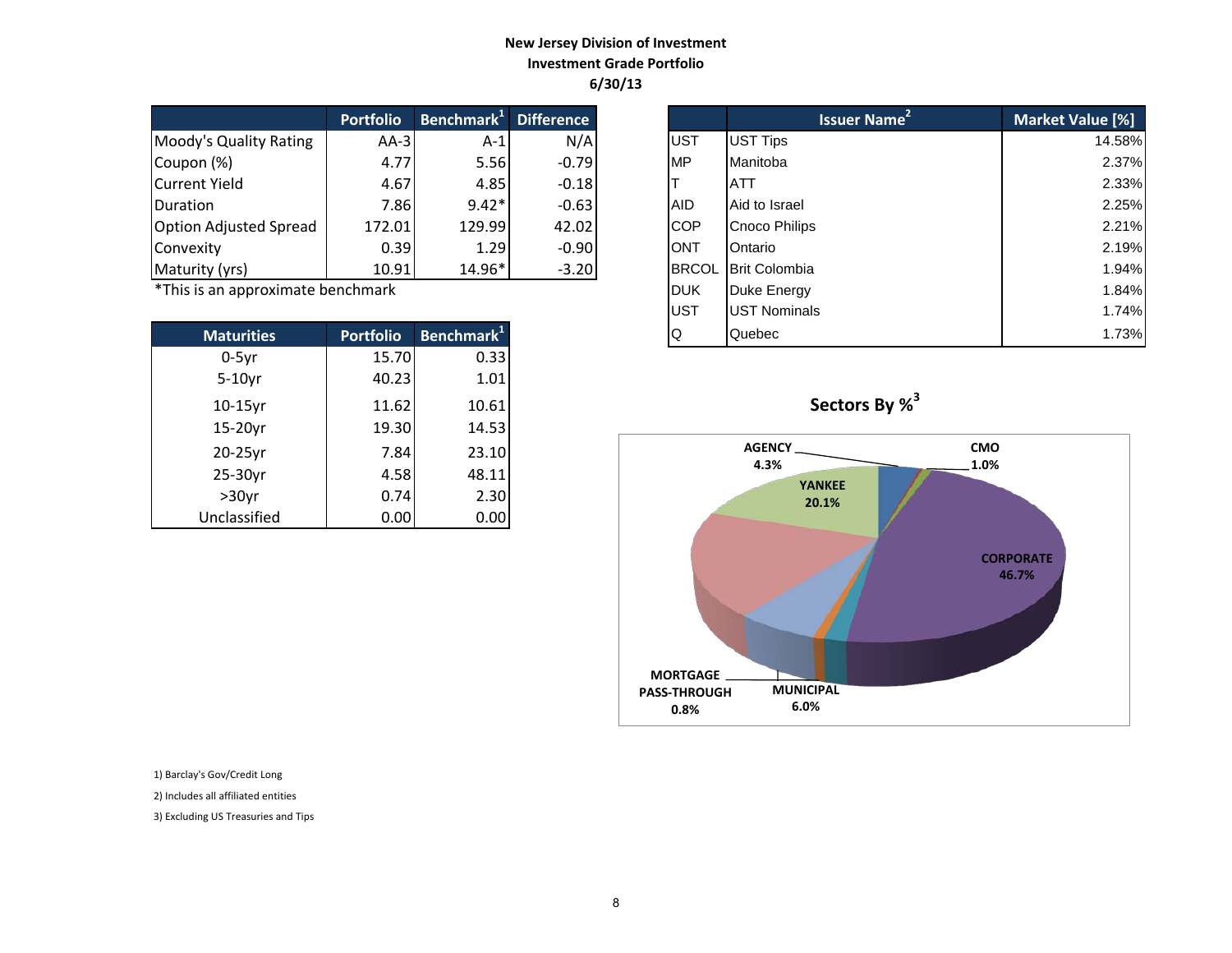# **New Jersey Division of Investment International Equity (Common Pension D) 6/30/13**

## **Top Holdings**

| % of             |
|------------------|
| <b>Portfolio</b> |
| 7.90             |
| 6.25             |
| 1.32             |
| 1.03             |
| 0.94             |
| 0.90             |
| 0.86             |
| 0.84             |
| 0.80             |
| 0.80             |
|                  |

# **Portfolio Sector Weightings**

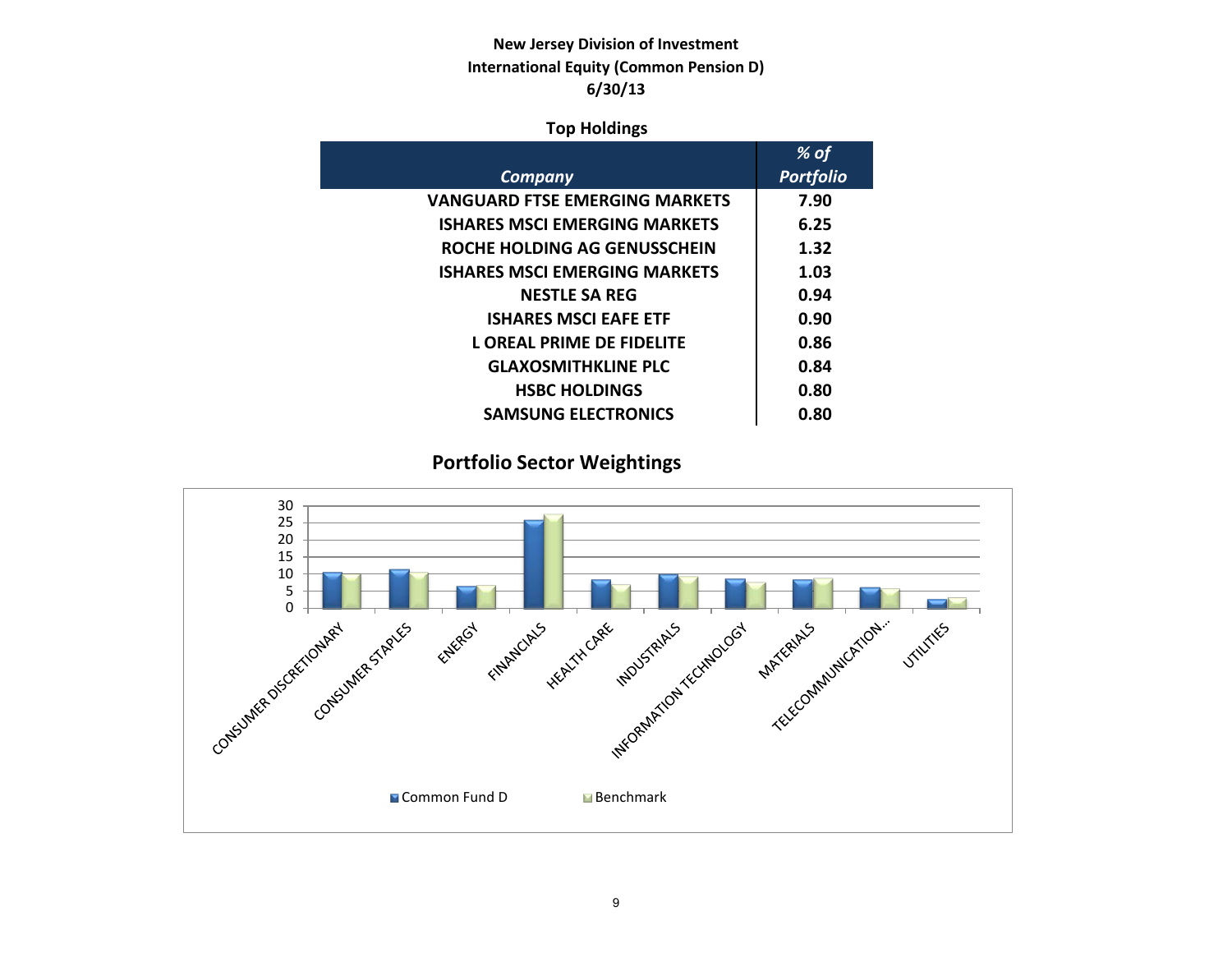#### **New Jersey Division of Investment International Equity (Common Pension D) Exposure by Country 6/30/13**

|                           |               |          | <b>Custom</b>        |              | <b>Net Foreign</b> |                                |       |                        | <b>Custom</b>        |              | <b>Net Foreign</b> |
|---------------------------|---------------|----------|----------------------|--------------|--------------------|--------------------------------|-------|------------------------|----------------------|--------------|--------------------|
|                           |               |          | <b>International</b> |              | <b>Currency</b>    |                                |       |                        | <b>International</b> |              | <b>Currency</b>    |
|                           | <b>Equity</b> | % Equity | <b>Index</b>         | <b>Hedge</b> | <b>Exposure</b>    |                                |       | <b>Equity % Equity</b> | <b>Index</b>         | <b>Hedge</b> | <b>Exposure</b>    |
|                           |               |          |                      |              |                    |                                |       |                        |                      |              |                    |
| <b>Developed Markets:</b> |               |          |                      |              |                    | <b>Emerging Markets:</b>       |       |                        |                      |              |                    |
| Developed - Euro          |               |          |                      |              |                    | EM - Global                    | 13.6  | 0.1%                   | 0.0%                 |              | 13.6               |
| Austria                   | 22.4          | 0.2%     | 0.2%                 |              | 22.4               | EM - Europe/Middle East/Africa |       |                        |                      |              |                    |
| Belgium                   | 81.7          | 0.6%     | 0.7%                 |              | 81.7               | Cyprus                         | 0.0   | 0.0%                   | 0.0%                 |              | 0.0                |
| Finland                   | 60.6          | 0.4%     | 0.4%                 |              | 60.6               | <b>Czech Republic</b>          | 9.6   | 0.1%                   | 0.1%                 |              | 9.6                |
| France                    | 832.6         | 5.8%     | 4.9%                 |              | 832.6              | Egypt                          | 20.6  | 0.1%                   | 0.1%                 |              | 20.6               |
| Germany                   | 757.3         | 5.3%     | 5.3%                 |              | 757.3              | Hungary                        | 40.1  | 0.3%                   | 0.1%                 |              | 40.1               |
| Greece                    | 0.1           | 0.0%     | 0.0%                 |              | 0.1                | Morocco                        | 0.1   | 0.0%                   | 0.0%                 |              | 0.1                |
| Ireland                   | 24.2          | 0.2%     | 0.2%                 |              | 24.2               | Poland                         | 79.9  | 0.6%                   | 0.6%                 |              | 79.9               |
| Italy                     | 118.2         | 0.8%     | 0.9%                 |              | 118.2              | Russia                         | 322.4 | 2.3%                   | 1.7%                 |              | 322.4              |
| Netherlands               | 231.4         | 1.6%     | 1.6%                 |              | 231.4              | South Africa                   | 362.3 | 2.5%                   | 2.3%                 |              | 362.3              |
| Portugal                  | 44.1          | 0.3%     | 0.1%                 |              | 44.1               | Turkey                         | 167.4 | 1.2%                   | 0.7%                 |              | 167.4              |
| Spain                     | 225.4         | 1.6%     | 1.7%                 |              | 225.4              | <b>United Arab Emirates</b>    | 3.7   | 0.0%                   | 0.0%                 |              | 3.7                |
| <b>Euro Currency</b>      |               |          |                      | $-195.0$     | $-195.0$           | EM - Latam                     |       |                        |                      |              |                    |
| Developed - Non-Euro      |               |          |                      |              |                    | Argentina                      | 8.4   | 0.1%                   | 0.0%                 |              | 8.4                |
| Australia                 | 603.7         | 4.2%     | 5.0%                 |              | 603.7              | <b>Brazil</b>                  | 596.0 | 4.2%                   | 4.1%                 |              | 596.0              |
| Canada                    | 887.9         | 6.2%     | 6.3%                 |              | 887.9              | Chile                          | 69.0  | 0.5%                   | 0.7%                 |              | 69.0               |
| Denmark                   | 84.5          | 0.6%     | 0.7%                 |              | 84.5               | Colombia                       | 27.5  | 0.2%                   | 0.4%                 |              | 27.5               |
| Hong Kong                 | 260.8         | 1.8%     | 1.8%                 |              | 260.8              | Mexico                         | 270.6 | 1.9%                   | 2.0%                 |              | 270.6              |
| Israel                    | 39.5          | 0.3%     | 0.3%                 |              | 39.5               | Panama                         | 15.0  | 0.1%                   | 0.0%                 |              | 15                 |
| Japan                     | 2017.9        | 14.1%    | 13.7%                | $-335.2$     | 1682.8             | Peru                           | 27.4  | 0.2%                   | 0.2%                 |              | 27.4               |
| New Zealand               | 0.2           | 0.0%     | 0.1%                 |              | 0.2                | EM - Asia ex Japan             |       |                        |                      |              |                    |
| Norway                    | 72.3          | 0.5%     | 0.4%                 |              | 72.3               | China                          | 844.2 | 5.9%                   | 6.5%                 |              | 844.2              |
| Singapore                 | 160.8         | 1.1%     | 1.0%                 |              | 160.8              | India                          | 309.1 | 2.2%                   | 2.4%                 |              | 309.1              |
| Sweden                    | 267.4         | 1.9%     | 1.8%                 |              | 267.4              | Indonesia                      | 233.6 | 1.6%                   | 1.1%                 |              | 233.6              |
| Switzerland               | 939.4         | 6.6%     | 5.6%                 |              | 939.4              | Korea                          | 637.3 | 4.5%                   | 5.1%                 |              | 637.3              |
| United Kingdom            | 1557.4        | 10.9%    | 12.2%                |              | 1557.4             | Malaysia                       | 172.9 | 1.2%                   | 1.4%                 |              | 172.9              |
|                           |               |          |                      |              |                    | Mongolia                       | 0.0   | 0.0%                   | 0.0%                 |              | 0.0                |
|                           |               |          |                      |              |                    | Pakistan                       | 10.0  | 0.1%                   | 0.0%                 |              | 10.0               |
|                           |               |          |                      |              |                    | Philippines                    | 118.8 | 0.8%                   | 0.4%                 |              | 118.8              |
|                           |               |          |                      |              |                    | Taiwan                         | 470.0 | 3.3%                   | 4.3%                 |              | 470.0              |

Thailand 176.0 1.2% 1.0% 176.0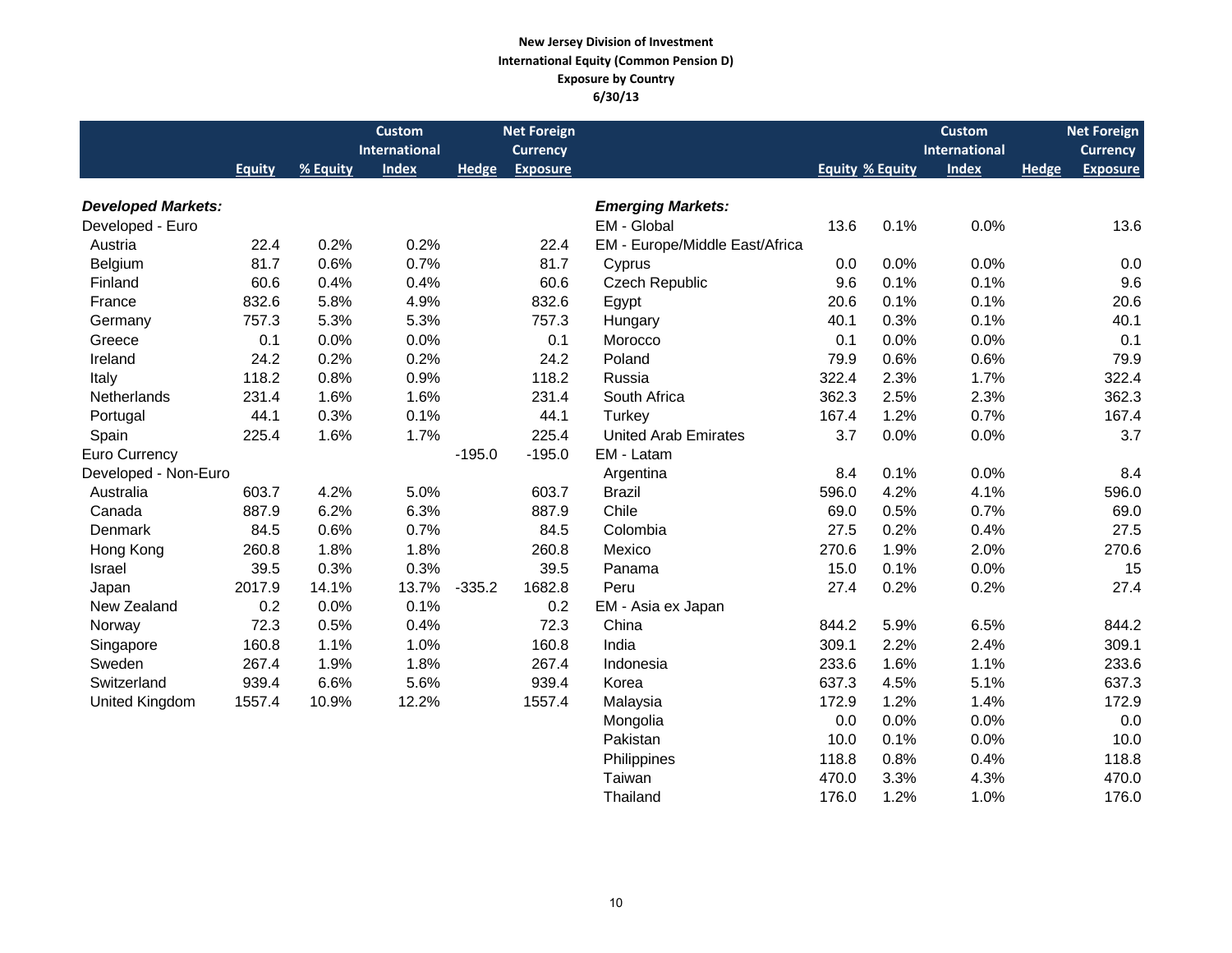# **New Jersey Division of Investment Cash Management Fund 6/30/13**

## **PARTICIPATION**

|                            | <b>VALUE</b> | <b>PERCENTAGE</b> |  |  |  |
|----------------------------|--------------|-------------------|--|--|--|
| <b>STATE</b>               | \$7,903      | 69.57%            |  |  |  |
| <b>NON-STATE</b>           | \$3,456      | 30.43%            |  |  |  |
| TOTAL*                     | \$11,359     | 100.00%           |  |  |  |
| Dollar amounts in millions |              |                   |  |  |  |

#### **PORTFOLIO ANNUALIZED INTEREST RATES**

|           | <b>STATE</b> | <b>NON-STATE</b> | <b>AVG.DAYS</b> |
|-----------|--------------|------------------|-----------------|
| 6/30/2013 | 0.10%        | 0.04%            | 67              |
| FY 2013   | 0.14%        | 0.06%            | 67              |



*\*\*Total is at par.*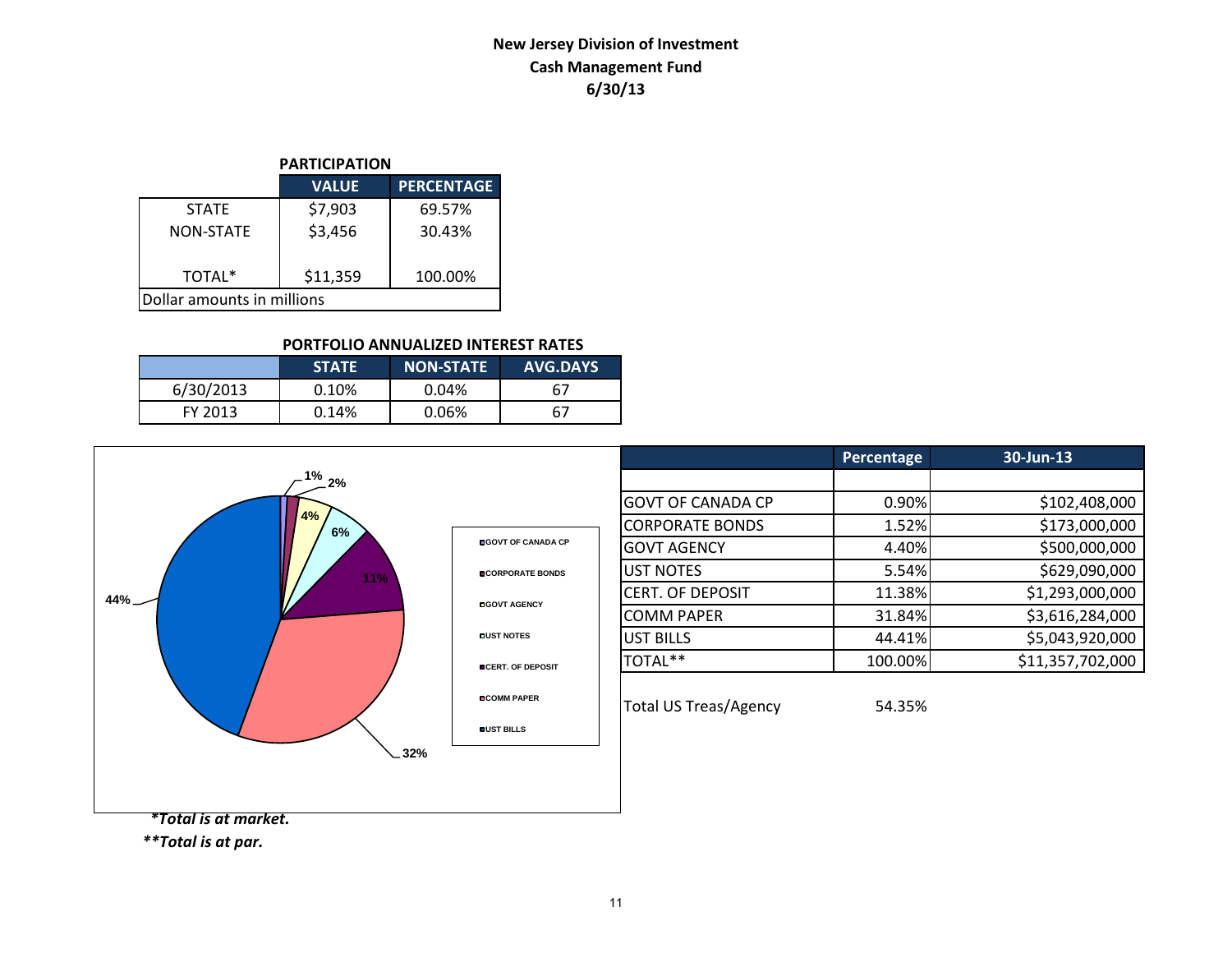## **New Jersey Division of Investment Common Pension Fund B High Grade Total Purchases for Fixed Income Required to be Reported by State Investment Council 6/1/2013 through 6/30/2013**

| <b>CUSIP Number</b> | <b>Security Long Name</b>       | <b>Shares/Par Value</b> | <b>Base Net Amount</b> |
|---------------------|---------------------------------|-------------------------|------------------------|
| 071813BJ7           | BAXTER INTERNATIONAL INC        | 10,000,000.000          | 9,999,000.00           |
| 268648AP7           | <b>EMC CORP</b>                 | 100,000,000.000         | 99,943,000.00          |
| 134429AY5           | CAMPBELL SOUP CO                | 8,000,000.000           | 7,604,804.44           |
| 071813BL2           | <b>BAXTER INTERNATIONAL INC</b> | 15,000,000.000          | 14,952,750.00          |
| 452152SV4           | <b>ILLINOIS ST</b>              | 11,000,000.000          | 11,000,000.00          |
| 037833AJ9           | APPLE INC                       | 10,000,000.000          | 9,799,533.33           |
| 88166JAA1           | TEVA PHARM FIN IV BV            | 10,000,000.000          | 10,400,058.33          |
| 12527GAC7           | CF INDUSTRIES INC               | 3,000,000.000           | 2,953,125.00           |
| 783186RB7           | RUTGERS NJ ST UNIV              | 10,000,000.000          | 10,000,000.00          |
| 911312AK2           | UNITED PARCEL SERVICE           | 25,000,000.000          | 29,520,395.82          |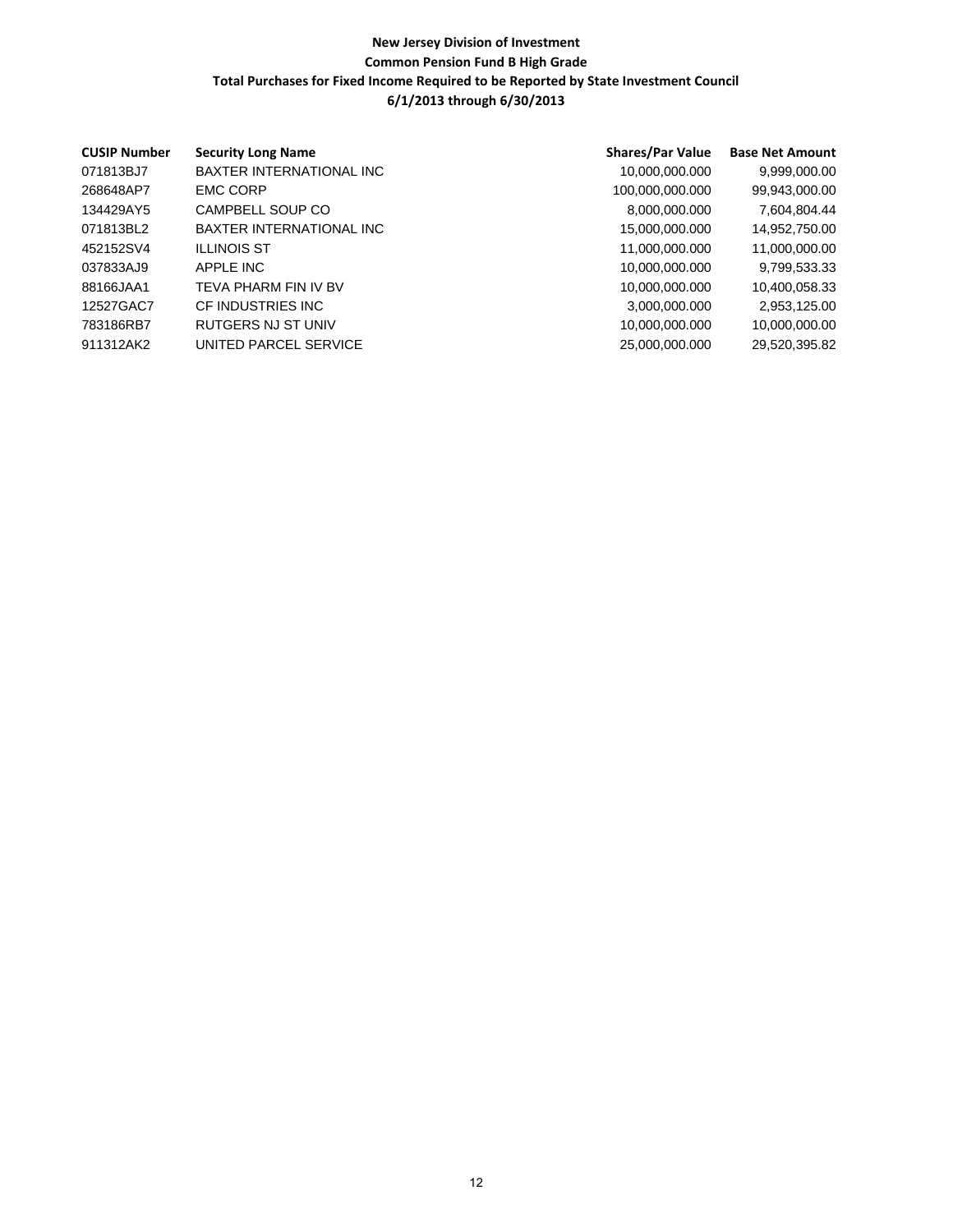| <b>CUSIP NUMBER</b> | <b>Security Long Name</b>                            | <b>Shares/Par Value</b> | <b>Base Net Amount</b> |
|---------------------|------------------------------------------------------|-------------------------|------------------------|
| 00130HBH7           | AES CORPORATION                                      | 175,000.00              | 199,400.00             |
| 00164VAC7           | AMC NETWORKS INC                                     | 500,000.00              | 504,078.13             |
| 00191AAA4           | ARD FINANCE SA                                       | 44,233.00               | 44,233.00              |
| 00434NAA3           | <b>ACCESS MIDSTREAM PARTNER</b>                      | 200,000.00              | 196,048.33             |
| 007903AX5           | ADVANCED MICRO DEVICES                               | 2,200,000.00            | 2,103,608.34           |
| 008914AE3           | AINSWORTH LUMBER LTD                                 | 500,000.00              | 544,973.96             |
| 020002408           | <b>ALLSTATE CORP</b>                                 | 80,000.00               | 2,000,000.00           |
| 02005NAE0           | ALLY FINANCIAL INC                                   | 500,000.00              | 599,555.56             |
| 02005NAJ9           | ALLY FINANCIAL INC                                   | 500,000.00              | 585,208.33             |
| 02079DAA1           | ALPHABET HOLDING CO INC                              | 200,000.00              | 206,308.33             |
| 02079DAB9           | ALPHABET HOLDING CO INC                              | 3,300,000.00            | 3,362,454.08           |
| 03070QAN1           | AMERISTAR CASINOS INC                                | 100,000.00              | 105,854.17             |
| 037933AG3           | APRIA HEALTHCARE GROUP I                             | 550,000.00              | 577,379.69             |
| 03834AAA1           | APPROACH RESOURCES INC                               | 425,000.00              | 427,500.00             |
| 03938LAM6           | ARCELORMITTAL                                        | 500,000.00              | 619,562.50             |
| 03938LAP9           | ARCELORMITTAL                                        | 225,000.00              | 225,187.50             |
| 043436AL8           | ASBURY AUTOMOTIVE GROUP                              | 225,000.00              | 248,769.53             |
| 050095AM0           | ATWOOD OCEANICS INC                                  | 1,050,000.00            |                        |
| 05070GAE8           | AUDATEX NORTH AMERICA IN                             |                         | 1,131,861.11           |
|                     |                                                      | 2,550,000.00            | 2,550,000.00           |
| 053810AB3           | AVIV HLTH PROP/AVIV HLTH<br><b>B/E AEROSPACE INC</b> | 825,000.00              | 925,150.11             |
| 055381AS6           |                                                      | 1,875,000.00            | 1,888,084.37           |
| 058498AR7           | <b>BALL CORP</b>                                     | 800,000.00              | 830,770.83             |
| 060505ED2           | <b>BANK OF AMERICA CORP</b>                          | 1,375,000.00            | 1,316,780.57           |
| 080555AF2           | BELO (A.H.) CORP                                     | 1,750,000.00            | 1,854,331.60           |
| 090613AF7           | <b>BIOMET INC</b>                                    | 100,000.00              | 106,847.22             |
| 090613AH3           | <b>BIOMET INC</b>                                    | 3,975,000.00            | 4,035,389.95           |
| 090613AJ9           | <b>BIOMET INC</b>                                    | 6,350,000.00            | 6,720,005.26           |
| 097793AA1           | BONANZA CREEK ENERGY INC                             | 3,000,000.00            | 3,149,437.50           |
| 103253AA8           | PENINSULA GAMING LLC                                 | 175,000.00              | 188,015.02             |
| 12489LAG3           | CB RICHARD ELLIS SERVICE                             | 1,000,000.00            | 1,073,434.03           |
| 1248EPAQ6           | CCO HLDGS LLC/CAP CORP                               | 1,500,000.00            | 1,616,302.08           |
| 1248EPAZ6           | CCO HLDGS LLC/CAP CORP                               | 150,000.00              | 144,376.56             |
| 1248EPBC6           | CCO HLDGS LLC/CAP CORP                               | 825,000.00              | 827,283.50             |
| 12543DAL4           | CHS/COMMUNITY HEALTH SYS                             | 825,000.00              | 886,279.16             |
| 125581GQ5           | CIT GROUP INC                                        | 3,300,000.00            | 3,474,319.44           |
| 12612DAG1           | CNG HOLDINGS INC                                     | 75,000.00               | 74,445.31              |
| 126307AC1           | <b>CSC HOLDINGS LLC</b>                              | 700,000.00              | 816,892.71             |
| 12686CBA6           | <b>CABLEVISION SYSTEMS CORP</b>                      | 275,000.00              | 311,065.27             |
| 127693AG4           | CAESARS ENTERTAINMENT OP                             | 175,000.00              | 170,887.50             |
| 131347BY1           | <b>CALPINE CORP</b>                                  | 100,000.00              | 112,846.88             |
| 144577AC7           | CARRIZO OIL + GAS INC                                | 600,000.00              | 661,843.75             |
| 14574XAB0           | <b>CARROLS RESTAURANT GROUP</b>                      | 125,000.00              | 142,929.69             |
| 15080BAC0           | CEDC FIN CORP INTL INC                               | 578,673.00              |                        |
| 15080BAD8           | CEDC FIN CORP INTL INC                               | 249,111.00              |                        |
| 156700AM8           | <b>CENTURYLINK INC</b>                               | 150,000.00              | 151,070.00             |
| 156700AS5           | <b>CENTURYLINK INC</b>                               | 200,000.00              | 204,771.11             |
| 156700AW6           | <b>CENTURYLINK INC</b>                               | 400,000.00              | 414,437.50             |
| 15672JAA1           | CEQUEL COM HLDG I/CAP CP                             | 150,000.00              | 157,159.38             |
| 165167CL9           | <b>CHESAPEAKE ENERGY CORP</b>                        | 725,000.00              | 735,780.90             |
| 17121EAD9           | CHRYSLER GP/CG CO ISSUER                             | 900,000.00              | 1,028,300.00           |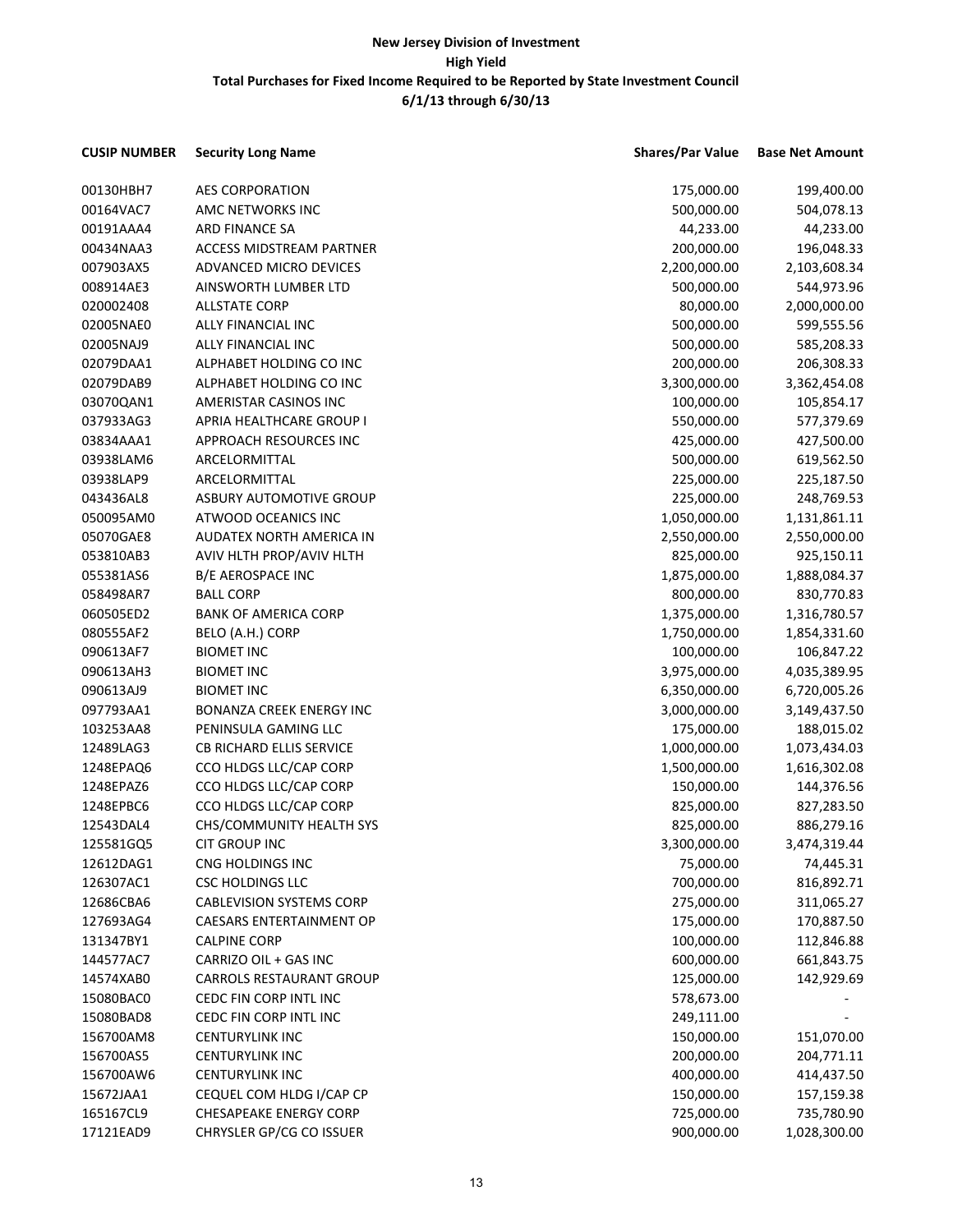| <b>CUSIP NUMBER</b> | <b>Security Long Name</b>       | <b>Shares/Par Value</b> | <b>Base Net Amount</b> |
|---------------------|---------------------------------|-------------------------|------------------------|
| 172967GR6           | <b>CITIGROUP INC</b>            | 1,000,000.00            | 977,491.66             |
| 184502BB7           | CLEAR CHANNEL COMMUNICAT        | 100,000.00              | 92,509.03              |
| 184502BE1           | CLEAR CHANNEL COMMUNICAT        | 250,000.00              | 237,368.06             |
| 18451QAH1           | <b>CLEAR CHANNEL WORLDWIDE</b>  | 175,000.00              | 182,992.71             |
| 19259PAH5           | <b>OUTERWALL INC</b>            | 1,000,000.00            | 1,023,583.33           |
| 20337XAA7           | COMMSCOPE HOLDINGS INC          | 150,000.00              | 146,239.58             |
| 20605PAB7           | CONCHO RESOURCES INC            | 1,000,000.00            | 1,116,277.78           |
| 212015AH4           | <b>CONTINENTAL RESOURCES</b>    | 900,000.00              | 943,291.67             |
| 212015AK7           | <b>CONTINENTAL RESOURCES</b>    | 250,000.00              | 250,715.63             |
| 228227BD5           | <b>CROWN CASTLE INTL CORP</b>   | 175,000.00              | 173,658.34             |
| 228411AE4           | CROWN MEDIA HOLDINGS INC        | 400,000.00              | 471,346.67             |
| 23311UAA7           | DCP LLC/DCP CORP                | 650,000.00              | 717,451.04             |
| 23833NAG9           | DAVE + BUSTER S INC             | 500,000.00              | 563,183.33             |
| 248019AP6           | <b>DELUXE CORP</b>              | 700,000.00              | 771,069.43             |
| 25272PAC6           | DIAMOND RESORTS CORP            | 575,000.00              | 655,041.46             |
| 25389MAD1           | <b>DIGITALGLOBE INC</b>         | 1,000,000.00            | 1,016,020.83           |
| 25470XAB1           | DISH DBS CORP                   | 525,000.00              | 601,485.94             |
| 25470XAE5           | DISH DBS CORP                   | 525,000.00              | 542,292.19             |
| 26433UAA3           | DUFRY FINANCE SCA               | 650,000.00              | 660,797.22             |
| 268783AA5           | EPE HLDNG/EP ENERGY BOND        | 193,026.00              | 3,104,759.96           |
| 269246BJ2           | E TRADE FINANCIAL CORP          | 1,000,000.00            | 1,028,916.67           |
| 26969TAB6           | EAGLE MIDCO INC                 | 225,000.00              | 220,500.00             |
| 29269QAG2           | <b>ENERGY FUTURE/EFIH FINAN</b> | 35,933.00               | 35,933.00              |
| 292757AB7           | <b>ENERGYSOLUTIONS INC/LLC</b>  | 350,000.00              | 394,943.40             |
| 29444UAL0           | <b>EQUINIX INC</b>              | 1,275,000.00            | 1,296,987.24           |
| 29444UAM8           | <b>EQUINIX INC</b>              | 875,000.00              | 899,903.04             |
| 29482PAA8           | ERICKSON AIR CRANE INC          | 1,250,000.00            | 1,244,458.34           |
| 30251GAH0           | FMG RESOURCES AUG 2006          | 250,000.00              | 269,166.67             |
| 30251GAN7           | FMG RESOURCES AUG 2006          | 275,000.00              | 283,640.20             |
| 315786AA1           | FIDELITY + GUARANTY LIFE        | 25,000.00               | 24,648.44              |
| 319963BB9           | FIRST DATA CORPORATION          | 675,000.00              | 759,467.44             |
| 319963BE3           | <b>FIRST DATA CORPORATION</b>   | 1,000,000.00            | 1,052,875.00           |
| 319963BF0           | FIRST DATA CORPORATION          | 250,000.00              | 265,484.38             |
| 319963BH6           | FIRST DATA CORPORATION          | 450,000.00              | 453,190.11             |
| 319963BK9           | <b>FIRST DATA CORPORATION</b>   | 475,000.00              | 448,552.25             |
| 36159RAE3           | <b>GEO GROUP INC/THE</b>        | 400,000.00              | 433,810.25             |
| 36186CBY8           | ALLY FINANCIAL INC              | 1,150,000.00            | 1,450,097.22           |
| 36485MAF6           | <b>GARDA WORLD SECURITY COR</b> | 225,000.00              | 243,300.00             |
| 370425RZ5           | ALLY FINANCIAL INC              | 500,000.00              | 626,944.44             |
| 37045XAK2           | <b>GENERAL MOTORS FINL CO</b>   | 1,175,000.00            | 1,138,068.23           |
| 37185LAD4           | <b>GENESIS ENERGY LP/GENESI</b> | 2,550,000.00            | 2,640,653.82           |
| 37244DAC3           | <b>GENON ENERGY INC</b>         | 800,000.00              | 925,641.66             |
| 373200AY0           | <b>AXIALL CORP</b>              | 250,000.00              | 252,476.56             |
| 374689AD9           | <b>GIBRALTAR INDUSTRIES INC</b> | 1,500,000.00            | 1,602,777.78           |
| 374825AA5           | <b>GIBSON ENERGY INC</b>        | 1,000,000.00            | 984,760.00             |
| 404121AC9           | <b>HCA INC</b>                  | 950,000.00              | 1,070,463.19           |
| 404121AD7           | <b>HCA INC</b>                  | 125,000.00              | 147,317.71             |
| 404121AF2           | <b>HCA INC</b>                  | 225,000.00              | 223,532.81             |
| 404121AG0           | <b>HCA INC</b>                  | 225,000.00              | 237,119.70             |
| 40412CAB7           | HCA HOLDINGS INC                | 1,275,000.00            | 1,390,119.81           |
| 40412CAC5           | HCA HOLDINGS INC                | 850,000.00              | 931,995.49             |
| 40415RAM7           | HD SUPPLY INC                   | 2,000,000.00            | 2,109,833.33           |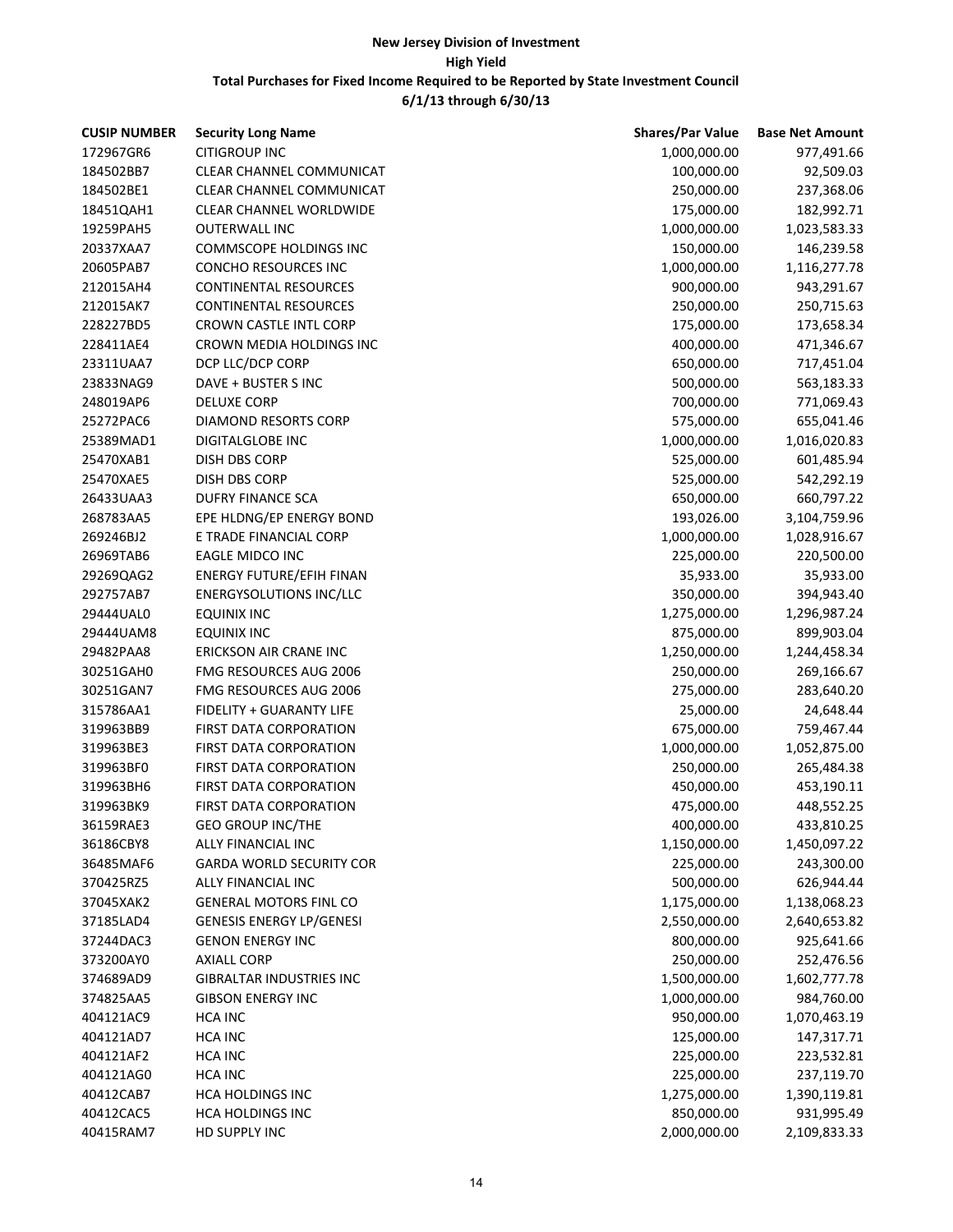| <b>CUSIP NUMBER</b> | <b>Security Long Name</b>       | <b>Shares/Par Value</b> | <b>Base Net Amount</b> |
|---------------------|---------------------------------|-------------------------|------------------------|
| 40537QAB6           | HALCON RESOURCES CORP           | 2,000,000.00            | 2,251,238.79           |
| 40537QAD2           | HALCON RESOURCES CORP           | 3,275,000.00            | 3,395,495.33           |
| 410345AF9           | <b>HANESBRANDS INC</b>          | 2,000,000.00            | 2,129,444.43           |
| 41146AAD8           | <b>HARBINGER GROUP INC</b>      | 150,000.00              | 159,037.50             |
| 413627BL3           | <b>CAESARS ENTERTAINMENT OP</b> | 450,000.00              | 469,687.50             |
| 427093AB5           | HERCULES OFFSHORE LLC           | 1,000,000.00            | 1,087,666.66           |
| 427093AF6           | HERCULES OFFSHORE INC           | 3,000,000.00            | 3,234,531.24           |
| 427093AG4           | HERCULES OFFSHORE INC           | 140,000.00              | 140,000.00             |
| 428040CN7           | <b>HERTZ CORP</b>               | 75,000.00               | 79,377.60              |
| 428302AD5           | <b>HEXION US FINANCE CORP</b>   | 700,000.00              | 728,471.53             |
| 436440AF8           | <b>HOLOGIC INC</b>              | 550,000.00              | 592,662.31             |
| 441339AA6           | HOT TOPIC INC                   | 225,000.00              | 221,890.50             |
| 44332PAA9           | HUB INTERNATIONAL LTD           | 625,000.00              | 671,905.97             |
| 444454AA0           | HUGHES SATELLITE SYSTEMS        | 300,000.00              | 339,683.33             |
| 44919PAA0           | IAC/INTERACTIVECORP             | 1,000,000.00            | 1,009,402.78           |
| 44986UAA7           | <b>INEOS GROUP HOLDINGS SA</b>  | 500,000.00              | 484,796.88             |
| 45763PAC0           | <b>INMARSAT FINANCE PLC</b>     | 1,000,000.00            | 1,057,211.81           |
| 458204AM6           | <b>INTELSAT LUXEMBOURG SA</b>   | 100,000.00              | 106,717.02             |
| 458207AH0           | <b>INTELSAT JACKSON HLDG</b>    | 550,000.00              | 599,198.34             |
| 45824TAN5           | <b>INTELSAT JACKSON HLDG</b>    | 625,000.00              | 621,052.08             |
| 45867XAG9           | <b>INTERGEN NV</b>              | 750,000.00              | 736,732.50             |
| 458743AD3           | INTERLINE BRANDS INC            | 400,000.00              | 415,000.00             |
| 459745FW0           | INTL LEASE FINANCE CORP         | 1,200,000.00            | 1,372,012.50           |
| 459745GG4           | INTL LEASE FINANCE CORP         | 425,000.00              | 499,091.08             |
| 46263YAF7           | IPAYMENT HOLDINGS INC           | 750.00                  | 750.00                 |
| 46284PAN4           | <b>IRON MOUNTAIN INC</b>        | 225,000.00              | 252,205.94             |
| 464592AQ7           | <b>ISLE OF CAPRI CASINOS</b>    | 800,000.00              | 810,966.67             |
| 46507MAD4           | <b>ISRAEL ELEC CORP LTD</b>     | 5,000,000.00            | 5,000,000.00           |
| 466355AE4           | JACK COOPER HOLDINGS COR        | 1,000,000.00            | 1,000,000.00           |
| 47010BAA2           | JAGUAR LAND ROVER AUTOMO        | 200,000.00              | 203,906.25             |
| 47233GAA2           | JEFFERIES LOANCORE/FINAN        | 1,155,000.00            | 1,159,210.94           |
| 48124BAC9           | JPMORGAN CHASE + CO             | 175,000.00              | 167,077.36             |
| 488535AA3           | KENAN ADVANTAGE GROUP           | 500,000.00              | 522,732.64             |
| 49461BAE4           | KINETICS CONCEPT/KCI USA        | 150,000.00              | 158,572.92             |
| 50015QAB6           | KODIAK OIL + GAS CORP           | 675,000.00              | 737,250.00             |
| 51509BAC8           | <b>LANDRY S INC</b>             | 700,000.00              | 760,760.41             |
| 526057BR4           | <b>LENNAR CORP</b>              | 960,000.00              | 973,860.00             |
| 529772AF2           | LEXMARK INTL INC                | 1,000,000.00            | 1,021,798.61           |
| 532716AR8           | <b>L BRANDS INC</b>             | 1,024,000.00            | 1,227,690.66           |
| 536022AF3           | LINN ENERGY LLC/FIN CORP        | 245,000.00              | 252,481.01             |
| 536022AH9           | LINN ENERGY LLC/FIN CORP        | 1,000,000.00            | 994,201.39             |
| 546347AH8           | LOUISIANA PACIFIC CORP          | 125,000.00              | 140,416.67             |
| 549463AE7           | ALCATEL LUCENT USA INC          | 210,000.00              | 167,560.75             |
| 55277BAC9           | MCE FINANCE LTD                 | 525,000.00              | 518,875.00             |
| 552953BY6           | MGM RESORTS INTL                | 275,000.00              | 278,351.56             |
| 552953CA7           | MGM RESORTS INTL                | 225,000.00              | 232,065.10             |
| 55303QAA8           | MGM RESORTS INTL                | 150,000.00              | 191,687.50             |
| 56808RAB2           | <b>MARINA DISTRICT FINANCE</b>  | 150,000.00              | 158,576.40             |
| 579489AF2           | MCCLATCHY CO                    | 125,000.00              | 137,593.75             |
| 624758AD0           | MUELLER WATER PRODUCTS          | 1,000,000.00            | 1,121,666.66           |
| 629377BT8           | NRG ENERGY INC                  | 100,000.00              | 101,825.70             |
| 63607TAA9           | PATRIOT MERGER CORP             | 3,625,000.00            | 3,622,500.00           |
|                     |                                 |                         |                        |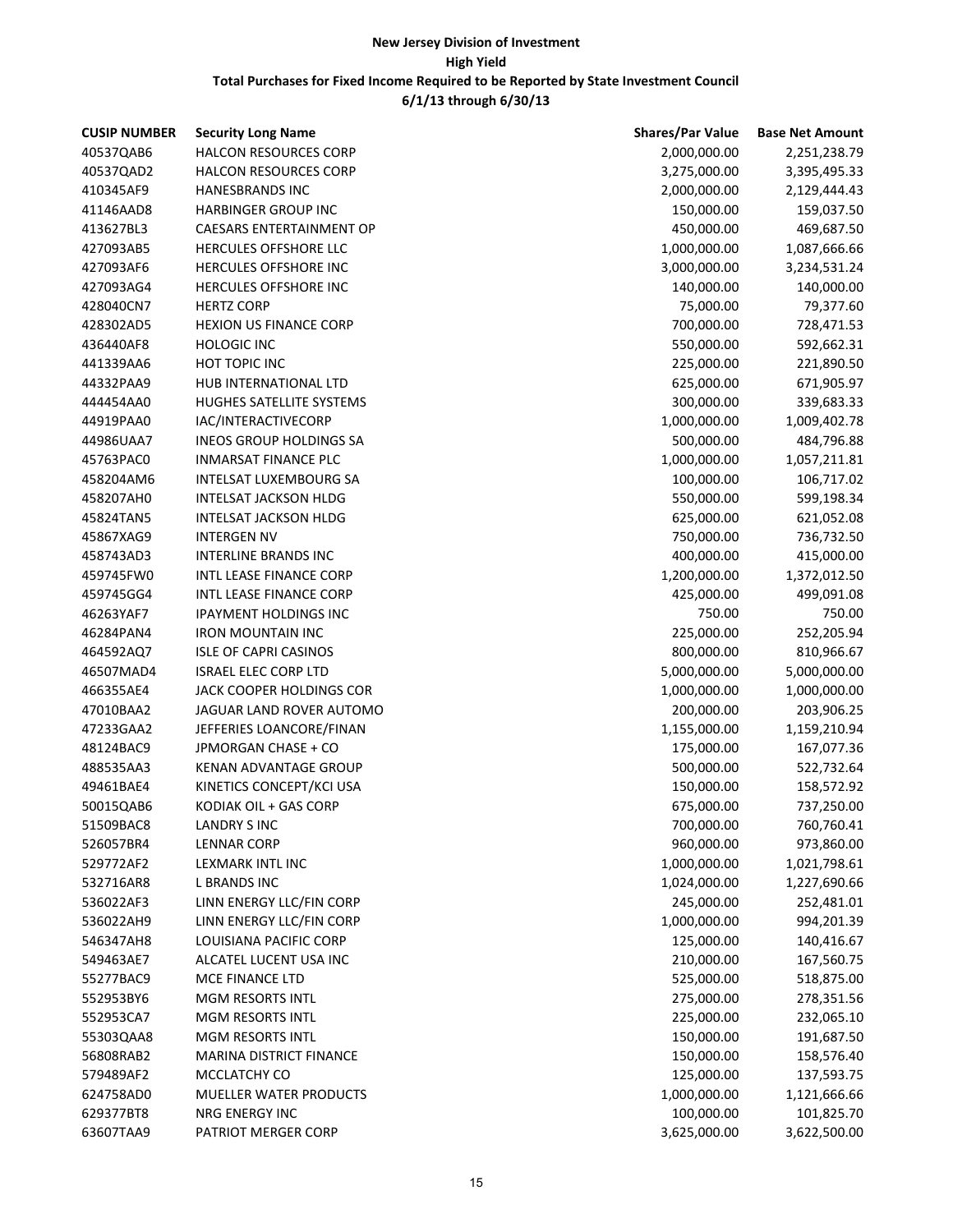| <b>CUSIP NUMBER</b>    | <b>Security Long Name</b>               | <b>Shares/Par Value</b>  | <b>Base Net Amount</b> |
|------------------------|-----------------------------------------|--------------------------|------------------------|
| 63860UAE0              | NATIONSTAR MORT/CAP CORP                | 450,000.00               | 472,475.63             |
| 63860UAG5              | NATIONSTAR MORT/CAP CORP                | 400,000.00               | 439,467.50             |
| 63860UAH3              | NATIONSTAR MORT/CAP CORP                | 2,000,000.00             | 2,112,929.51           |
| 63860UAL4              | NATIONSTAR MORT/CAP CORP                | 225,000.00               | 222,400.01             |
| 64110LAD8              | <b>NETFLIX INC</b>                      | 1,000,000.00             | 1,019,260.42           |
| 665531AB5              | NORTHERN OIL AND GAS INC                | 350,000.00               | 359,197.22             |
| 67020YAD2              | NUANCE COMMUNICATIONS                   | 275,000.00               | 276,459.03             |
| 681904AM0              | <b>OMNICARE INC</b>                     | 1,000,000.00             | 1,105,687.50           |
| 69138WAA7              | <b>OXEA FINANCE/CY SCA</b>              | 284,000.00               | 315,458.52             |
| 69144UAA3              | OXFORD FINANCE LLC/COS                  | 250,000.00               | 273,136.81             |
| 693522AD6              | PQ CORP                                 | 1,000,000.00             | 1,071,006.93           |
| 695459AF4              | PAETEC HOLDING CORP                     | 1,225,000.00             | 1,391,833.95           |
| 704549AM6              | PEABODY ENERGY CORP                     | 250,000.00               | 253,859.38             |
| 70959WAE3              | PENSKE AUTO GROUP INC                   | 350,000.00               | 354,360.42             |
| 71672VAA7              | PETROLOGISTICS LP/FIN                   | 1,900,000.00             | 1,867,621.53           |
| 723456AK5              | PINNACLE ENTERTAINMENT                  | 175,000.00               | 188,289.06             |
| 74387UAG6              | PROVIDENT FDG/PFG FIN                   | 2,500,000.00             | 2,543,687.50           |
| 74965WAA5              | ROC FINANCE LLC/ROC FIN                 | 100,000.00               | 118,200.35             |
| 75281AAN9              | RANGE RESOURCES CORP                    | 1,000,000.00             | 1,025,555.56           |
| 75281AAQ2              | RANGE RESOURCES CORP                    | 2,405,000.00             | 2,448,768.75           |
| 75524DAN0              | RBS GLOBAL + REXNORD COR                | 1,000,000.00             | 1,068,458.33           |
| 76009NAH3              | RENT A CENTER INC                       | 1,500,000.00             | 1,619,401.04           |
| 76009NAJ9              | RENT A CENTER INC                       | 450,000.00               | 441,600.00             |
| 76011QAA7              | RENTECH NIT PART/FINANCE                | 30,000.00                | 30,507.50              |
| 760943AM2              | <b>RES CARE INC</b>                     | 275,000.00               | 324,415.59             |
| 761735AF6              | REYNOLDS GRP ISS/REYNOLD                | 425,000.00               | 442,229.69             |
| 761735AH2              | REYNOLDS GRP ISS/REYNOLD                | 500,000.00               | 547,492.71             |
| 761735AL3              | REYNOLDS GRP ISS/REYNOLD                | 200,000.00               | 206,275.00             |
| 767754CF9              | RITE AID CORP                           | 775,000.00               | 775,000.00             |
| 780097AY7              | ROYAL BK SCOTLND GRP PLC                | 4,000,000.00             | 3,994,360.00           |
| 78428GAA2              | SIWF MERGER SUB INC                     | 1,000,000.00             | 1,004,826.39           |
| 78442FEJ3              | <b>SLM CORP</b>                         | 2,225,000.00             | 2,483,066.68           |
| 78442FEL8              | <b>SLM CORP</b>                         | 500,000.00               | 541,295.14             |
| 78442FEQ7              | <b>SLM CORP</b>                         | 1,325,000.00             | 1,312,710.77           |
| 785592AA4              | SABINE PASS LIQUEFACTION                | 1,100,000.00             | 1,114,265.63           |
| 79970YAA3              | <b>SANCHEZ ENERGY CORP</b>              | 2,175,000.00             | 2,175,000.00           |
| 80007PAL3              | SANDRIDGE ENERGY INC                    | 200,000.00               | 214,437.50             |
| 80007PAQ2              | SANDRIDGE ENERGY INC                    | 230,000.00               | 232,994.63             |
| 80007PAT6              | SANDRIDGE ENERGY INC                    | 225,000.00               | 229,421.88             |
| 806261AE3              | SCHAEFFLER FINANCE BV                   |                          | 195,108.33             |
| 81211KAR1              | SEALED AIR CORP                         | 200,000.00<br>500,000.00 | 587,503.47             |
|                        |                                         | 75,000.00                |                        |
| 81663AAA3<br>817565BT0 | SEMGROUP LP<br><b>SERVICE CORP INTL</b> |                          | 75,000.00              |
|                        | <b>SERVICE CORP INTL</b>                | 525,000.00               | 592,500.00             |
| 817565BX1              | <b>SEVEN GENERATIONS ENERGY</b>         | 1,455,000.00             | 1,460,968.75           |
| 81783QAA3              |                                         | 1,100,000.00             | 1,139,829.17           |
| 82088LAA4              | <b>SHEARERS ESCROW CORP</b>             | 750,000.00               | 806,250.00             |
| 82088NAA0              | SHEARERS FOODS / CHIP FI                | 750,000.00               | 806,250.00             |
| 83001AAA0              | <b>SIX FLAGS ENTERTAINMENT</b>          | 500,000.00               | 510,666.67             |
| 83404DAA7              | <b>SOFTBANK CORP</b>                    | 1,000,000.00             | 953,125.00             |
| 84763BAA4              | SPEC BRNDS ESCROW CORP                  | 250,000.00               | 262,067.71             |
| 85171RAA2              | SPRINGLEAF FINANCE CORP                 | 600,000.00               | 624,605.00             |
| 85172FAA7              | SPRINGLEAF FINANCE CORP                 | 1,000,000.00             | 929,500.00             |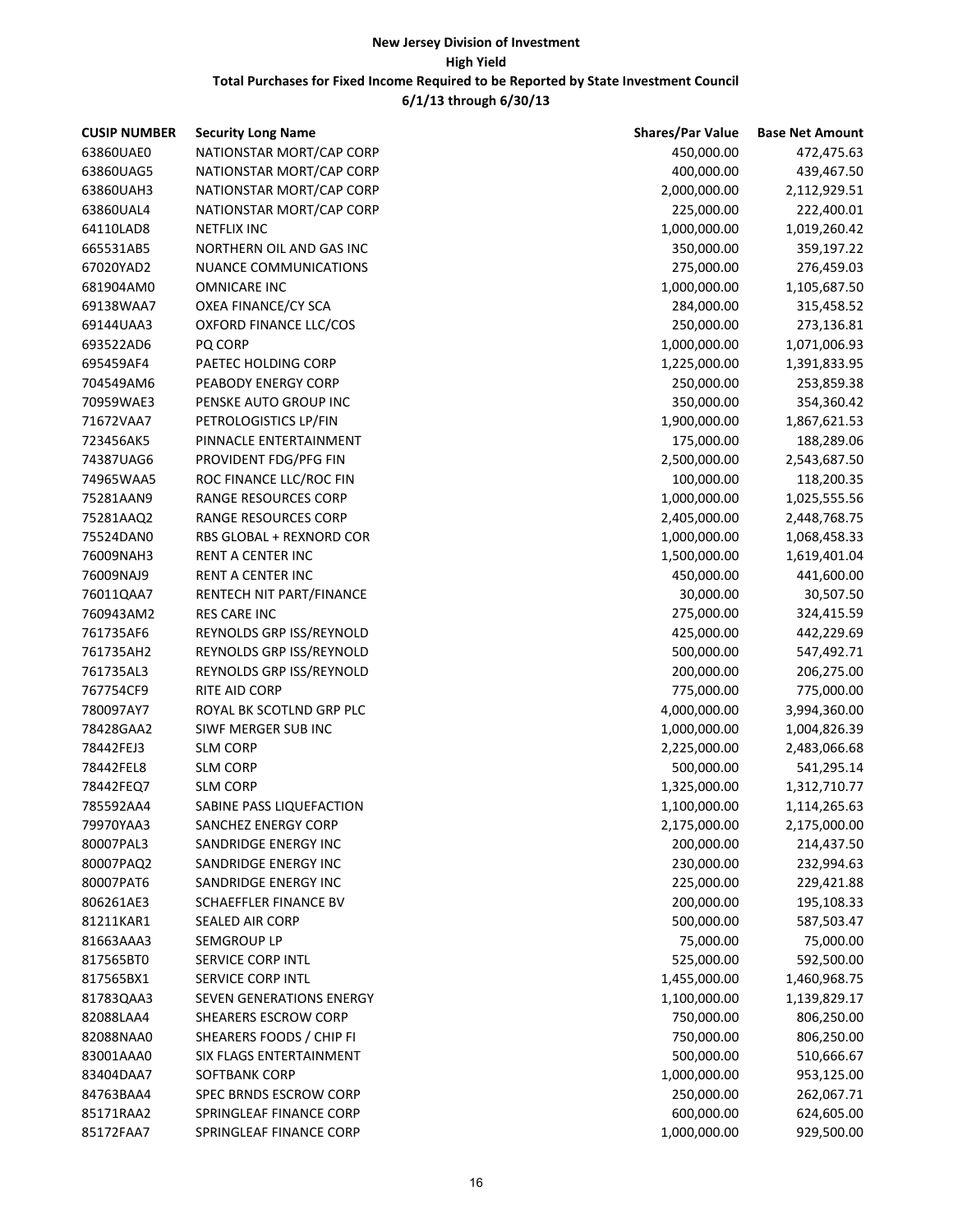| <b>CUSIP NUMBER</b> | <b>Security Long Name</b>      | <b>Shares/Par Value</b> | <b>Base Net Amount</b> |
|---------------------|--------------------------------|-------------------------|------------------------|
| 852060AT9           | <b>SPRINT CAPITAL CORP</b>     | 2,550,000.00            | 2,953,802.08           |
| 852061AF7           | SPRINT COMMUNICATIONS          | 625,000.00              | 724,333.17             |
| 852061AQ3           | SPRINT COMMUNICATIONS          | 1,000,000.00            | 1,135,805.56           |
| 85749P9B9           | STATE STR INSTL LIQUID RESVS   | 66,501,111.79           | 66,501,111.79          |
| 861642AK2           | <b>STONE ENERGY CORP</b>       | 425,000.00              | 464,658.70             |
| 86614WAA4           | SUMMIT MID HLDS LLC / FI       | 575,000.00              | 575,000.00             |
| 89236LAB8           | TOYS R US PROPERTY CO I        | 300,000.00              | 331,858.33             |
| 893647AS6           | <b>TRANSDIGM INC</b>           | 6,650,000.00            | 6,651,468.75           |
| 89400RAC3           | <b>TRANSUNION HOLDING CO</b>   | 200,000.00              | 220,855.97             |
| 89421EAC7           | <b>TRAVELPORT LLC</b>          | 50,000.00               | 48,389.76              |
| 90320LAC1           | UPC HOLDING BV                 | 1,000,000.00            | 1,104,750.00           |
| 903293AY4           | <b>USG CORP</b>                | 1,290,000.00            | 1,416,007.91           |
| 903293BB3           | <b>USG CORP</b>                | 1,290,000.00            | 1,418,879.06           |
| 90347CAA4           | US COAT ACQ/FLASH DUTCH2       | 300,000.00              | 319,239.58             |
| 913364AB1           | UNITYMEDIA HESSEN / NRW        | 225,000.00              | 227,857.50             |
| 914906AM4           | UNIVISION COMMUNICATIONS       | 250,000.00              | 267,456.59             |
| 914906AR3           | UNIVISION COMMUNICATIONS       | 350,000.00              | 338,746.53             |
| 91911XAR5           | <b>VALEANT PHARMACEUTICALS</b> | 650,000.00              | 689,884.72             |
| 91911XAS3           | VALEANT PHARMACEUTICALS        | 150,000.00              | 157,107.30             |
| 92240MBB3           | <b>VECTOR GROUP LTD</b>        | 2,375,000.00            | 2,441,263.89           |
| 92552VAF7           | <b>VIASAT INC</b>              | 750,000.00              | 785,705.73             |
| 92718WAB5           | <b>VIMPELCOM HLDGS</b>         | 200,000.00              | 214,044.56             |
| 92912EAA1           | <b>VPII ESCROW CORP</b>        | 605,000.00              | 605,000.00             |
| 92912EAC7           | <b>VPII ESCROW CORP</b>        | 975,000.00              | 975,000.00             |
| 92922PAC0           | $W + T$ OFFSHORE INC           | 503,000.00              | 566,601.56             |
| 97314XAE4           | WIND ACQUISITION FIN SA        | 1,000,000.00            | 1,103,847.22           |
| 97381WAU8           | <b>WINDSTREAM CORP</b>         | 1,175,000.00            | 1,242,317.71           |
| 97381WAZ7           | <b>WINDSTREAM CORP</b>         | 50,000.00               | 47,523.96              |
| 982ATJII0           | NJDOI CASH MANAGEMENT FUND     | 2,140,784.79            | 2,140,784.79           |
| 983130AT2           | WYNN LAS VEGAS LLC/CORP        | 625,000.00              | 654,243.49             |
| <b>ACI067HZ8</b>    | <b>BARRY CALLEBAUT SVCS NV</b> | 200,000.00              | 196,244.00             |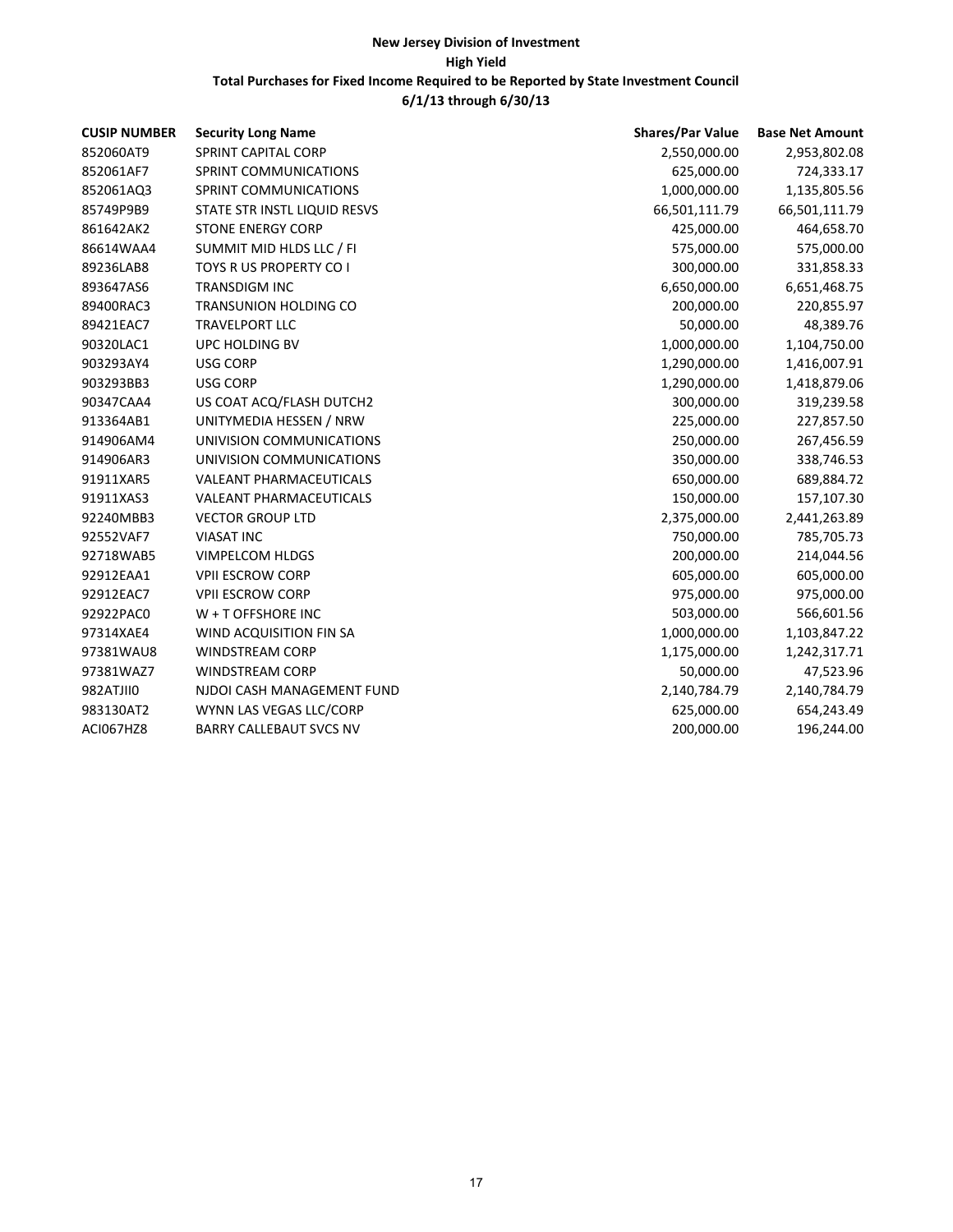### **Purchases: Cash Management Fund**

| <b>CUSIP</b> | <b>Company Name</b>      | Par Value     | <b>Amount Purchased</b>     |
|--------------|--------------------------|---------------|-----------------------------|
| 6823JT55     | ONTARIO PROVINCE DISC CP | 55,000,000 \$ | 54,998,166.69               |
| 68323JUV     | ONTARIO PROVINCE DISC CP |               | 25,000,000 \$ 24,996,250.00 |
| 74800JSX     | QUEBEC PROVINCE DISC CP  | 45,000,000 \$ | 44,997,899.99               |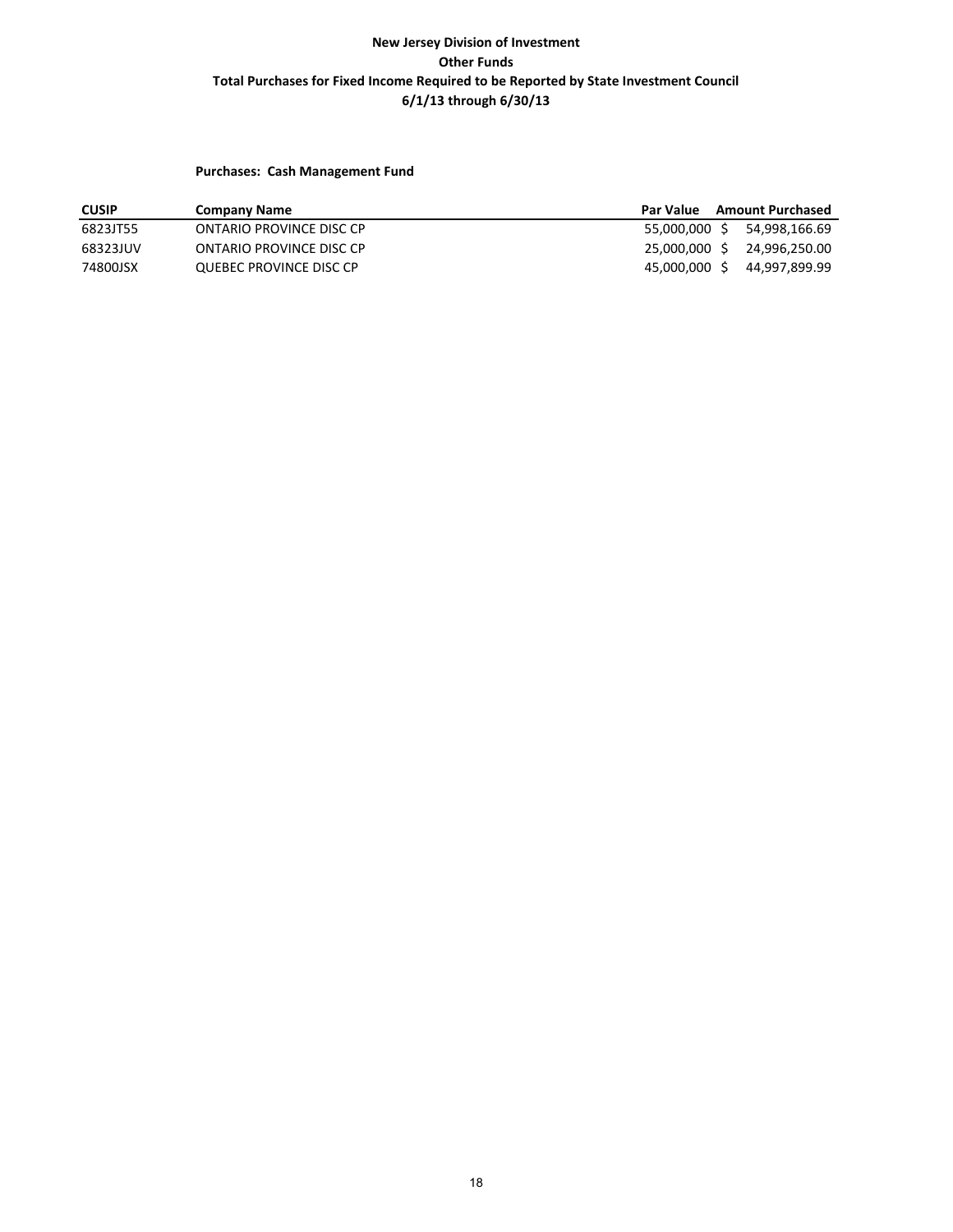# **State Investment Council Regulation Violations and Other Reportable Matters June 30, 2013**

|                      |                                          | Newly Reported Violations                                                                                                                                                                                                                           |                                                                                                                                    |
|----------------------|------------------------------------------|-----------------------------------------------------------------------------------------------------------------------------------------------------------------------------------------------------------------------------------------------------|------------------------------------------------------------------------------------------------------------------------------------|
| Date of<br>Violation | Regulation<br>Violated                   | Description of Violation                                                                                                                                                                                                                            | Date<br>Corrected                                                                                                                  |
| 5/9/2013             | 17:16-41.4(a)3                           | Total amount of stock purchased or acquired of any one<br>corporation shall not exceed five percent of outstanding voting<br>rights. Common Pension Fund A purchased 100,000 shares<br>of Zaggs Inc. which represented 5,109% of the voting rights. | Shares sold on<br>5/10/2013 and<br>5/14/2013                                                                                       |
| 5/17/2013            | PL2007, c. 250<br>Investments in<br>lran | On May 17, 2013 Bureau Veritas and Sumitomo Corporation<br>were added to the restricted security list under the State's<br>statute governing investments in Iran. Common Pension Fund<br>D held Bureau Veritas and Sumitomo Corporation stock.      | Shares sold on<br>5/23/13.<br>5/24/13.<br>5/27/13 and<br>5/28/13                                                                   |
| ÷.<br>5/17/2013      | 17:16-12.4(a)4                           | The market value of investments in corporate obligations<br>issued through Private Placements exceeded 5% of the<br>market value of Common Pension Fund B.                                                                                          | Securities sold<br>on 5/21/2013                                                                                                    |
| 5/31/2013            | 17:12.4(a)3                              | Not more than 10% of the market value of the Deferred<br>Compensation Fixed Income Fund can be invested in any one<br>issuer. Verizon Communications obligations reached 10.3% of<br>the Fund based on market value fluctuations.                   | Subsequent<br>market<br>fluctuations in<br>June resulted<br>in the<br>cbligations<br>falling within<br>the required<br>limitation. |

|                       |                        | Status of Outstanding Violations Previously Reported |                   |
|-----------------------|------------------------|------------------------------------------------------|-------------------|
| Date of<br>`/iolation | Reculation<br>√iolated | Description of Violation                             | Date<br>Corrected |
|                       | ___________            | None                                                 |                   |

| Other Reportable Matters                                         |  |
|------------------------------------------------------------------|--|
| Rowan Companies PLC-A, incorporated in Britain, will be          |  |
| classified as a U.S. based company based upon our review of      |  |
| the various factors as set forth in the State Investment Council |  |
| Regulations.                                                     |  |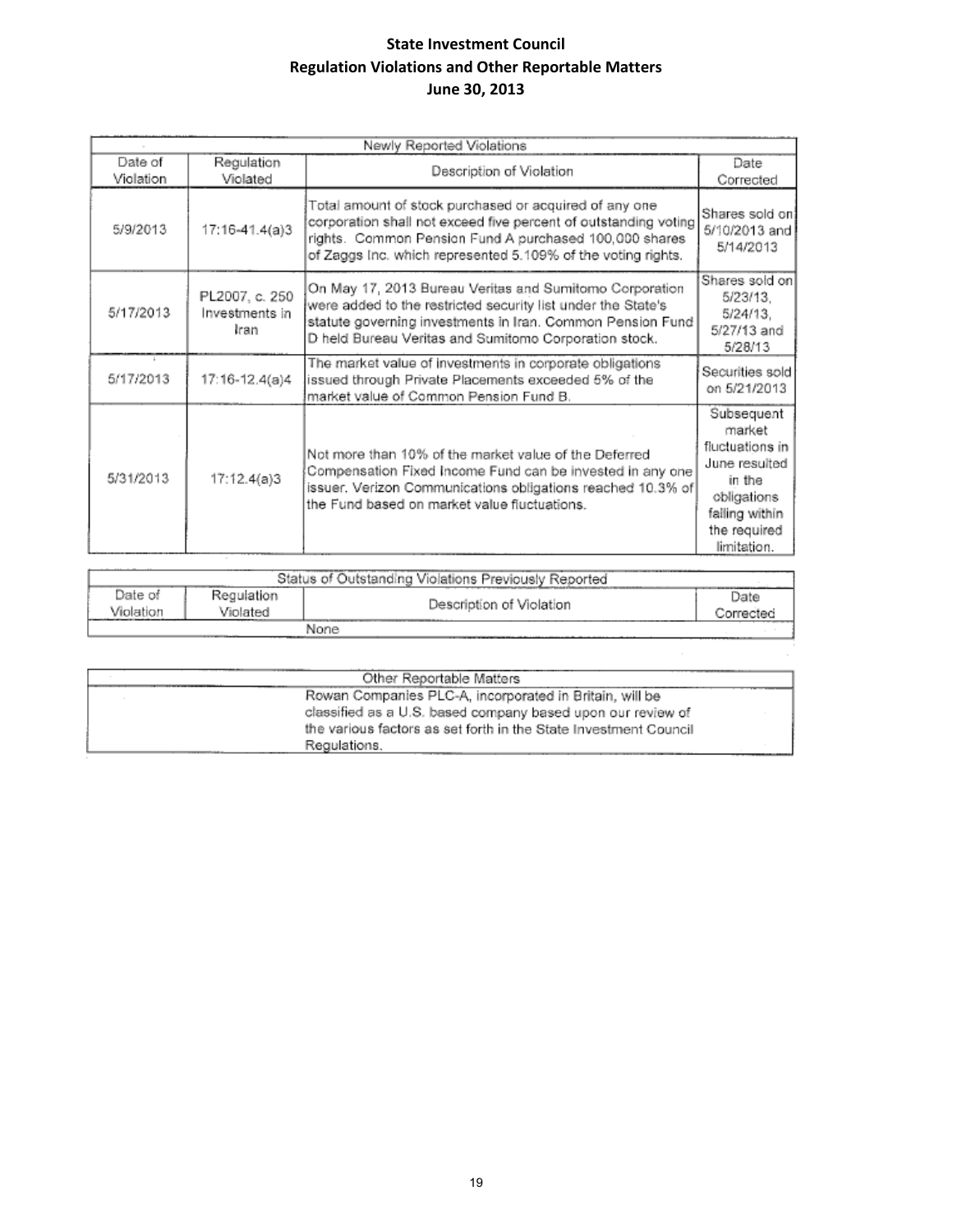Presents underlying fund level information including the Portfolio's original commitments, funded amounts to date, remaining commitments and the distributions to date.

| Last<br>Amount<br>Total<br>Valuation<br><b>Unfunded</b><br><b>Current Market</b><br>Inception<br>Distributed <sup>2</sup><br>Contributed <sup>1</sup><br>Date<br>Date<br><b>Commitment</b><br>Commitment<br>Value<br><b>Total Value</b><br><b>Multiple</b><br><b>Private Equity</b> | Total<br>Value |
|-------------------------------------------------------------------------------------------------------------------------------------------------------------------------------------------------------------------------------------------------------------------------------------|----------------|
|                                                                                                                                                                                                                                                                                     |                |
|                                                                                                                                                                                                                                                                                     |                |
|                                                                                                                                                                                                                                                                                     |                |
|                                                                                                                                                                                                                                                                                     |                |
| 1,100,000,000<br>409,480,881<br>690,307,530<br>418,677,100<br>86,336,353<br>505,013,453<br><b>Co-Investments</b>                                                                                                                                                                    | 1.23           |
| NB/NJ Custom Investment Fund II<br>Apr-12<br>$Jun-13$<br>200,000,000<br>65,146,694<br>134,853,306<br>62,937,938<br>$\Omega$<br>62,937,938                                                                                                                                           | 0.97           |
| SONJ Private Opportunities Fund II, L.P.<br>Nov-07<br>800,000,000<br>54,967,038<br>341,010,543<br>$Jun-13$<br>247,674,977<br>552,113,434<br>286,043,505                                                                                                                             | 1.38           |
| SONJ Private Opportunities Fund, L.P.<br>Sep-06<br>100,000,000<br>96,659,210<br>3,340,790<br>69,695,657<br>101,064,972<br>$Jun-13$<br>31,369,315                                                                                                                                    | 1.05           |
| <b>Distressed Debt</b><br>1,277,807,307<br>895,581,437<br>492,957,746<br>520,456,057<br>657,044,638<br>1,177,500,695                                                                                                                                                                | 1.31           |
| Avenue Asia Special Situations Fund IV<br>30,000,000<br>26,283,722<br>30,083,118<br>Aug-06<br>$Jun-13$<br>0<br>15,404,127<br>14,678,991                                                                                                                                             | 1.14           |
| Avenue Special Situations Fund V, LP<br>May-07<br>$Jun-13$<br>200,000,000<br>200,000,000<br>0<br>6,165,122<br>260,218,294<br>266,383,416                                                                                                                                            | 1.33           |
| 0<br>Avenue Special Situations IV<br>20,000,000<br>28,355,580<br>Nov-05<br>$Jun-13$<br>20,000,000<br>677,710<br>27,677,870                                                                                                                                                          | 1.42           |
| Centerbridge Capital Partners II, L.P.<br>100,000,000<br>60,325,388<br>56,903,978<br>49,476,251<br>17,238,199<br>66,714,450<br>May-11<br>$Jun-13$                                                                                                                                   | 1.11           |
| Centerbridge Capital Partners, L.P.<br>Jun-06<br>$Jun-13$<br>80,000,000<br>123,714,626<br>5,816,833<br>70,445,829<br>127,372,430<br>197,818,259                                                                                                                                     | 1.60           |
| 100,000,000<br>44,467,784<br>74,252,087<br>HIG Bayside Debt & LBO II<br>May-08<br>$Jun-13$<br>55,532,216<br>43,807,580<br>30,444,507                                                                                                                                                | 1.34           |
| Knight/TPG NPL - R, L.P.<br>Mar-12<br>100,000,000<br>43,015,562<br>56,984,438<br>49,165,217<br>2,506<br>49, 167, 723<br>$Jun-13$                                                                                                                                                    | 1.14           |
| KPS Special Situations Fund III, LP<br>May-07<br>$Jun-13$<br>25,000,000<br>22,039,361<br>13,647,180<br>14,434,694<br>17,700,826<br>32,135,520                                                                                                                                       | 1.46           |
| KPS Special Situations Fund IV, LP<br>N/A<br>200,000,000<br>0<br>200,000,000<br>0<br>$\Omega$<br>Apr-13<br>$\Omega$                                                                                                                                                                 | N/A            |
| MatlinPatterson Global Opps. Ptnrs. III<br><b>Jun-07</b><br>100,000,000<br>93,236,693<br>10,380,265<br>67,585,663<br>119,352,264<br>$Jun-13$<br>51,766,601                                                                                                                          | 1.28           |
| MHR Institutional Partners III, L.P.<br>May-07<br>75,000,000<br>72,000,000<br>33,428,046<br>59,450,479<br>43,058,662<br>102,509,141<br>$Jun-13$                                                                                                                                     | 1.42           |
| 47,807,307<br>TPG Financial Partners, L.P.<br>May-08<br>$Jun-13$<br>35,285,615<br>13,014,600<br>11,091,653<br>23,089,519<br>34, 181, 172                                                                                                                                            | 0.97           |
| TPG Opportunities Partners II, L.P.<br>Mar-12<br>100,000,000<br>56,024,992<br>43,975,008<br>63,116,833<br>232,353<br>63,349,186<br>$Jun-13$                                                                                                                                         | 1.13           |
| Oct-07<br>43,563,880<br>WLR Recovery Fund IV, LP<br>$Jun-13$<br>100,000,000<br>88,123,262<br>14,339,614<br>69,634,899<br>113,198,779                                                                                                                                                | 1.28           |
| <b>Domestic Midmarket Buyout</b><br>825,397,257<br>2,470,000,000<br>1,764,093,029<br>897,721,624<br>1,572,641,867<br>2,398,039,124                                                                                                                                                  | 1.36           |
| American Industrial Partners Capital Fund V<br>50,000,000<br>0<br>Dec-11<br>$Jun-13$<br>10,098,209<br>39,901,791<br>8,689,984<br>8,689,984                                                                                                                                          | 0.86           |
| Court Square Capital Partners II, L.P.<br>May-07<br>100,000,000<br>90,873,040<br>10,570,365<br>78,058,754<br>44,626,140<br>122,684,894<br>$Jun-13$                                                                                                                                  | 1.35           |
| 239,297<br>135,032,249<br>InterMedia Partners VII, L.P.<br>$Dec-05$<br>$Jun-13$<br>75,000,000<br>93,978,186<br>114,212,784<br>20,819,465                                                                                                                                            | 1.44           |
| JLL Partners Fund V, L.P.<br>Dec-05<br>50,000,000<br>3,789,064<br>43,961,935<br>32,693,054<br>76,654,989<br>$Jun-13$<br>50,535,214                                                                                                                                                  | 1.52           |
| JLL PARTNERS FUND VI, LP<br><b>Jun-08</b><br>150,000,000<br>$Jun-13$<br>126,673,494<br>67,872,613<br>59,977,906<br>90,668,516<br>150,646,422                                                                                                                                        | 1.19           |
| Jul-08<br>Lindsay Goldberg III, L.P.<br>200,000,000<br>128,859,823<br>71,960,952<br>132,715,671<br>19,657,682<br>152,373,353<br>$Jun-13$                                                                                                                                            | 1.18           |
| Lindsay, Goldberg & Bessemer II, L.P.<br>Jul-06<br>$Jun-13$<br>100,000,000<br>89,145,147<br>10,854,853<br>81,326,180<br>48,586,394<br>129,912,574                                                                                                                                   | 1.46           |
| Marlin Equity Partners IV, LP<br>$Jun-13$<br>N/A<br>100,000,000<br>0<br>100,000,000<br>$\mathbf 0$<br>0<br>$\mathbf 0$                                                                                                                                                              | N/A            |
| New Mountain Partners III, L.P.<br>100,000,000<br>104,652,029<br>10,277,355<br>89,150,386<br>125,059,356<br>May-07<br>$Jun-13$<br>35,908,970                                                                                                                                        | 1.20           |
| $Jul-05$<br>75,000,000<br>1,051,113<br>Oak Hill Capital Partners II, L.P.<br>$Jun-13$<br>82,650,814<br>38,911,298<br>87,744,967<br>126,656,265                                                                                                                                      | 1.53           |
| Oak Hill Capital Partners III, L.P.<br>Oct-07<br>250,000,000<br>243,390,930<br>67,596,329<br>304,722,170<br>$Jun-13$<br>238,213,862<br>66,508,308                                                                                                                                   | 1.25           |
| Onex Partners II, LP<br>100,000,000<br>69,259,990<br>163,982,165<br>Aug-06<br>$Jun-13$<br>88,656,003<br>11,343,997<br>94,722,175                                                                                                                                                    | 1.85           |
| Onex Partners III, LP<br>Dec-08<br>100,000,000<br>93,272,684<br>16,539,761<br>83,988,505<br>19,684,749<br>103,673,254<br>$Jun-13$                                                                                                                                                   | 1.11           |
| Quadrangle Capital Partners II<br>Aug-05<br>50,000,000<br>45,125,687<br>4,627,590<br>24,778,741<br>31,007,547<br>55,786,288<br>$Jun-13$                                                                                                                                             | 1.24           |
| Roark Capital Partners III L.P.<br>100,000,000<br>0<br>Sep-12<br>$Jun-13$<br>11,454,121<br>88,545,879<br>11,529,953<br>11,529,953                                                                                                                                                   | 1.01           |
| Sterling Capital Partners IV, L.P.<br>Apr-12<br>$Jun-13$<br>19,052,466<br>84,699,472<br>20,333,478<br>3,751,938<br>24,085,416<br>100,000,000                                                                                                                                        | 1.26           |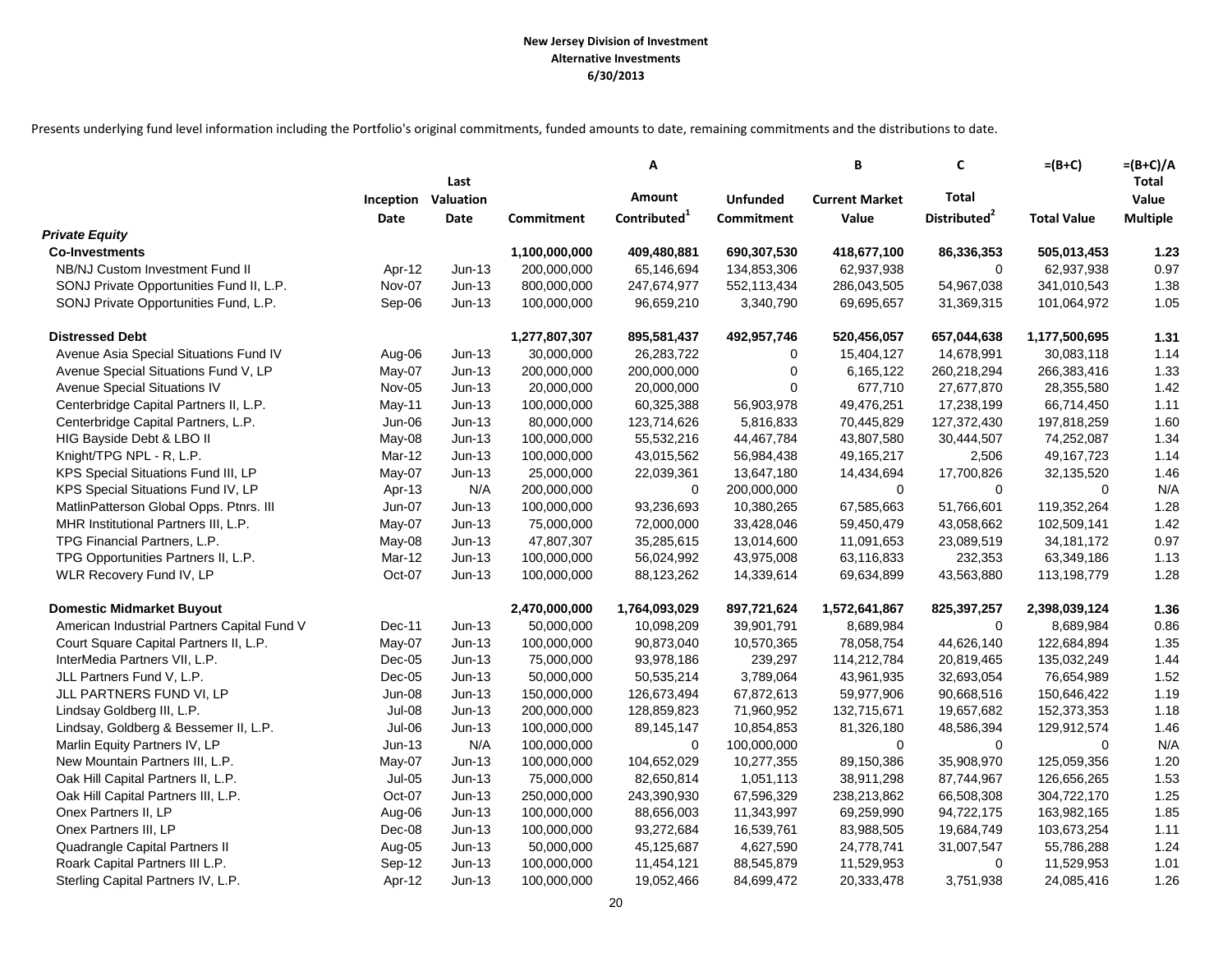|                                          |               |                            |                   | А                        |                   | В                     | C                        | $=(B+C)$           | $=(B+C)/A$      |
|------------------------------------------|---------------|----------------------------|-------------------|--------------------------|-------------------|-----------------------|--------------------------|--------------------|-----------------|
|                                          |               | Last                       |                   |                          |                   |                       |                          |                    | Total           |
|                                          |               | <b>Inception Valuation</b> |                   | Amount                   | <b>Unfunded</b>   | <b>Current Market</b> | Total                    |                    | Value           |
|                                          | Date          | Date                       | <b>Commitment</b> | Contributed <sup>1</sup> | <b>Commitment</b> | Value                 | Distributed <sup>2</sup> | <b>Total Value</b> | <b>Multiple</b> |
| Tenex Capital Partners, L.P.             | $Jan-11$      | $Jun-13$                   | 50.000.000        | 23,997,808               | 31,377,255        | 16,428,588            | 5,480,315                | 21.908.903         | 0.91            |
| Tenex Capital Partners LP - Secondary    | Feb-13        | $Jun-13$                   | 20,000,000        | 7,295,067                | 13,418,766        | 6,571,436             | 743,465                  | 7,314,901          | 1.00            |
| The Resolute Fund II, L.P.               | Dec-07        | $Jun-13$                   | 100,000,000       | 79,216,692               | 23,891,328        | 87,255,378            | 13,476,825               | 100,732,203        | 1.27            |
| TPG [STAR], LP                           | Mar-07        | $Jun-13$                   | 100,000,000       | 92,252,279               | 13,262,236        | 78,971,014            | 57,279,839               | 136,250,853        | 1.48            |
| TPG Growth II, L.P.                      | Jun-12        | $Jun-13$                   | 100,000,000       | 21,057,413               | 79,847,853        | 16,775,163            | 1,165,694                | 17,940,857         | 0.85            |
| Vista Equity Partners Fund III, L.P.     | Jul-07        | $Jun-13$                   | 100,000,000       | 95,257,848               | 9,621,987         | 95,700,000            | 138,269,131              | 233,969,131        | 2.46            |
| Vista Equity Partners Fund IV, L.P.      | Oct-11        | $Jun-13$                   | 200,000,000       | 99,352,101               | 103,677,742       | 94,400,000            | 8,291,249                | 102,691,249        | 1.03            |
| Welsh, Carson, Anderson & Stowe XI, L.P. | Oct-08        | $Jun-13$                   | 100,000,000       | 67,245,974               | 32,754,026        | 81,430,861            | 4,310,834                | 85,741,695         | 1.28            |
| <b>Emerging Managers</b>                 |               |                            | 400,000,000       | 343,751,816              | 103,187,256       | 280,802,792           | 136,620,543              | 417,423,335        | 1.21            |
| <b>CS/NJDI Emerging Opp</b>              | Apr-07        |                            | 200,000,000       | 192,893,961              | 54,045,111        | 134,230,279           | 109,732,443              | 243,962,722        | 1.26            |
| CS/NJDI Emerging Opp (2007-1 Series)     |               | $Jun-13$                   | 100,000,000       | 103,307,195              | 18,285,471        | 70,917,786            | 64,293,742               | 135,211,528        | 1.31            |
| CS/NJDI Emerging Opp (2008-1 Series)     |               | $Jun-13$                   | 100,000,000       | 89,586,766               | 35,759,641        | 63,312,493            | 45,438,702               | 108,751,195        | 1.21            |
| Fairview Capstone Partners II, LP        | Sep-08        | $Jun-13$                   | 100,000,000       | 70,295,287               | 29,704,713        | 65,090,997            | 7,946,154                | 73,037,151         | 1.04            |
| Fairview Capstone Partners, LP           | May-07        | $Jun-13$                   | 100,000,000       | 80,562,568               | 19,437,432        | 81,481,516            | 18,941,946               | 100,423,462        | 1.25            |
| <b>International</b>                     |               |                            | 1,526,910,670     | 1,109,597,707            | 457,127,781       | 855,319,534           | 400,791,383              | 1,256,110,917      | 1.13            |
| Anacap Credit Opportunities II, LP       | Dec-11        | $Jun-13$                   | 79,406,107        | 30,319,672               | 51,823,385        | 26,599,361            | 2,771,255                | 29,370,616         | 0.97            |
| Anacap Financial Partners II             | May-08        | $Jun-13$                   | 143,146,726       | 89,142,517               | 74,105,493        | 63,664,401            | 40,324,114               | 103,988,515        | 1.17            |
| AIMS/NJ Euro Small and Mid Fund I, L.P.  | Feb-06        | $Jun-13$                   | 200,000,000       | 189,769,354              | 17,852,732        | 115,498,132           | 81,953,773               | 197,451,905        | 1.04            |
| AIMS/NJ Euro Small and Mid Fund II, L.P. | <b>Jul-07</b> | $Jun-13$                   | 204, 357, 837     | 159,842,644              | 53,734,476        | 139,689,206           | 29,130,059               | 168,819,265        | 1.06            |
| New Jersey Asia Investors II, L.P.       | $Jul-11$      | $Jun-13$                   | 200,000,000       | 42,721,493               | 160,440,124       | 37,199,428            | 6,696,108                | 43,895,536         | 1.03            |
| New Jersey Asia Investors, L.P.          | Jan-08        | $Jun-13$                   | 100,000,000       | 88,020,478               | 22,457,252        | 88,450,223            | 24,956,730               | 113,406,953        | 1.29            |
| NJHL European BO Investment II Series B  | Apr-07        | $Jun-13$                   | 200,000,000       | 140,818,825              | 22,391,955        | 121,916,189           | 43,808,819               | 165,725,008        | 1.18            |
| NJHL European Buyout Investment Series A | Feb-06        | $Jun-13$                   | 200,000,000       | 182,389,563              | 21,513,338        | 128,896,893           | 72,318,611               | 201,215,504        | 1.10            |
| NJHL European Buyout Investment Series C | Mar-08        | $Jun-13$                   | 200,000,000       | 186,573,159              | 32,809,027        | 133,405,701           | 98,831,914               | 232,237,615        | 1.24            |
| <b>Large Buyout</b>                      |               |                            | 1,893,250,000     | 1,613,278,130            | 605,410,786       | 1,126,127,793         | 797,126,587              | 1,923,254,380      | 1.19            |
| Apollo Investment Fund VI, L.P.          | Nov-05        | $Jun-13$                   | 50,000,000        | 128,844,022              | 10,547,441        | 43,130,793.00         | 96,772,449               | 139,903,242        | 1.09            |
| Blackstone Capital Partners V, L.P.      | Oct-05        | $Jun-13$                   | 100,000,000       | 97,759,596               | 953,778           | 92,398,767            | 24,884,408               | 117,283,175        | 1.20            |
| Blackstone Capital Partners VI, L.P.     | Mar-12        | $Jun-13$                   | 50,000,000        | 6,025,618                | 43,972,424        | 8,380,223             | 12,707                   | 8,392,930          | 1.39            |
| Hellman & Friedman Capital Partners VI   | Apr-07        | $Jun-13$                   | 100,000,000       | 95,221,939               | 4,612,913         | 64,279,779            | 65,638,323               | 129,918,102        | 1.36            |
| Silver Lake Partners III, LP             | Jan-07        | $Jun-13$                   | 100,000,000       | 83,953,369               | 27,289,880        | 61,278,867            | 55,720,121               | 116,998,988        | 1.39            |
| Silver Lake Partners IV                  | Mar-13        | $Jun-13$                   | 200,000,000       | $\mathbf 0$              | 200,000,000       | $\mathbf 0$           | $\mathbf 0$              | $\Omega$           | N/A             |
| TPG Partners V, L.P.                     | Sep-06        | $Jun-13$                   | 187,500,000       | 253,467,998              | 25,245,215        | 130,165,490.00        | 95,368,332               | 225,533,822        | 0.89            |
| TPG Partners VI, L.P.                    | May-08        | $Jun-13$                   | 180,000,000       | 250,740,211              | 38,171,512        | 138,392,794.00        | 94,861,502               | 233,254,296        | 0.93            |
| Warburg Pincus Private Equity IX, LP     | Aug-05        | $Jun-13$                   | 200,000,000       | 200,000,000              | $\mathbf 0$       | 127, 120, 473         | 211,291,832              | 338,412,305        | 1.69            |
| Warburg Pincus Private Equity VIII       | Jun-06        | $Jun-13$                   | 25,750,000        | 26,883,000               | $\mathbf 0$       | 17,859,115            | 41,445,939               | 59,305,054         | 2.21            |
| Warburg Pincus Private Equity X, LP      | Oct-07        | $Jun-13$                   | 400,000,000       | 397,000,000              | 10,000,000        | 384,799,647           | 92,110,975               | 476,910,622        | 1.20            |
| Warburg Pincus Private Equity XI, LP     | May-12        | $Jun-13$                   | 300,000,000       | 73,382,377               | 244,617,623       | 58,321,845            | 19,020,000               | 77,341,845         | 1.05            |
| <b>Mezzanine Debt</b>                    |               |                            | 610,000,000       | 494,975,499              | 203,367,591       | 238,628,937           | 423,194,650              | 661,823,587        | 1.34            |
| <b>Audax Mezzanine Partners II</b>       | Nov-06        | $Jun-13$                   | 50,000,000        | 55,108,776               | 707,414           | 11,857,665            | 56,094,044               | 67,951,709         | 1.23            |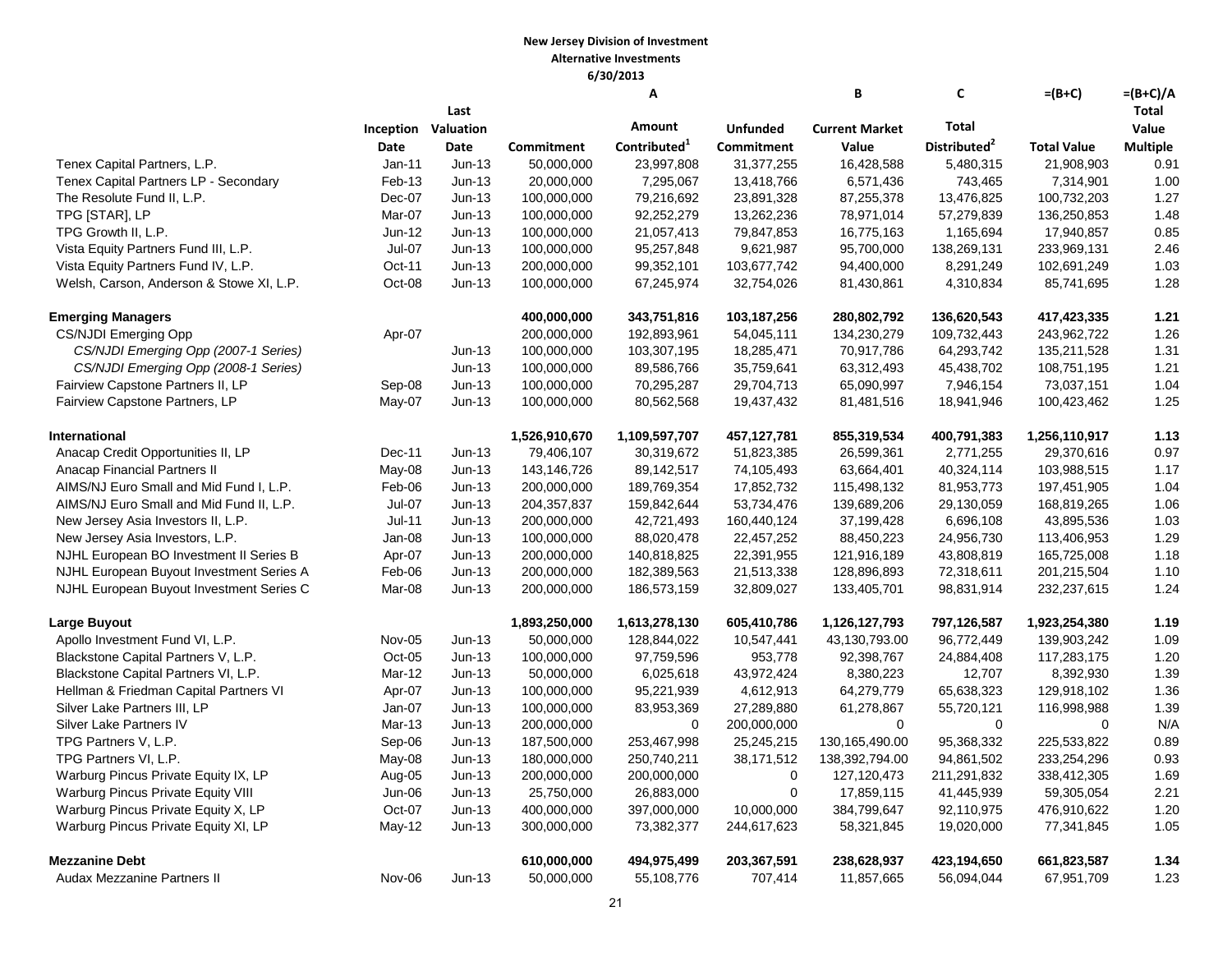| Last<br>Amount<br>Total<br><b>Inception Valuation</b><br><b>Unfunded</b><br>Value<br><b>Current Market</b><br>Contributed <sup>1</sup><br>Distributed <sup>2</sup><br><b>Date</b><br>Commitment<br><b>Commitment</b><br>Value<br><b>Total Value</b><br><b>Multiple</b><br>Date<br>Blackstone Mezzanine Partners II, LP<br>11,830,292<br>57,066,477<br>Apr-06<br>$Jun-13$<br>45,000,000<br>40,017,311<br>7,804,388<br>45,236,185<br>1.43<br>Carlyle Mezzanine Partners II, L.P.<br>Dec-07<br>1.18<br>$Jun-13$<br>75,000,000<br>90,970,956<br>8,428,275<br>53,902,425<br>53,858,458<br>107,760,883<br>Gleacher Mezzanine Fund II, LP<br>40,000,000<br>36,368,031<br>3,707,056<br>21,171,740<br>21,285,398<br>42,457,138<br>1.17<br>Nov-06<br>$Jun-13$<br>1.34<br>GSO Capital Opportunities Fund II, LP<br>150,000,000<br>23,269,340<br>56,016,155<br><b>Nov-11</b><br>$Jun-13$<br>41,737,235<br>121,705,014<br>32,746,815<br>GSO Capital Opportunities Fund, L.P.<br><b>Jul-08</b><br>100.000.000<br>113.739.620<br>143.696.090<br>190.816.090<br>1.68<br>$Jun-13$<br>5,732,705<br>47.120.000<br>Newstone Capital Partners II, L.P.<br>100,000,000<br>54,645,953<br>52,699,455<br>40,000,000<br>19,344,912<br>59,344,912<br>May-11<br>$Jun-13$<br>1.09<br>1.29<br>Newstone Capital Partners, L.P.<br>Feb-07<br>$Jun-13$<br>50,000,000<br>62,387,617<br>2,583,285<br>20,000,000<br>60,410,223<br>80,410,223<br><b>Secondaries</b><br>274,661,384<br>259,305,201<br>37,998,287<br>187,590,325<br>153,783,730<br>341,374,056<br>1.32<br>Lexington Capital Partners VI-B<br>1.29<br>Jun-06<br>$Jun-13$<br>50,000,000<br>49,436,184<br>1,759,754<br>31,364,000<br>32,629,188<br>63,993,188<br>NB Sec Opps Offshore Fund II LP<br><b>Jul-08</b><br>1.42<br>$Jun-13$<br>100,000,000<br>89,327,792<br>22,536,875<br>66,613,767<br>60,370,578<br>126,984,345<br>Partners Group Secondary 2006 LP<br>Sep-06<br>52,656,946<br>53,008,507<br>3,881,495<br>24,759,643<br>61,061,131<br>1.15<br>$Jun-13$<br>36,301,488<br>Partners Group Secondary 2008, L.P.<br>1.32<br>Sep-08<br>$Jun-13$<br>72,004,438<br>67,532,719<br>9,820,163<br>64,852,915<br>24,482,477<br>89,335,392<br>650,000,000<br>1.25<br><b>Small/Midsize Buyout</b><br>595,683,986<br>150,562,261<br>491,225,698<br>251,570,436<br>742,796,134<br><b>CSFB/NJDI Investment Fund</b><br>Nov-05<br>650,000,000<br>742,796,134<br>1.25<br>595,683,986<br>150,562,261<br>491,225,698<br>251,570,436<br>200,000,000<br>270,329,470<br>1.27<br>CSFB/NJDI Investment Fund 2005-1 Series<br>213,635,308<br>17,543,353<br>173,450,893<br>96,878,577<br>$Jun-13$<br>1.27<br>CSFB/NJDI Investment Fund 2006-1 Series<br>250,000,000<br>316,729,836<br>$Jun-13$<br>249,435,987<br>38,419,364<br>207,289,123<br>109,440,713<br>1.17<br>CSFB/NJDI Investment Fund 2008-1 Series<br>$Jun-13$<br>200,000,000<br>132,612,691<br>94,599,545<br>110,485,682<br>45,251,146<br>155,736,828<br><b>Special Situations</b><br>500,000,000<br>124,768,074<br>397,973,615<br>112,830,379<br>22,810,749<br>135,641,128<br>1.09<br>Blackstone TOP Fund-A, L.P.<br>1.09<br>Jan-12<br>$Jun-13$<br>500,000,000<br>124,768,074<br>397,973,615<br>112,830,379<br>22,810,749<br>135,641,128<br><b>Venture Capital</b><br>280,000,000<br>1.27<br>201,883,199<br>112,593,195<br>202,388,969<br>54,005,807<br>256,394,776<br>General Catalyst Group VI, L.P.<br>0.93<br>15,000,000<br>4,275,000<br>10,725,000<br>3,988,185<br>$\mathbf 0$<br>3,988,185<br>$Jan-12$<br>$Jun-13$<br>JP Morgan Direct/Pooled VC Instit III<br>50,000,000<br>9,250,918<br>54,517,501<br>1.16<br>Jun-06<br>46,914,171<br>42,063,871<br>12,453,630<br>1.67<br>JP Morgan Direct VC Institutional III<br>10,000,000<br>944,763<br>130,987<br>1,261,916<br>314,574<br>1,576,490<br>$Jun-13$<br>1.15<br>JP Morgan Pooled VC Institutional III<br>40,000,000<br>9,119,931<br>40,801,955<br>52,941,011<br>$Jun-13$<br>45,969,408<br>12,139,056<br>Khosla Venutres IV, L.P.<br>1.09<br>$Jan-12$<br>$Jun-13$<br>25,000,000<br>9,375,000<br>15,625,000<br>8,985,754<br>1,272,455<br>10,258,209<br>NB Crossroads Fund XVIII<br>10,325,560<br>54,350,460<br>1.29<br>Nov-06<br>$Jun-13$<br>50,000,000<br>42,000,000<br>13,500,000<br>44,024,900<br>NB/NJ Custom Investment Fund<br>Aug-07<br>100,000,000<br>34,603,685<br>1.39<br>$Jun-13$<br>88,207,620<br>92,859,501<br>29,954,162<br>122,813,663<br>Tenaya Capital VI, L.P.<br><b>Jul-12</b><br>0.94<br>Jun-13<br>40,000,000<br>11,111,408<br>28,888,592<br>10,466,758<br>$\mathbf 0$<br>10,466,758<br>4,149,207,672<br>9,815,371,584<br>1.26<br>10,982,629,361<br>7,812,398,960<br>6,006,689,452<br>3,808,682,133<br><b>Real Estate</b><br><b>Debt</b><br>1,075,000,000<br>134,501,692<br>892,375,065<br>345,130,154<br>1,237,505,219<br>940,082,177<br>1.32<br>675,000,000<br>738,667,977<br>1.29<br>CT High Grade Partners II, LLC<br>May-08<br>$Jun-13$<br>572,861,303<br>99,133,604<br>683,010,769<br>55,657,208<br>0.78<br>Guggenheim Structured Real Estate III<br>Sep-07<br>100,000,000<br>100,000,000<br>$\mathbf 0$<br>26,196,771<br>52,187,322<br>78,384,093<br>$Jun-13$<br>Lone Star Fund VII (U.S.) LP<br>300,000,000<br>1.57<br>May-11<br>$Jun-13$<br>267,220,874<br>35,368,088<br>183, 167, 525<br>237,285,624<br>420,453,149<br>5,115,253,127<br>3,501,167,158<br>1,821,912,398<br>2,620,810,931<br>1.00<br><b>Equity</b><br>877,289,006<br>3,498,099,937<br>AEW Core Property Trust U.S. Inc.<br>Oct-07<br>100,000,000<br>19,808,086<br>1.08<br>$Jun-13$<br>100,000,000<br>$\Omega$<br>88,218,471<br>108,026,557 |                                |  | A | B | C | =(B+C) | $=(B+C)/A$ |
|---------------------------------------------------------------------------------------------------------------------------------------------------------------------------------------------------------------------------------------------------------------------------------------------------------------------------------------------------------------------------------------------------------------------------------------------------------------------------------------------------------------------------------------------------------------------------------------------------------------------------------------------------------------------------------------------------------------------------------------------------------------------------------------------------------------------------------------------------------------------------------------------------------------------------------------------------------------------------------------------------------------------------------------------------------------------------------------------------------------------------------------------------------------------------------------------------------------------------------------------------------------------------------------------------------------------------------------------------------------------------------------------------------------------------------------------------------------------------------------------------------------------------------------------------------------------------------------------------------------------------------------------------------------------------------------------------------------------------------------------------------------------------------------------------------------------------------------------------------------------------------------------------------------------------------------------------------------------------------------------------------------------------------------------------------------------------------------------------------------------------------------------------------------------------------------------------------------------------------------------------------------------------------------------------------------------------------------------------------------------------------------------------------------------------------------------------------------------------------------------------------------------------------------------------------------------------------------------------------------------------------------------------------------------------------------------------------------------------------------------------------------------------------------------------------------------------------------------------------------------------------------------------------------------------------------------------------------------------------------------------------------------------------------------------------------------------------------------------------------------------------------------------------------------------------------------------------------------------------------------------------------------------------------------------------------------------------------------------------------------------------------------------------------------------------------------------------------------------------------------------------------------------------------------------------------------------------------------------------------------------------------------------------------------------------------------------------------------------------------------------------------------------------------------------------------------------------------------------------------------------------------------------------------------------------------------------------------------------------------------------------------------------------------------------------------------------------------------------------------------------------------------------------------------------------------------------------------------------------------------------------------------------------------------------------------------------------------------------------------------------------------------------------------------------------------------------------------------------------------------------------------------------------------------------------------------------------------------------------------------------------------------------------------------------------------------------------------------------------------------------------------------------------------------------------------------------------------------------------------------------------------------------------------------------------------------------------------------------------------------------------------------------------------------------------------------------------------------------------------------------------------------------------------------------------------------------------------------------------------------------------------------------------------------------------------------------------------------------------------------------------------------------------------------------------------------------------------------------------------------------------------------------------------------------------------|--------------------------------|--|---|---|---|--------|------------|
|                                                                                                                                                                                                                                                                                                                                                                                                                                                                                                                                                                                                                                                                                                                                                                                                                                                                                                                                                                                                                                                                                                                                                                                                                                                                                                                                                                                                                                                                                                                                                                                                                                                                                                                                                                                                                                                                                                                                                                                                                                                                                                                                                                                                                                                                                                                                                                                                                                                                                                                                                                                                                                                                                                                                                                                                                                                                                                                                                                                                                                                                                                                                                                                                                                                                                                                                                                                                                                                                                                                                                                                                                                                                                                                                                                                                                                                                                                                                                                                                                                                                                                                                                                                                                                                                                                                                                                                                                                                                                                                                                                                                                                                                                                                                                                                                                                                                                                                                                                                                                                                                                                                                                                                                                                                                                                                                                                                                                                                                                                                                                               |                                |  |   |   |   |        | Total      |
|                                                                                                                                                                                                                                                                                                                                                                                                                                                                                                                                                                                                                                                                                                                                                                                                                                                                                                                                                                                                                                                                                                                                                                                                                                                                                                                                                                                                                                                                                                                                                                                                                                                                                                                                                                                                                                                                                                                                                                                                                                                                                                                                                                                                                                                                                                                                                                                                                                                                                                                                                                                                                                                                                                                                                                                                                                                                                                                                                                                                                                                                                                                                                                                                                                                                                                                                                                                                                                                                                                                                                                                                                                                                                                                                                                                                                                                                                                                                                                                                                                                                                                                                                                                                                                                                                                                                                                                                                                                                                                                                                                                                                                                                                                                                                                                                                                                                                                                                                                                                                                                                                                                                                                                                                                                                                                                                                                                                                                                                                                                                                               |                                |  |   |   |   |        |            |
|                                                                                                                                                                                                                                                                                                                                                                                                                                                                                                                                                                                                                                                                                                                                                                                                                                                                                                                                                                                                                                                                                                                                                                                                                                                                                                                                                                                                                                                                                                                                                                                                                                                                                                                                                                                                                                                                                                                                                                                                                                                                                                                                                                                                                                                                                                                                                                                                                                                                                                                                                                                                                                                                                                                                                                                                                                                                                                                                                                                                                                                                                                                                                                                                                                                                                                                                                                                                                                                                                                                                                                                                                                                                                                                                                                                                                                                                                                                                                                                                                                                                                                                                                                                                                                                                                                                                                                                                                                                                                                                                                                                                                                                                                                                                                                                                                                                                                                                                                                                                                                                                                                                                                                                                                                                                                                                                                                                                                                                                                                                                                               |                                |  |   |   |   |        |            |
|                                                                                                                                                                                                                                                                                                                                                                                                                                                                                                                                                                                                                                                                                                                                                                                                                                                                                                                                                                                                                                                                                                                                                                                                                                                                                                                                                                                                                                                                                                                                                                                                                                                                                                                                                                                                                                                                                                                                                                                                                                                                                                                                                                                                                                                                                                                                                                                                                                                                                                                                                                                                                                                                                                                                                                                                                                                                                                                                                                                                                                                                                                                                                                                                                                                                                                                                                                                                                                                                                                                                                                                                                                                                                                                                                                                                                                                                                                                                                                                                                                                                                                                                                                                                                                                                                                                                                                                                                                                                                                                                                                                                                                                                                                                                                                                                                                                                                                                                                                                                                                                                                                                                                                                                                                                                                                                                                                                                                                                                                                                                                               |                                |  |   |   |   |        |            |
|                                                                                                                                                                                                                                                                                                                                                                                                                                                                                                                                                                                                                                                                                                                                                                                                                                                                                                                                                                                                                                                                                                                                                                                                                                                                                                                                                                                                                                                                                                                                                                                                                                                                                                                                                                                                                                                                                                                                                                                                                                                                                                                                                                                                                                                                                                                                                                                                                                                                                                                                                                                                                                                                                                                                                                                                                                                                                                                                                                                                                                                                                                                                                                                                                                                                                                                                                                                                                                                                                                                                                                                                                                                                                                                                                                                                                                                                                                                                                                                                                                                                                                                                                                                                                                                                                                                                                                                                                                                                                                                                                                                                                                                                                                                                                                                                                                                                                                                                                                                                                                                                                                                                                                                                                                                                                                                                                                                                                                                                                                                                                               |                                |  |   |   |   |        |            |
|                                                                                                                                                                                                                                                                                                                                                                                                                                                                                                                                                                                                                                                                                                                                                                                                                                                                                                                                                                                                                                                                                                                                                                                                                                                                                                                                                                                                                                                                                                                                                                                                                                                                                                                                                                                                                                                                                                                                                                                                                                                                                                                                                                                                                                                                                                                                                                                                                                                                                                                                                                                                                                                                                                                                                                                                                                                                                                                                                                                                                                                                                                                                                                                                                                                                                                                                                                                                                                                                                                                                                                                                                                                                                                                                                                                                                                                                                                                                                                                                                                                                                                                                                                                                                                                                                                                                                                                                                                                                                                                                                                                                                                                                                                                                                                                                                                                                                                                                                                                                                                                                                                                                                                                                                                                                                                                                                                                                                                                                                                                                                               |                                |  |   |   |   |        |            |
|                                                                                                                                                                                                                                                                                                                                                                                                                                                                                                                                                                                                                                                                                                                                                                                                                                                                                                                                                                                                                                                                                                                                                                                                                                                                                                                                                                                                                                                                                                                                                                                                                                                                                                                                                                                                                                                                                                                                                                                                                                                                                                                                                                                                                                                                                                                                                                                                                                                                                                                                                                                                                                                                                                                                                                                                                                                                                                                                                                                                                                                                                                                                                                                                                                                                                                                                                                                                                                                                                                                                                                                                                                                                                                                                                                                                                                                                                                                                                                                                                                                                                                                                                                                                                                                                                                                                                                                                                                                                                                                                                                                                                                                                                                                                                                                                                                                                                                                                                                                                                                                                                                                                                                                                                                                                                                                                                                                                                                                                                                                                                               |                                |  |   |   |   |        |            |
|                                                                                                                                                                                                                                                                                                                                                                                                                                                                                                                                                                                                                                                                                                                                                                                                                                                                                                                                                                                                                                                                                                                                                                                                                                                                                                                                                                                                                                                                                                                                                                                                                                                                                                                                                                                                                                                                                                                                                                                                                                                                                                                                                                                                                                                                                                                                                                                                                                                                                                                                                                                                                                                                                                                                                                                                                                                                                                                                                                                                                                                                                                                                                                                                                                                                                                                                                                                                                                                                                                                                                                                                                                                                                                                                                                                                                                                                                                                                                                                                                                                                                                                                                                                                                                                                                                                                                                                                                                                                                                                                                                                                                                                                                                                                                                                                                                                                                                                                                                                                                                                                                                                                                                                                                                                                                                                                                                                                                                                                                                                                                               |                                |  |   |   |   |        |            |
|                                                                                                                                                                                                                                                                                                                                                                                                                                                                                                                                                                                                                                                                                                                                                                                                                                                                                                                                                                                                                                                                                                                                                                                                                                                                                                                                                                                                                                                                                                                                                                                                                                                                                                                                                                                                                                                                                                                                                                                                                                                                                                                                                                                                                                                                                                                                                                                                                                                                                                                                                                                                                                                                                                                                                                                                                                                                                                                                                                                                                                                                                                                                                                                                                                                                                                                                                                                                                                                                                                                                                                                                                                                                                                                                                                                                                                                                                                                                                                                                                                                                                                                                                                                                                                                                                                                                                                                                                                                                                                                                                                                                                                                                                                                                                                                                                                                                                                                                                                                                                                                                                                                                                                                                                                                                                                                                                                                                                                                                                                                                                               |                                |  |   |   |   |        |            |
|                                                                                                                                                                                                                                                                                                                                                                                                                                                                                                                                                                                                                                                                                                                                                                                                                                                                                                                                                                                                                                                                                                                                                                                                                                                                                                                                                                                                                                                                                                                                                                                                                                                                                                                                                                                                                                                                                                                                                                                                                                                                                                                                                                                                                                                                                                                                                                                                                                                                                                                                                                                                                                                                                                                                                                                                                                                                                                                                                                                                                                                                                                                                                                                                                                                                                                                                                                                                                                                                                                                                                                                                                                                                                                                                                                                                                                                                                                                                                                                                                                                                                                                                                                                                                                                                                                                                                                                                                                                                                                                                                                                                                                                                                                                                                                                                                                                                                                                                                                                                                                                                                                                                                                                                                                                                                                                                                                                                                                                                                                                                                               |                                |  |   |   |   |        |            |
|                                                                                                                                                                                                                                                                                                                                                                                                                                                                                                                                                                                                                                                                                                                                                                                                                                                                                                                                                                                                                                                                                                                                                                                                                                                                                                                                                                                                                                                                                                                                                                                                                                                                                                                                                                                                                                                                                                                                                                                                                                                                                                                                                                                                                                                                                                                                                                                                                                                                                                                                                                                                                                                                                                                                                                                                                                                                                                                                                                                                                                                                                                                                                                                                                                                                                                                                                                                                                                                                                                                                                                                                                                                                                                                                                                                                                                                                                                                                                                                                                                                                                                                                                                                                                                                                                                                                                                                                                                                                                                                                                                                                                                                                                                                                                                                                                                                                                                                                                                                                                                                                                                                                                                                                                                                                                                                                                                                                                                                                                                                                                               |                                |  |   |   |   |        |            |
|                                                                                                                                                                                                                                                                                                                                                                                                                                                                                                                                                                                                                                                                                                                                                                                                                                                                                                                                                                                                                                                                                                                                                                                                                                                                                                                                                                                                                                                                                                                                                                                                                                                                                                                                                                                                                                                                                                                                                                                                                                                                                                                                                                                                                                                                                                                                                                                                                                                                                                                                                                                                                                                                                                                                                                                                                                                                                                                                                                                                                                                                                                                                                                                                                                                                                                                                                                                                                                                                                                                                                                                                                                                                                                                                                                                                                                                                                                                                                                                                                                                                                                                                                                                                                                                                                                                                                                                                                                                                                                                                                                                                                                                                                                                                                                                                                                                                                                                                                                                                                                                                                                                                                                                                                                                                                                                                                                                                                                                                                                                                                               |                                |  |   |   |   |        |            |
|                                                                                                                                                                                                                                                                                                                                                                                                                                                                                                                                                                                                                                                                                                                                                                                                                                                                                                                                                                                                                                                                                                                                                                                                                                                                                                                                                                                                                                                                                                                                                                                                                                                                                                                                                                                                                                                                                                                                                                                                                                                                                                                                                                                                                                                                                                                                                                                                                                                                                                                                                                                                                                                                                                                                                                                                                                                                                                                                                                                                                                                                                                                                                                                                                                                                                                                                                                                                                                                                                                                                                                                                                                                                                                                                                                                                                                                                                                                                                                                                                                                                                                                                                                                                                                                                                                                                                                                                                                                                                                                                                                                                                                                                                                                                                                                                                                                                                                                                                                                                                                                                                                                                                                                                                                                                                                                                                                                                                                                                                                                                                               |                                |  |   |   |   |        |            |
|                                                                                                                                                                                                                                                                                                                                                                                                                                                                                                                                                                                                                                                                                                                                                                                                                                                                                                                                                                                                                                                                                                                                                                                                                                                                                                                                                                                                                                                                                                                                                                                                                                                                                                                                                                                                                                                                                                                                                                                                                                                                                                                                                                                                                                                                                                                                                                                                                                                                                                                                                                                                                                                                                                                                                                                                                                                                                                                                                                                                                                                                                                                                                                                                                                                                                                                                                                                                                                                                                                                                                                                                                                                                                                                                                                                                                                                                                                                                                                                                                                                                                                                                                                                                                                                                                                                                                                                                                                                                                                                                                                                                                                                                                                                                                                                                                                                                                                                                                                                                                                                                                                                                                                                                                                                                                                                                                                                                                                                                                                                                                               |                                |  |   |   |   |        |            |
|                                                                                                                                                                                                                                                                                                                                                                                                                                                                                                                                                                                                                                                                                                                                                                                                                                                                                                                                                                                                                                                                                                                                                                                                                                                                                                                                                                                                                                                                                                                                                                                                                                                                                                                                                                                                                                                                                                                                                                                                                                                                                                                                                                                                                                                                                                                                                                                                                                                                                                                                                                                                                                                                                                                                                                                                                                                                                                                                                                                                                                                                                                                                                                                                                                                                                                                                                                                                                                                                                                                                                                                                                                                                                                                                                                                                                                                                                                                                                                                                                                                                                                                                                                                                                                                                                                                                                                                                                                                                                                                                                                                                                                                                                                                                                                                                                                                                                                                                                                                                                                                                                                                                                                                                                                                                                                                                                                                                                                                                                                                                                               |                                |  |   |   |   |        |            |
|                                                                                                                                                                                                                                                                                                                                                                                                                                                                                                                                                                                                                                                                                                                                                                                                                                                                                                                                                                                                                                                                                                                                                                                                                                                                                                                                                                                                                                                                                                                                                                                                                                                                                                                                                                                                                                                                                                                                                                                                                                                                                                                                                                                                                                                                                                                                                                                                                                                                                                                                                                                                                                                                                                                                                                                                                                                                                                                                                                                                                                                                                                                                                                                                                                                                                                                                                                                                                                                                                                                                                                                                                                                                                                                                                                                                                                                                                                                                                                                                                                                                                                                                                                                                                                                                                                                                                                                                                                                                                                                                                                                                                                                                                                                                                                                                                                                                                                                                                                                                                                                                                                                                                                                                                                                                                                                                                                                                                                                                                                                                                               |                                |  |   |   |   |        |            |
|                                                                                                                                                                                                                                                                                                                                                                                                                                                                                                                                                                                                                                                                                                                                                                                                                                                                                                                                                                                                                                                                                                                                                                                                                                                                                                                                                                                                                                                                                                                                                                                                                                                                                                                                                                                                                                                                                                                                                                                                                                                                                                                                                                                                                                                                                                                                                                                                                                                                                                                                                                                                                                                                                                                                                                                                                                                                                                                                                                                                                                                                                                                                                                                                                                                                                                                                                                                                                                                                                                                                                                                                                                                                                                                                                                                                                                                                                                                                                                                                                                                                                                                                                                                                                                                                                                                                                                                                                                                                                                                                                                                                                                                                                                                                                                                                                                                                                                                                                                                                                                                                                                                                                                                                                                                                                                                                                                                                                                                                                                                                                               |                                |  |   |   |   |        |            |
|                                                                                                                                                                                                                                                                                                                                                                                                                                                                                                                                                                                                                                                                                                                                                                                                                                                                                                                                                                                                                                                                                                                                                                                                                                                                                                                                                                                                                                                                                                                                                                                                                                                                                                                                                                                                                                                                                                                                                                                                                                                                                                                                                                                                                                                                                                                                                                                                                                                                                                                                                                                                                                                                                                                                                                                                                                                                                                                                                                                                                                                                                                                                                                                                                                                                                                                                                                                                                                                                                                                                                                                                                                                                                                                                                                                                                                                                                                                                                                                                                                                                                                                                                                                                                                                                                                                                                                                                                                                                                                                                                                                                                                                                                                                                                                                                                                                                                                                                                                                                                                                                                                                                                                                                                                                                                                                                                                                                                                                                                                                                                               |                                |  |   |   |   |        |            |
|                                                                                                                                                                                                                                                                                                                                                                                                                                                                                                                                                                                                                                                                                                                                                                                                                                                                                                                                                                                                                                                                                                                                                                                                                                                                                                                                                                                                                                                                                                                                                                                                                                                                                                                                                                                                                                                                                                                                                                                                                                                                                                                                                                                                                                                                                                                                                                                                                                                                                                                                                                                                                                                                                                                                                                                                                                                                                                                                                                                                                                                                                                                                                                                                                                                                                                                                                                                                                                                                                                                                                                                                                                                                                                                                                                                                                                                                                                                                                                                                                                                                                                                                                                                                                                                                                                                                                                                                                                                                                                                                                                                                                                                                                                                                                                                                                                                                                                                                                                                                                                                                                                                                                                                                                                                                                                                                                                                                                                                                                                                                                               |                                |  |   |   |   |        |            |
|                                                                                                                                                                                                                                                                                                                                                                                                                                                                                                                                                                                                                                                                                                                                                                                                                                                                                                                                                                                                                                                                                                                                                                                                                                                                                                                                                                                                                                                                                                                                                                                                                                                                                                                                                                                                                                                                                                                                                                                                                                                                                                                                                                                                                                                                                                                                                                                                                                                                                                                                                                                                                                                                                                                                                                                                                                                                                                                                                                                                                                                                                                                                                                                                                                                                                                                                                                                                                                                                                                                                                                                                                                                                                                                                                                                                                                                                                                                                                                                                                                                                                                                                                                                                                                                                                                                                                                                                                                                                                                                                                                                                                                                                                                                                                                                                                                                                                                                                                                                                                                                                                                                                                                                                                                                                                                                                                                                                                                                                                                                                                               |                                |  |   |   |   |        |            |
|                                                                                                                                                                                                                                                                                                                                                                                                                                                                                                                                                                                                                                                                                                                                                                                                                                                                                                                                                                                                                                                                                                                                                                                                                                                                                                                                                                                                                                                                                                                                                                                                                                                                                                                                                                                                                                                                                                                                                                                                                                                                                                                                                                                                                                                                                                                                                                                                                                                                                                                                                                                                                                                                                                                                                                                                                                                                                                                                                                                                                                                                                                                                                                                                                                                                                                                                                                                                                                                                                                                                                                                                                                                                                                                                                                                                                                                                                                                                                                                                                                                                                                                                                                                                                                                                                                                                                                                                                                                                                                                                                                                                                                                                                                                                                                                                                                                                                                                                                                                                                                                                                                                                                                                                                                                                                                                                                                                                                                                                                                                                                               |                                |  |   |   |   |        |            |
|                                                                                                                                                                                                                                                                                                                                                                                                                                                                                                                                                                                                                                                                                                                                                                                                                                                                                                                                                                                                                                                                                                                                                                                                                                                                                                                                                                                                                                                                                                                                                                                                                                                                                                                                                                                                                                                                                                                                                                                                                                                                                                                                                                                                                                                                                                                                                                                                                                                                                                                                                                                                                                                                                                                                                                                                                                                                                                                                                                                                                                                                                                                                                                                                                                                                                                                                                                                                                                                                                                                                                                                                                                                                                                                                                                                                                                                                                                                                                                                                                                                                                                                                                                                                                                                                                                                                                                                                                                                                                                                                                                                                                                                                                                                                                                                                                                                                                                                                                                                                                                                                                                                                                                                                                                                                                                                                                                                                                                                                                                                                                               |                                |  |   |   |   |        |            |
|                                                                                                                                                                                                                                                                                                                                                                                                                                                                                                                                                                                                                                                                                                                                                                                                                                                                                                                                                                                                                                                                                                                                                                                                                                                                                                                                                                                                                                                                                                                                                                                                                                                                                                                                                                                                                                                                                                                                                                                                                                                                                                                                                                                                                                                                                                                                                                                                                                                                                                                                                                                                                                                                                                                                                                                                                                                                                                                                                                                                                                                                                                                                                                                                                                                                                                                                                                                                                                                                                                                                                                                                                                                                                                                                                                                                                                                                                                                                                                                                                                                                                                                                                                                                                                                                                                                                                                                                                                                                                                                                                                                                                                                                                                                                                                                                                                                                                                                                                                                                                                                                                                                                                                                                                                                                                                                                                                                                                                                                                                                                                               |                                |  |   |   |   |        |            |
|                                                                                                                                                                                                                                                                                                                                                                                                                                                                                                                                                                                                                                                                                                                                                                                                                                                                                                                                                                                                                                                                                                                                                                                                                                                                                                                                                                                                                                                                                                                                                                                                                                                                                                                                                                                                                                                                                                                                                                                                                                                                                                                                                                                                                                                                                                                                                                                                                                                                                                                                                                                                                                                                                                                                                                                                                                                                                                                                                                                                                                                                                                                                                                                                                                                                                                                                                                                                                                                                                                                                                                                                                                                                                                                                                                                                                                                                                                                                                                                                                                                                                                                                                                                                                                                                                                                                                                                                                                                                                                                                                                                                                                                                                                                                                                                                                                                                                                                                                                                                                                                                                                                                                                                                                                                                                                                                                                                                                                                                                                                                                               |                                |  |   |   |   |        |            |
|                                                                                                                                                                                                                                                                                                                                                                                                                                                                                                                                                                                                                                                                                                                                                                                                                                                                                                                                                                                                                                                                                                                                                                                                                                                                                                                                                                                                                                                                                                                                                                                                                                                                                                                                                                                                                                                                                                                                                                                                                                                                                                                                                                                                                                                                                                                                                                                                                                                                                                                                                                                                                                                                                                                                                                                                                                                                                                                                                                                                                                                                                                                                                                                                                                                                                                                                                                                                                                                                                                                                                                                                                                                                                                                                                                                                                                                                                                                                                                                                                                                                                                                                                                                                                                                                                                                                                                                                                                                                                                                                                                                                                                                                                                                                                                                                                                                                                                                                                                                                                                                                                                                                                                                                                                                                                                                                                                                                                                                                                                                                                               |                                |  |   |   |   |        |            |
|                                                                                                                                                                                                                                                                                                                                                                                                                                                                                                                                                                                                                                                                                                                                                                                                                                                                                                                                                                                                                                                                                                                                                                                                                                                                                                                                                                                                                                                                                                                                                                                                                                                                                                                                                                                                                                                                                                                                                                                                                                                                                                                                                                                                                                                                                                                                                                                                                                                                                                                                                                                                                                                                                                                                                                                                                                                                                                                                                                                                                                                                                                                                                                                                                                                                                                                                                                                                                                                                                                                                                                                                                                                                                                                                                                                                                                                                                                                                                                                                                                                                                                                                                                                                                                                                                                                                                                                                                                                                                                                                                                                                                                                                                                                                                                                                                                                                                                                                                                                                                                                                                                                                                                                                                                                                                                                                                                                                                                                                                                                                                               |                                |  |   |   |   |        |            |
|                                                                                                                                                                                                                                                                                                                                                                                                                                                                                                                                                                                                                                                                                                                                                                                                                                                                                                                                                                                                                                                                                                                                                                                                                                                                                                                                                                                                                                                                                                                                                                                                                                                                                                                                                                                                                                                                                                                                                                                                                                                                                                                                                                                                                                                                                                                                                                                                                                                                                                                                                                                                                                                                                                                                                                                                                                                                                                                                                                                                                                                                                                                                                                                                                                                                                                                                                                                                                                                                                                                                                                                                                                                                                                                                                                                                                                                                                                                                                                                                                                                                                                                                                                                                                                                                                                                                                                                                                                                                                                                                                                                                                                                                                                                                                                                                                                                                                                                                                                                                                                                                                                                                                                                                                                                                                                                                                                                                                                                                                                                                                               |                                |  |   |   |   |        |            |
|                                                                                                                                                                                                                                                                                                                                                                                                                                                                                                                                                                                                                                                                                                                                                                                                                                                                                                                                                                                                                                                                                                                                                                                                                                                                                                                                                                                                                                                                                                                                                                                                                                                                                                                                                                                                                                                                                                                                                                                                                                                                                                                                                                                                                                                                                                                                                                                                                                                                                                                                                                                                                                                                                                                                                                                                                                                                                                                                                                                                                                                                                                                                                                                                                                                                                                                                                                                                                                                                                                                                                                                                                                                                                                                                                                                                                                                                                                                                                                                                                                                                                                                                                                                                                                                                                                                                                                                                                                                                                                                                                                                                                                                                                                                                                                                                                                                                                                                                                                                                                                                                                                                                                                                                                                                                                                                                                                                                                                                                                                                                                               |                                |  |   |   |   |        |            |
|                                                                                                                                                                                                                                                                                                                                                                                                                                                                                                                                                                                                                                                                                                                                                                                                                                                                                                                                                                                                                                                                                                                                                                                                                                                                                                                                                                                                                                                                                                                                                                                                                                                                                                                                                                                                                                                                                                                                                                                                                                                                                                                                                                                                                                                                                                                                                                                                                                                                                                                                                                                                                                                                                                                                                                                                                                                                                                                                                                                                                                                                                                                                                                                                                                                                                                                                                                                                                                                                                                                                                                                                                                                                                                                                                                                                                                                                                                                                                                                                                                                                                                                                                                                                                                                                                                                                                                                                                                                                                                                                                                                                                                                                                                                                                                                                                                                                                                                                                                                                                                                                                                                                                                                                                                                                                                                                                                                                                                                                                                                                                               |                                |  |   |   |   |        |            |
|                                                                                                                                                                                                                                                                                                                                                                                                                                                                                                                                                                                                                                                                                                                                                                                                                                                                                                                                                                                                                                                                                                                                                                                                                                                                                                                                                                                                                                                                                                                                                                                                                                                                                                                                                                                                                                                                                                                                                                                                                                                                                                                                                                                                                                                                                                                                                                                                                                                                                                                                                                                                                                                                                                                                                                                                                                                                                                                                                                                                                                                                                                                                                                                                                                                                                                                                                                                                                                                                                                                                                                                                                                                                                                                                                                                                                                                                                                                                                                                                                                                                                                                                                                                                                                                                                                                                                                                                                                                                                                                                                                                                                                                                                                                                                                                                                                                                                                                                                                                                                                                                                                                                                                                                                                                                                                                                                                                                                                                                                                                                                               |                                |  |   |   |   |        |            |
|                                                                                                                                                                                                                                                                                                                                                                                                                                                                                                                                                                                                                                                                                                                                                                                                                                                                                                                                                                                                                                                                                                                                                                                                                                                                                                                                                                                                                                                                                                                                                                                                                                                                                                                                                                                                                                                                                                                                                                                                                                                                                                                                                                                                                                                                                                                                                                                                                                                                                                                                                                                                                                                                                                                                                                                                                                                                                                                                                                                                                                                                                                                                                                                                                                                                                                                                                                                                                                                                                                                                                                                                                                                                                                                                                                                                                                                                                                                                                                                                                                                                                                                                                                                                                                                                                                                                                                                                                                                                                                                                                                                                                                                                                                                                                                                                                                                                                                                                                                                                                                                                                                                                                                                                                                                                                                                                                                                                                                                                                                                                                               |                                |  |   |   |   |        |            |
|                                                                                                                                                                                                                                                                                                                                                                                                                                                                                                                                                                                                                                                                                                                                                                                                                                                                                                                                                                                                                                                                                                                                                                                                                                                                                                                                                                                                                                                                                                                                                                                                                                                                                                                                                                                                                                                                                                                                                                                                                                                                                                                                                                                                                                                                                                                                                                                                                                                                                                                                                                                                                                                                                                                                                                                                                                                                                                                                                                                                                                                                                                                                                                                                                                                                                                                                                                                                                                                                                                                                                                                                                                                                                                                                                                                                                                                                                                                                                                                                                                                                                                                                                                                                                                                                                                                                                                                                                                                                                                                                                                                                                                                                                                                                                                                                                                                                                                                                                                                                                                                                                                                                                                                                                                                                                                                                                                                                                                                                                                                                                               | <b>Private Equity Subtotal</b> |  |   |   |   |        |            |
|                                                                                                                                                                                                                                                                                                                                                                                                                                                                                                                                                                                                                                                                                                                                                                                                                                                                                                                                                                                                                                                                                                                                                                                                                                                                                                                                                                                                                                                                                                                                                                                                                                                                                                                                                                                                                                                                                                                                                                                                                                                                                                                                                                                                                                                                                                                                                                                                                                                                                                                                                                                                                                                                                                                                                                                                                                                                                                                                                                                                                                                                                                                                                                                                                                                                                                                                                                                                                                                                                                                                                                                                                                                                                                                                                                                                                                                                                                                                                                                                                                                                                                                                                                                                                                                                                                                                                                                                                                                                                                                                                                                                                                                                                                                                                                                                                                                                                                                                                                                                                                                                                                                                                                                                                                                                                                                                                                                                                                                                                                                                                               |                                |  |   |   |   |        |            |
|                                                                                                                                                                                                                                                                                                                                                                                                                                                                                                                                                                                                                                                                                                                                                                                                                                                                                                                                                                                                                                                                                                                                                                                                                                                                                                                                                                                                                                                                                                                                                                                                                                                                                                                                                                                                                                                                                                                                                                                                                                                                                                                                                                                                                                                                                                                                                                                                                                                                                                                                                                                                                                                                                                                                                                                                                                                                                                                                                                                                                                                                                                                                                                                                                                                                                                                                                                                                                                                                                                                                                                                                                                                                                                                                                                                                                                                                                                                                                                                                                                                                                                                                                                                                                                                                                                                                                                                                                                                                                                                                                                                                                                                                                                                                                                                                                                                                                                                                                                                                                                                                                                                                                                                                                                                                                                                                                                                                                                                                                                                                                               |                                |  |   |   |   |        |            |
|                                                                                                                                                                                                                                                                                                                                                                                                                                                                                                                                                                                                                                                                                                                                                                                                                                                                                                                                                                                                                                                                                                                                                                                                                                                                                                                                                                                                                                                                                                                                                                                                                                                                                                                                                                                                                                                                                                                                                                                                                                                                                                                                                                                                                                                                                                                                                                                                                                                                                                                                                                                                                                                                                                                                                                                                                                                                                                                                                                                                                                                                                                                                                                                                                                                                                                                                                                                                                                                                                                                                                                                                                                                                                                                                                                                                                                                                                                                                                                                                                                                                                                                                                                                                                                                                                                                                                                                                                                                                                                                                                                                                                                                                                                                                                                                                                                                                                                                                                                                                                                                                                                                                                                                                                                                                                                                                                                                                                                                                                                                                                               |                                |  |   |   |   |        |            |
|                                                                                                                                                                                                                                                                                                                                                                                                                                                                                                                                                                                                                                                                                                                                                                                                                                                                                                                                                                                                                                                                                                                                                                                                                                                                                                                                                                                                                                                                                                                                                                                                                                                                                                                                                                                                                                                                                                                                                                                                                                                                                                                                                                                                                                                                                                                                                                                                                                                                                                                                                                                                                                                                                                                                                                                                                                                                                                                                                                                                                                                                                                                                                                                                                                                                                                                                                                                                                                                                                                                                                                                                                                                                                                                                                                                                                                                                                                                                                                                                                                                                                                                                                                                                                                                                                                                                                                                                                                                                                                                                                                                                                                                                                                                                                                                                                                                                                                                                                                                                                                                                                                                                                                                                                                                                                                                                                                                                                                                                                                                                                               |                                |  |   |   |   |        |            |
|                                                                                                                                                                                                                                                                                                                                                                                                                                                                                                                                                                                                                                                                                                                                                                                                                                                                                                                                                                                                                                                                                                                                                                                                                                                                                                                                                                                                                                                                                                                                                                                                                                                                                                                                                                                                                                                                                                                                                                                                                                                                                                                                                                                                                                                                                                                                                                                                                                                                                                                                                                                                                                                                                                                                                                                                                                                                                                                                                                                                                                                                                                                                                                                                                                                                                                                                                                                                                                                                                                                                                                                                                                                                                                                                                                                                                                                                                                                                                                                                                                                                                                                                                                                                                                                                                                                                                                                                                                                                                                                                                                                                                                                                                                                                                                                                                                                                                                                                                                                                                                                                                                                                                                                                                                                                                                                                                                                                                                                                                                                                                               |                                |  |   |   |   |        |            |
|                                                                                                                                                                                                                                                                                                                                                                                                                                                                                                                                                                                                                                                                                                                                                                                                                                                                                                                                                                                                                                                                                                                                                                                                                                                                                                                                                                                                                                                                                                                                                                                                                                                                                                                                                                                                                                                                                                                                                                                                                                                                                                                                                                                                                                                                                                                                                                                                                                                                                                                                                                                                                                                                                                                                                                                                                                                                                                                                                                                                                                                                                                                                                                                                                                                                                                                                                                                                                                                                                                                                                                                                                                                                                                                                                                                                                                                                                                                                                                                                                                                                                                                                                                                                                                                                                                                                                                                                                                                                                                                                                                                                                                                                                                                                                                                                                                                                                                                                                                                                                                                                                                                                                                                                                                                                                                                                                                                                                                                                                                                                                               |                                |  |   |   |   |        |            |
|                                                                                                                                                                                                                                                                                                                                                                                                                                                                                                                                                                                                                                                                                                                                                                                                                                                                                                                                                                                                                                                                                                                                                                                                                                                                                                                                                                                                                                                                                                                                                                                                                                                                                                                                                                                                                                                                                                                                                                                                                                                                                                                                                                                                                                                                                                                                                                                                                                                                                                                                                                                                                                                                                                                                                                                                                                                                                                                                                                                                                                                                                                                                                                                                                                                                                                                                                                                                                                                                                                                                                                                                                                                                                                                                                                                                                                                                                                                                                                                                                                                                                                                                                                                                                                                                                                                                                                                                                                                                                                                                                                                                                                                                                                                                                                                                                                                                                                                                                                                                                                                                                                                                                                                                                                                                                                                                                                                                                                                                                                                                                               |                                |  |   |   |   |        |            |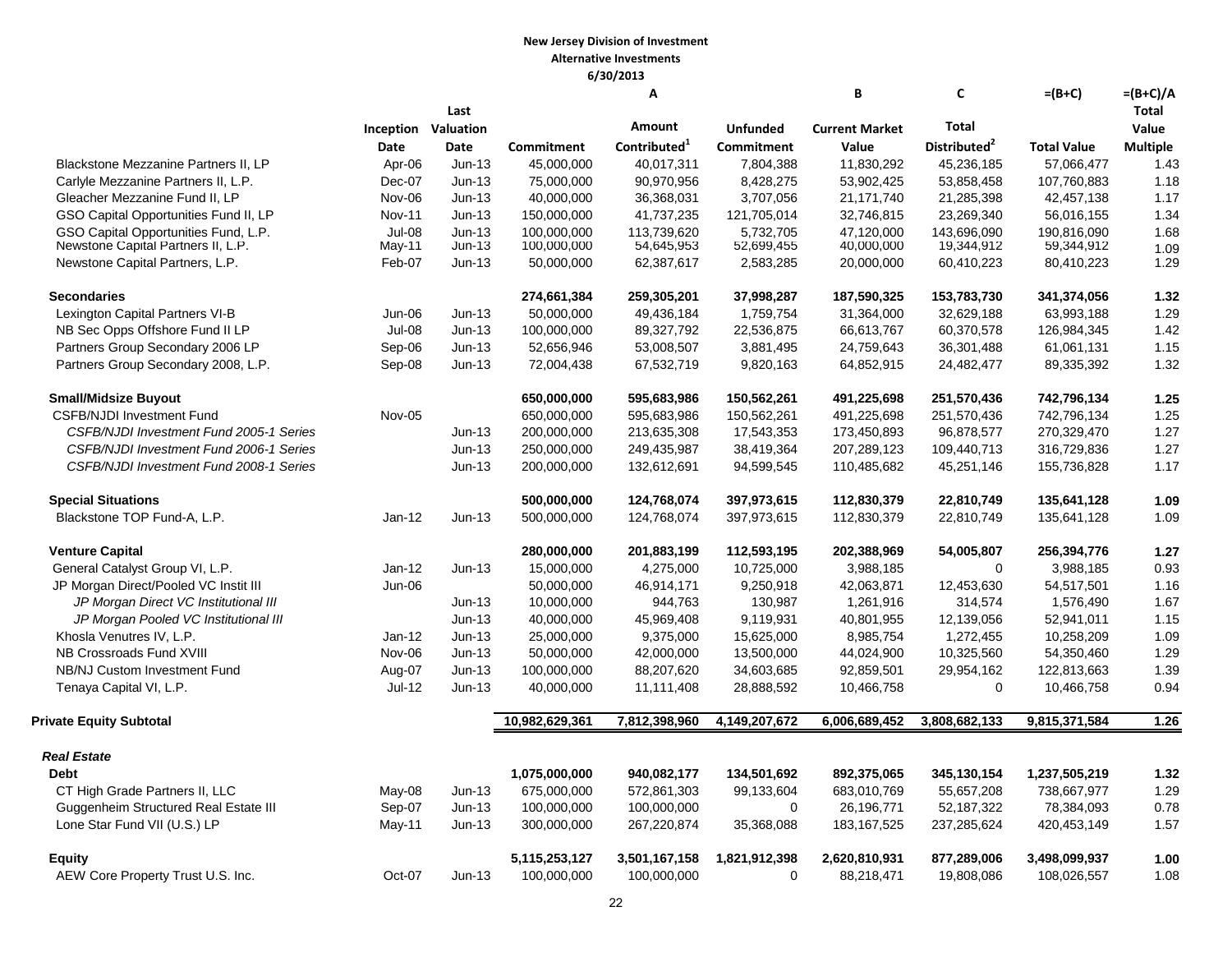|                                                |               |                            |             | Α                        |                 | B                     | C                        | $= (B + C)$        | $=(B+C)/A$      |
|------------------------------------------------|---------------|----------------------------|-------------|--------------------------|-----------------|-----------------------|--------------------------|--------------------|-----------------|
|                                                |               | Last                       |             |                          |                 |                       |                          |                    | Total           |
|                                                |               | <b>Inception Valuation</b> |             | Amount                   | <b>Unfunded</b> | <b>Current Market</b> | Total                    |                    | Value           |
|                                                | Date          | <b>Date</b>                | Commitment  | Contributed <sup>1</sup> | Commitment      | Value                 | Distributed <sup>2</sup> | <b>Total Value</b> | <b>Multiple</b> |
| ARA Asia Dragon Limited                        | Sep-07        | $Jun-13$                   | 100,000,000 | 92,842,000               | 7,158,000       | 88,882,493            | 41,548,131               | 130,430,624        | 1.40            |
| <b>Blackrock Diamond Property Fund</b>         | Jun-06        | $Jun-13$                   | 50,000,000  | 50,000,000               | $\mathbf 0$     | 15,913,295            | 801,088                  | 16,714,383         | 0.33            |
| Blackstone Real Estate Partners Asia LP        |               | N/A                        | 500,000,000 | $\mathbf 0$              | 500,000,000     | $\mathbf 0$           | $\mathbf 0$              | $\Omega$           | N/A             |
| <b>Blackstone Real Estate V</b>                | Feb-06        | $Jun-13$                   | 75,000,000  | 78,170,516               | 3,313,359       | 90,793,080            | 34,057,907               | 124,850,987        | 1.60            |
| <b>Blackstone Real Estate VI</b>               | Feb-07        | $Jun-13$                   | 100,000,000 | 97,426,555               | 6,428,327       | 124,443,625.52        | 28,633,387               | 153,077,012        | 1.57            |
| Blackstone Real Estate Partners VI, Sec        | <b>Nov-11</b> | $Jun-13$                   | 43,624,688  | 39,138,546               | 4,486,142       | 54,287,919.48         | 9,408,281                | 63,696,200         | 1.63            |
| <b>Blackstone Real Estate VII</b>              | Dec-11        | $Jun-13$                   | 300,000,000 | 153,250,447              | 155,032,136     | 178,288,862           | 21,135,903               | 199,424,765        | 1.30            |
| Capri Urban                                    | Sep-07        | $Jun-13$                   | 50,000,000  | 49,475,115               | 524,885         | 31,164,216            | 0                        | 31,164,216         | 0.63            |
| Carlyle Realty Partners V LP                   | Feb-07        | $Jun-13$                   | 100,000,000 | 120,794,466              | 38,278,707      | 54,076,124            | 95,007,258               | 149,083,382        | 1.23            |
| <b>CBRE Strategic Partners Europe Fund III</b> | May-07        | $Jun-13$                   | 54,680,944  | 53,981,104               | 699,840         | 23,220,421            | $\mathbf 0$              | 23,220,421         | 0.43            |
| CBRE Strategic Partners U.S. Opp V             | Nov-07        | $Jun-13$                   | 75,000,000  | 69,388,002               | 7,564,490       | 53,918,100            | 3,309,094                | 57,227,194         | 0.82            |
| <b>CBRE Strategic Partners US Fund IV</b>      | $Dec-05$      | $Jun-13$                   | 50,000,000  | 50,000,000               | $\mathbf 0$     | 8,915,948             | $\mathbf 0$              | 8,915,948          | 0.18            |
| CIM Fund III, L.P.                             | Jul-07        | $Jun-13$                   | 50,000,000  | 45,377,750               | 4,622,250       | 65,900,524            | 823,817                  | 66,724,341         | 1.47            |
| CIM Urban REIT, LLC                            | Jun-06        | $Jun-13$                   | 50,000,000  | 50,000,000               | $\Omega$        | 67,784,813            | 10,392,263               | 78,177,076         | 1.56            |
| <b>CPI Capital Partners Europe</b>             | Nov-06        | $Jun-13$                   | 73,503,702  | 64,915,129               | 10,628,495      | 22,620,427            | 4,774,520                | 27,394,947         | 0.42            |
| Exeter - Core Industrial Venture Fund          | Apr-12        | $Jun-13$                   | 200,000,000 | 70,364,250               | 129,635,750     | 72,000,433            | 1,980,000                | 73,980,433         | 1.05            |
| Five Mile Capital Partners II, LP              | Dec-07        | $Jun-13$                   | 100,000,000 | 100,000,000              | 8,810,268       | 56,364,187            | 30,967,544               | 87,331,731         | 0.87            |
| Heitman America Real Estate Trust, L.P.        | Jan-07        | $Jun-13$                   | 100,000,000 | 100,000,000              | $\mathbf 0$     | 108,447,058           | 19,612,682               | 128,059,740        | 1.28            |
| Hunt Commercial Realty Partners II, L.P.       | Mar-06        | $Jun-13$                   | 75,000,000  | 64,224,413               | 10,775,587      | 15,835,706            | 17,244,040               | 33,079,746         | 0.52            |
| Hunt Commercial Realty Partners III, L.P.      | Aug-07        | $Jun-13$                   | 50,000,000  | 42,973,931               | 7,026,069       | 15,977,445            | 8,237,639                | 24,215,084         | 0.56            |
| Hunt UK Realty Partners, L.P.                  | Mar-07        | $Jun-13$                   | 47,643,793  | 47,625,409               | 18,384          | 4,633,011.00          | $\mathbf 0$              | 4,633,011          | 0.10            |
| JP Morgan Alternative Property Fund II         | Mar-06        | $Jun-13$                   | 50,000,000  | 48,484,531               | 1,515,469       | 5,665,813             | 26,970,707               | 32,636,520         | 0.67            |
| L&B Diversified Strategy Partners, LP          | Mar-08        | $Jun-13$                   | 34,300,000  | 31,856,592               | 2,443,409       | 15,325,420            | 15,171,097               | 30,496,517         | 0.96            |
| LaSalle Asia Opportunity Fund III              | Jul-07        | $Jun-13$                   | 80,000,000  | 62,407,265               | 21,878,405      | 37,026,094            | 15,869,031               | 52,895,125         | 0.85            |
| Lone Star Real Estate Fund II (U.S.) LP        | May-11        | $Jun-13$                   | 100,000,000 | 60,306,987               | 39,618,013      | 48,025,612            | 22,313,035               | 70,338,647         | 1.17            |
| Lubert Adler Real Estate Fund VI-B             | Feb-11        | $Jun-13$                   | 100,000,000 | 85,000,000               | 15,664,823      | 96,704,001            | 12,875,000               | 109,579,001        | 1.29            |
| MacFarlane Urban Real Estate Fund II, LP       | Nov-06        | $Jun-13$                   | 75,000,000  | 76,652,840               | 6,236           | 12,314,371            | 1,652,837                | 13,967,208         | 0.18            |
| NJDOI/GMAM Core Plus RE Investment             | May-08        | $Jun-13$                   | 81,500,000  | 69,058,502               | 16,972,312      | 48,418,812            | 53,415,171               | 101,833,983        | 1.47            |
| NJDOI/GMAM Opp RE Investment Program           | May-08        | $Jun-13$                   | 25,000,000  | 13,400,100               | 10,873,119      | 12,508,853            | 2,353,376                | 14,862,229         | 1.11            |
| Northwood Real Estate Co-Invest                | Dec-12        | $Jun-13$                   | 75,000,000  | 211,395                  | 74,788,605      | 0                     | $\mathbf 0$              | $\Omega$           | 0.00            |
| Northwood Real Estate Partners                 | Dec-12        | $Jun-13$                   | 75,000,000  | 19,070,832               | 56,090,446      | 18,659,585            | 161,278                  | 18,820,863         | 0.99            |
| OZNJ Real Estate Opportunities, LP             | Mar-13        | N/A                        | 100,000,000 | $\Omega$                 | 100,000,000     | $\Omega$              | $\Omega$                 | $\Omega$           | N/A             |
| <b>PLA Residential Fund III</b>                | Feb-08        | $Jun-13$                   | 50,000,000  | 50,000,000               | 0               | 56,943,334            | 186,986                  | 57,130,320         | 1.14            |
| <b>Prime Property Fund</b>                     | Aug-07        | $Jun-13$                   | 130,000,000 | 150,000,000              | $\mathbf 0$     | 87,149,736            | 59,384,795               | 146,534,532        | 0.98            |
| <b>PRISA II</b>                                | Jun-07        | $Jun-13$                   | 60,000,000  | 100,000,000              | $\mathbf 0$     | 47,237,879            | 48,302,764               | 95,540,643         | 0.96            |
| PRISA Real Estate Separate Account             | Dec-06        | $Jun-13$                   | 265,000,000 | 300,000,000              | $\pmb{0}$       | 174,853,270           | 117,589,538              | 292,442,807        | 0.97            |
| RE Capital Asia Partners III, L.P.             | Aug-12        | $Jun-13$                   | 80,000,000  | 21,389,755               | 63,819,754      | 23,959,125            | 7,592,375                | 31,551,500         | 1.48            |
| Realty Associates Fund IX                      | Aug-08        | $Jun-13$                   | 100,000,000 | 100,000,000              | $\mathbf 0$     | 77,695,298            | 21,942,128               | 99,637,426         | 1.00            |
| <b>Realty Associates Fund VIII</b>             | Aug-06        | $Jun-13$                   | 100,000,000 | 100,000,000              | $\pmb{0}$       | 53,925,597            | 5,202,879                | 59,128,476         | 0.59            |
| RREEF Global Opportunity Fund II               | Oct-06        | $Jun-13$                   | 100,000,000 | 100,000,001              | $\mathbf 0$     | 59,529,401            | $\mathbf 0$              | 59,529,401         | 0.60            |
| Silverpeak Legacy Pension Partners III, L.P.   | May-08        | $Jun-13$                   | 100,000,000 | 44,586,329               | 55,219,766      | 23,511,849            | 983,952                  | 24,495,801         | 0.55            |
| TPG/NJ (RE) Partnership, LP                    | Feb-13        | N/A                        | 350,000,000 | $\mathbf 0$              | 350,000,000     | $\mathbf 0$           | 0                        | 0                  | N/A             |
| Tucker Development/Acquisition Fund            | Oct-07        | $Jun-13$                   | 50,000,000  | 48,349,835               | 1,650,165       | 46,015,125            | $\Omega$                 | 46,015,125         | 0.95            |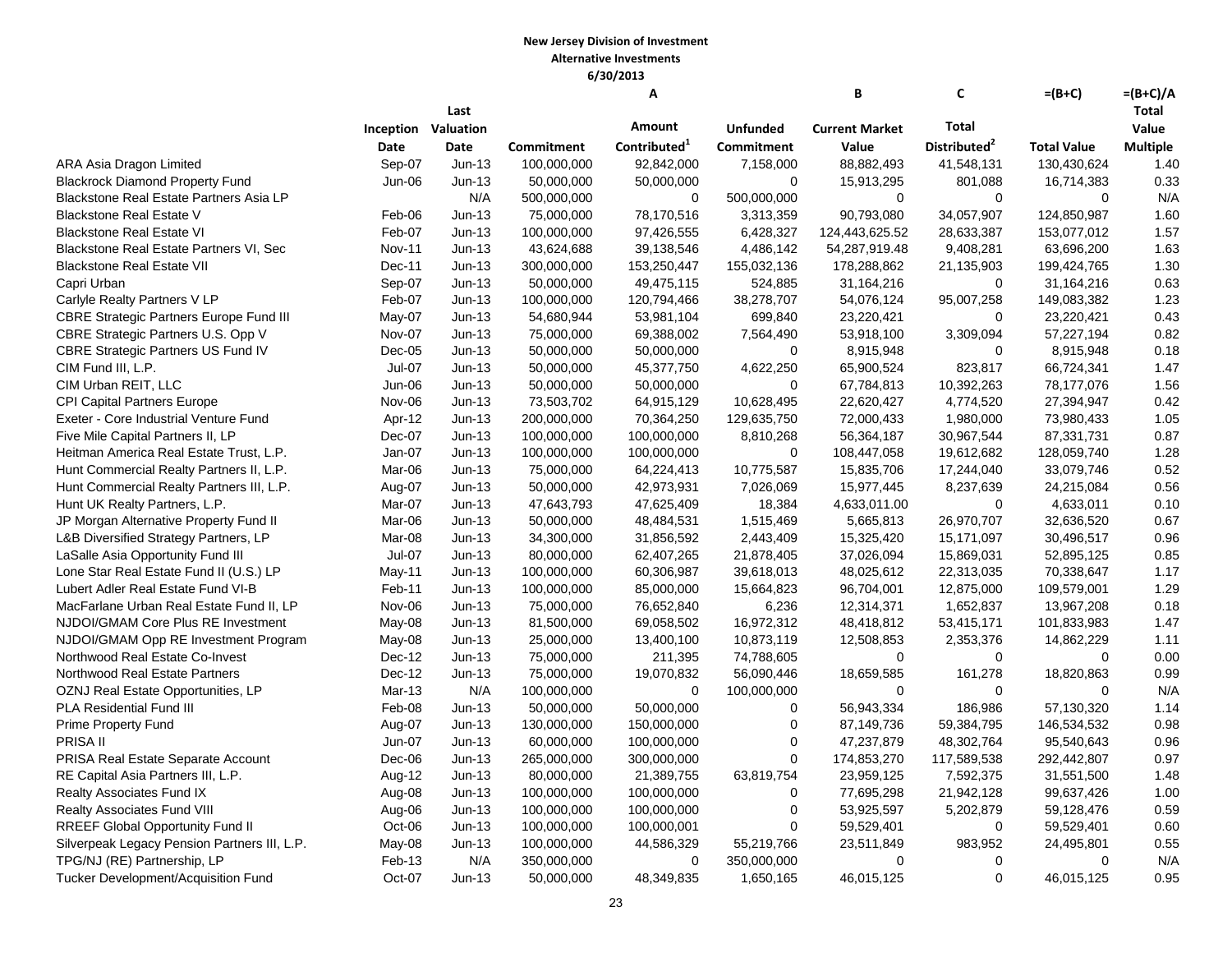|                                          |               |                            |               | А                        |                   | B                     | C                        | $= (B + C)$        | $=(B+C)/A$      |
|------------------------------------------|---------------|----------------------------|---------------|--------------------------|-------------------|-----------------------|--------------------------|--------------------|-----------------|
|                                          |               | Last                       |               |                          |                   |                       |                          |                    | Total           |
|                                          |               | <b>Inception Valuation</b> |               | Amount                   | <b>Unfunded</b>   | <b>Current Market</b> | Total                    |                    | Value           |
|                                          | Date          | Date                       | Commitment    | Contributed <sup>1</sup> | <b>Commitment</b> | Value                 | Distributed <sup>2</sup> | <b>Total Value</b> | <b>Multiple</b> |
| Walton Street Mexico Fund I. LP          | <b>Jun-08</b> | $Jun-13$                   | 25,000,000    | 19,725,000               | 5,275,000         | 22.939.620            | $\mathbf 0$              | 22.939.620         | 1.16            |
| Walton Street Real Estate Fund Sidecar V | Dec-06        | $Jun-13$                   | 25,000,000    | 25,000,000               | $\mathbf 0$       | 8,313,860             | 3,260,870                | 11,574,730         | 0.46            |
| Walton Street Real Estate Fund V         | Jun-06        | $Jun-13$                   | 75,000,000    | 75,000,000               | $\mathbf 0$       | 50,856,080            | 9,395,523                | 60,251,603         | 0.80            |
| Walton Street Real Estate Fund VI        | Oct-07        | $Jun-13$                   | 75,000,000    | 63,485,899               | 11,514,101        | 84,332,837            | 13,562,736               | 97,895,573         | 1.54            |
| Warburg Pincus Real Estate Fund I        | Sep-06        | $Jun-13$                   | 100,000,000   | 95,333,333               | 500,000           | 92,870,085            | 39,276,667               | 132,146,752        | 1.39            |
| Westbrook Real Estate Fund VIII          | Feb-08        | $Jun-13$                   | 100,000,000   | 110,980,414              | $\mathbf 0$       | 91,916,267            | 42,223,485               | 134, 139, 752      | 1.21            |
| Westbrook VII                            | Jan-07        | $Jun-13$                   | 40,000,000    | 40,000,000               | $\mathbf 0$       | 33,092,854            | 9,503,034                | 42,595,888         | 1.06            |
| Wheelock SREF NJ CO-Invest Feeder, LP    | <b>Nov-12</b> | $Jun-13$                   | 50,000,000    | 0                        | 50,000,000        | 0                     | $\mathbf 0$              | 0                  | N/A             |
| Wheelock Street Real Estate Fund, L.P.   | Dec-11        | $Jun-13$                   | 100,000,000   | 50,919,915               | 49,080,085        | 49,333,994            | 358,103                  | 49,692,097         | 0.98            |
| <b>Real Estate Subtotal</b>              |               |                            | 6,190,253,127 | 4,441,249,335            | 1,956,414,090     | 3,513,185,996         | 1,222,419,160            | 4,735,605,156      | 1.07            |
| <b>Hedge Fund</b>                        |               |                            |               |                          |                   |                       |                          |                    |                 |
| <b>Absolute Return</b>                   |               |                            | 550,000,000   | 550,000,000              | $\mathbf 0$       | 575,671,343           | $\mathbf 0$              | 575,671,343        | 1.05            |
| <b>BlueCrest Capital Management LLP</b>  | Apr-12        | $Jun-13$                   | 200,000,000   | 200,000,000              | $\pmb{0}$         | 201,406,867           | 0                        | 201,406,867        | 1.01            |
| Brevan Howard Fund Limited               | <b>Nov-11</b> | $Jun-13$                   | 200,000,000   | 200,000,000              | 0                 | 214,951,233           | 0                        | 214,951,233        | 1.07            |
| MKP Opportunity Partners, L.P.           | Sep-12        | $Jun-13$                   | 150,000,000   | 150,000,000              | $\mathbf 0$       | 159,313,243           | 0                        | 159,313,243        | 1.06            |
| Credit                                   |               |                            | 1,200,000,000 | 994,595,341              | 205,404,659       | 1,197,360,132         | 1,070,704                | 1,198,430,836      | 1.20            |
| Canyon Value Realization Fund            | Jun-07        | $Jun-13$                   | 75,000,000    | 75,000,000               | $\mathbf 0$       | 115,647,733           | $\mathbf 0$              | 115,647,733        | 1.54            |
| Canyon Balanced Fund                     | $Jul-11$      | $Jun-13$                   | 125,000,000   | 125,000,000              | $\pmb{0}$         | 159,544,717           | 1,070,704                | 160,615,421        | 1.28            |
| Claren Road Credit Master Fund, Ltd.     | Jun-12        | $Jun-13$                   | 150,000,000   | 150,000,000              | $\mathbf 0$       | 162,729,977           | 0                        | 162,729,977        | 1.08            |
| GSO Credit Partners - A, L.P.            | Mar-12        | $Jun-13$                   | 250,000,000   | 250,000,000              | $\mathbf 0$       | 324,503,666           | 0                        | 324,503,666        | 1.30            |
| GSO Special Situations Fund, L.P.        | Feb-12        | $Jun-13$                   | 100,000,000   | 100,000,000              | $\mathbf 0$       | 125,337,370           | $\pmb{0}$                | 125,337,370        | 1.25            |
| Lazard Rathmore Fund, Ltd.               | Aug-12        | $Jun-13$                   | 150,000,000   | 100,000,000              | 50,000,000        | 104,950,257           | $\pmb{0}$                | 104,950,257        | 1.05            |
| OZNJ Private Opportunities LP            | Mar-13        | $Jun-13$                   | 200,000,000   | 44,595,341               | 155,404,659       | 44,938,562            | $\mathbf 0$              | 44,938,562         | 1.01            |
| Regiment Capital Ltd. Fund               | Dec-11        | $Jun-13$                   | 150,000,000   | 150,000,000              | $\mathbf 0$       | 159,707,850           | $\Omega$                 | 159,707,850        | 1.06            |
| <b>Distressed</b>                        |               |                            | 350,000,000   | 450,000,000              | $\mathbf 0$       | 493,022,121           | 135,671,514              | 628,693,634        | 1.40            |
| <b>Centerbridge Credit Partners</b>      | Oct-07        | $Jun-13$                   | 200,000,000   | 200,000,000              | $\mathbf 0$       | 256,830,387           | 36,564,641               | 293,395,028        | 1.47            |
| <b>King Street Capital</b>               | Feb-07        | $Jun-13$                   | 150,000,000   | 150,000,000              | $\mathbf 0$       | 228,634,153           | $\mathbf 0$              | 228,634,153        | 1.52            |
| Marathon Special Opp Fund, LTD           | Jul-08        | $Jun-13$                   | $\mathbf 0$   | 100,000,000              | $\mathbf 0$       | 7,557,581             | 99,106,873               | 106,664,453        | 1.07            |
| <b>Equity Long/ Short</b>                |               |                            | 1,425,000,000 | 1,200,000,000            | 375,000,000       | 1,210,505,463         | 232,324,412              | 1,442,829,875      | 1.20            |
| Archipelago Partners, LP                 | Jun-06        | $Jun-13$                   | 150,000,000   | 150,000,000              | $\mathbf 0$       | 223,878,802           | $\mathbf 0$              | 223,878,802        | 1.49            |
| Ascend Partners Fund II, LP              | Jul-07        | $Jun-13$                   | $\mathbf 0$   | 150,000,000              | $\pmb{0}$         | 8,280,232             | 157,324,412              | 165,604,644        | 1.10            |
| Asia Century Quest Capital LLC           | Aug-08        | $Jun-13$                   | 150,000,000   | 150,000,000              | $\mathbf 0$       | 84,115,783            | 75,000,000               | 159,115,783        | 1.06            |
| Bay Pond Partners, L.P.                  | Apr-12        | $Jun-13$                   | 150,000,000   | 150,000,000              | $\mathbf 0$       | 168,434,450           | $\mathbf 0$              | 168,434,450        | 1.12            |
| Cadian Fund, L.P.                        | May-12        | $Jun-13$                   | 100,000,000   | 100,000,000              | $\mathbf 0$       | 96,759,598            | $\mathbf 0$              | 96,759,598         | 0.97            |
| Omega Overseas Partners Ltd. Class-B     | Jan-07        | $Jun-13$                   | 225,000,000   | 125,000,000              | 100,000,000       | 181,052,264           | 0                        | 181,052,264        | 1.45            |
| Scopia PX, LLC                           | $Jan-13$      | $Jun-13$                   | 150,000,000   | 125,000,000              | 25,000,000        | 132,731,458           | $\mathbf 0$              | 132,731,458        | 1.06            |
| ValueAct Capital Partners II, L.P.       | <b>Nov-11</b> | $Jun-13$                   | 150,000,000   | 150,000,000              | $\Omega$          | 200,144,344           | 0                        | 200,144,344        | 1.33            |
| ValueAct Co-Invest International LP      | $Jun-13$      | N/A                        | 200,000,000   | 0                        | 200,000,000       | $\mathbf 0$           | $\mathbf 0$              | $\mathbf 0$        | N/A             |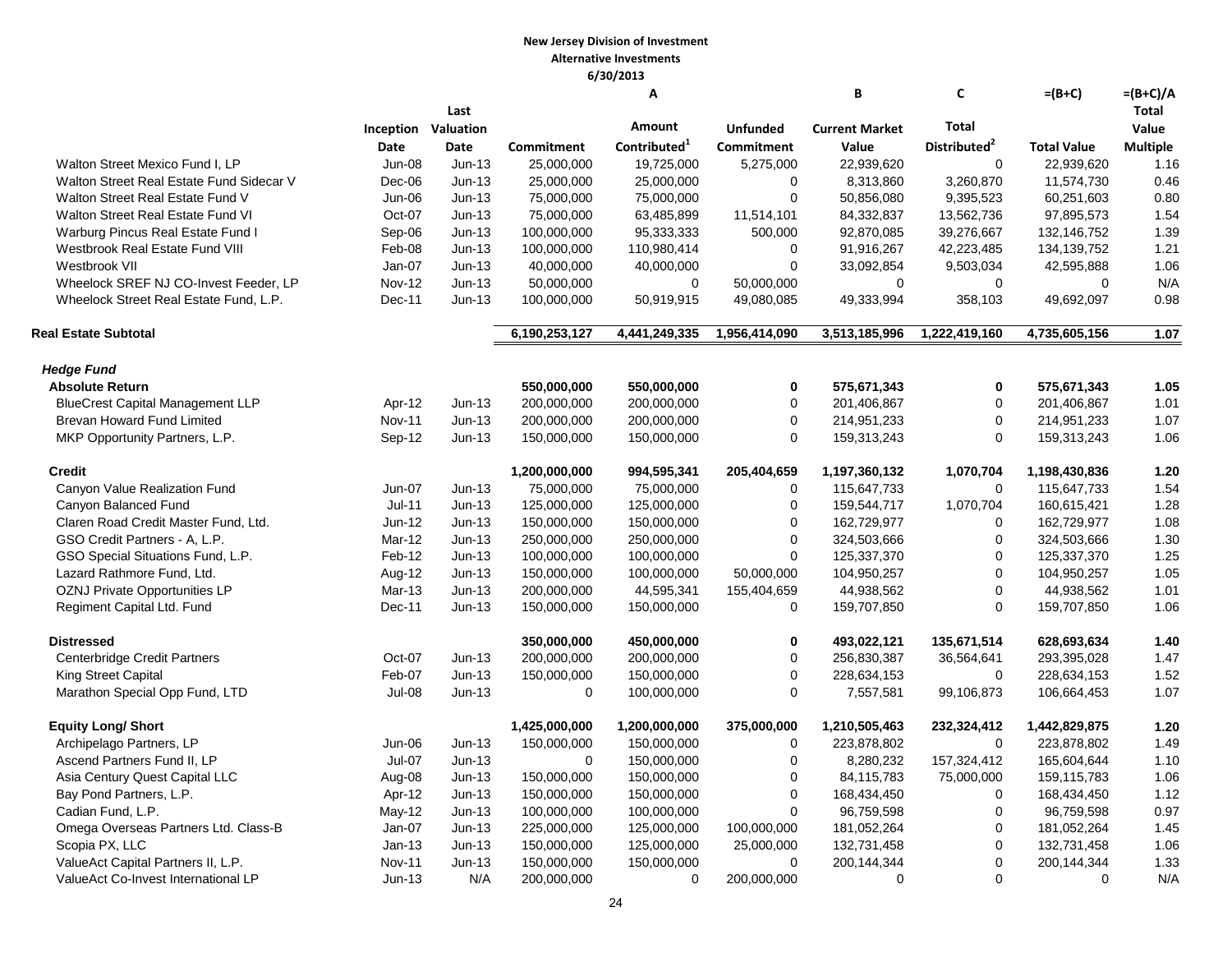|                                              |               | Last                       |               | A                        |                   | В                     | C                        | $= (B+C)$          | $=(B+C)/A$<br>Total |
|----------------------------------------------|---------------|----------------------------|---------------|--------------------------|-------------------|-----------------------|--------------------------|--------------------|---------------------|
|                                              |               | <b>Inception Valuation</b> |               | Amount                   | <b>Unfunded</b>   | <b>Current Market</b> | <b>Total</b>             |                    | Value               |
|                                              | <b>Date</b>   | <b>Date</b>                | Commitment    | Contributed <sup>1</sup> | <b>Commitment</b> | Value                 | Distributed <sup>2</sup> | <b>Total Value</b> | <b>Multiple</b>     |
| Visium Balanced Offshore Fund, Ltd           | Aug-12        | $Jun-13$                   | 150,000,000   | 100,000,000              | 50,000,000        | 115,108,532           | $\mathbf 0$              | 115,108,532        | 1.15                |
| <b>Event Driven</b>                          |               |                            | 1,200,000,000 | 695,000,000              | 505,000,000       | 868,541,038           | 30,000,000               | 898,541,038        | 1.29                |
| Cevian Capital II, L.P.                      | Apr-12        | $Jun-13$                   | 150,000,000   | 125,000,000              | 25,000,000        | 133,450,305           | 0                        | 133,450,305        | 1.07                |
| Davidson Kempner Institutional Partners, L.P | Dec-06        | $Jun-13$                   | 150,000,000   | 150,000,000              | $\Omega$          | 208,871,108           | 0                        | 208,871,108        | 1.39                |
| Elliott Associates, L.P.                     | Apr-12        | $Jun-13$                   | 200,000,000   | 20,000,000               | 180,000,000       | 22,382,000            | $\mathbf 0$              | 22,382,000         | 1.12                |
| JANA Strategic Investment Fund II, LP        | $Jun-13$      | N/A                        | 300,000,000   | $\Omega$                 | 300,000,000       | $\mathbf 0$           | $\mathbf 0$              | $\Omega$           | N/A                 |
| Pershing Square LP                           | Apr-10        | $Jun-13$                   | 200,000,000   | 200,000,000              | 0                 | 234,467,613           | 30,000,000               | 264,467,613        | 1.32                |
| Third Point Offshore Fund, LTD.              | Apr-11        | $Jun-13$                   | 100,000,000   | 100,000,000              | 0                 | 125,738,805           | $\mathbf 0$              | 125,738,805        | 1.26                |
| York Capital Management, LP                  | Feb-07        | $Jun-13$                   | 100,000,000   | 100,000,000              | 0                 | 143,631,207           | $\mathbf 0$              | 143,631,207        | 1.44                |
| <b>Fund of Funds</b>                         |               |                            | 2,210,000,000 | 2,057,758,928            | 152,241,072       | 2,291,471,898         | 29,590,586               | 2,321,062,484      | 1.13                |
| AIMS/NJ Multi-Strategy Portfolio, LLC        | Aug-06        | $Jun-13$                   | 550,000,000   | 550,000,000              | 0                 | 675,628,242           | $\mathbf 0$              | 675,628,242        | 1.23                |
| Arden Garden State NJ Fund LP.               | Jun-06        | $Jun-13$                   | 500,000,000   | 500,000,000              | 0                 | 538,467,895           | $\pmb{0}$                | 538,467,895        | 1.08                |
| Protege Partners, LP                         | <b>Jun-07</b> | $Jun-13$                   | 150,000,000   | 150,000,000              | 0                 | 159,235,905           | $\Omega$                 | 159,235,905        | 1.06                |
| RC Woodley Park, LP                          | Aug-06        | $Jun-13$                   | 810,000,000   | 751,258,928              | 58,741,072        | 809,172,694           | 29,590,586               | 838,763,280        | 1.12                |
| Reservoir Strategic Partners Fund, LP        | $Jul-11$      | Jun-13                     | 200,000,000   | 106,500,000              | 93,500,000        | 108,967,163           | 0                        | 108,967,163        | 1.02                |
| <b>Global Macro</b>                          |               |                            | 300,000,000   | 300,000,000              | 0                 | 299,986,453           | $\mathbf 0$              | 299,986,453        | 1.00                |
| Lynx (Bermuda) Ltd.                          | Mar-11        | $Jun-13$                   | 100,000,000   | 100,000,000              | $\mathsf 0$       | 93,413,973            | $\mathbf 0$              | 93,413,973         | 0.93                |
| Winton Futures Fund                          | $Jan-11$      | $Jun-13$                   | 200,000,000   | 200,000,000              | $\Omega$          | 206,572,480           | $\Omega$                 | 206,572,480        | 1.03                |
| <b>Multi-Strategy</b>                        |               |                            | 500,000,000   | 551,096,209              | 100,977,558       | 432,782,514           | 240,996,083              | 673,778,597        | 1.22                |
| AG Garden Partners, LP                       | Mar-06        | $Jun-13$                   | $\Omega$      | 150,000,000              | $\Omega$          | 9,337,711             | 152,650,000              | 161,987,711        | 1.08                |
| Dyal NJ Investors, L.P.                      | Oct-12        | $Jun-13$                   | 200,000,000   | 101,096,209              | 100,977,558       | 94,994,995            | 13,346,083               | 108,341,078        | 1.07                |
| Farallon Capital Inst. Partners, L.P.        | Jun-07        | $Jun-13$                   | 150,000,000   | 150,000,000              | 0                 | 85,984,140            | 75,000,000               | 160,984,140        | 1.07                |
| OZ Domestic Partners II, Ltd.                | Jun-06        | $Jun-13$                   | 150,000,000   | 150,000,000              | 0                 | 242,465,668           | $\Omega$                 | 242,465,668        | 1.62                |
| <b>Hedge Fund Subtotal</b>                   |               |                            | 7,735,000,000 | 6,798,450,479            | 1,338,623,289     | 7,369,340,961         | 669,653,299              | 8,038,994,260      | 1.18                |
| <b>Real Assets</b>                           |               |                            |               |                          |                   |                       |                          |                    |                     |
| Blackstone Energy Partners, L.P.             | Mar-12        | $Jun-13$                   | 150,000,000   | 58,180,422               | 92,043,434        | 66,746,693            | 23,982,442               | 90,729,135         | 1.56                |
| <b>Blackstone Resources Select Fund</b>      | Aug-11        | $Jun-13$                   | 250,000,000   | 250,000,000              | 0                 | 206,649,970           | $\mathbf 0$              | 206,649,970        | 0.83                |
| Blackstone TOP Fund - A, L.P.                | <b>Jul-12</b> | $Jun-13$                   | 250,000,000   | 158,828,079              | 97,983,565        | 154,726,426           | 14,129,529               | 168,855,955        | 1.06                |
| BX NJ Co-Invest, L.P.                        | Aug-12        | $Jun-13$                   | 20,014,142    | 20,014,142               | 0                 | 49,861,905            | $\mathbf 0$              | 49,861,905         | 2.49                |
| Gresham Commodity Fund (ETAP)                | Feb-08        | $Jun-13$                   | 200,000,000   | 200,000,000              | 0                 | 140,006,333           | $\mathbf 0$              | 140,006,333        | 0.70                |
| Gresham Commodity Fund (TAP)                 | Nov-07        | $Jun-13$                   | 200,000,000   | 200,000,000              | 0                 | 108,806,054           | 50,000,000               | 158,806,054        | 0.79                |
| GSO Energy Partners - A, L.P.                | Mar-12        | $Jun-13$                   | 500,000,000   | 140,601,462              | 360,276,317       | 153,066,207           | 2,453,403                | 155,519,610        | 1.11                |
| OZNJ Real Asset Opportunities, LP            | Mar-13        | N/A                        | 50,000,000    | $\Omega$                 | 50,000,000        | $\Omega$              | 0                        | $\Omega$           | N/A                 |
| RC Woodley Park, L.P.                        | May-11        | $Jun-13$                   | 135,000,000   | 135,000,000              | $\mathbf 0$       | 138,315,582           | $\mathbf 0$              | 138,315,582        | 1.02                |
| <b>Schroders Commodity Portfolio</b>         | Jan-08        | $Jun-13$                   | 500,000,000   | 450,000,000              | 50,000,000        | 328,475,253           | 50,000,000               | 378,475,253        | 0.84                |
| <b>Sheridan Production Partners I</b>        | Aug-07        | $Jun-13$                   | 50,000,000    | 52,250,000               | 0                 | 43,565,000            | 33,750,000               | 77,315,000         | 1.48                |
| Sheridan Production Partners II-B, L.P       | <b>Nov-10</b> | $Jun-13$                   | 100,000,000   | 91,750,000               | 8,250,000         | 83,292,000            | 1,500,000                | 84,792,000         | 0.92                |
|                                              |               |                            |               |                          |                   |                       |                          |                    |                     |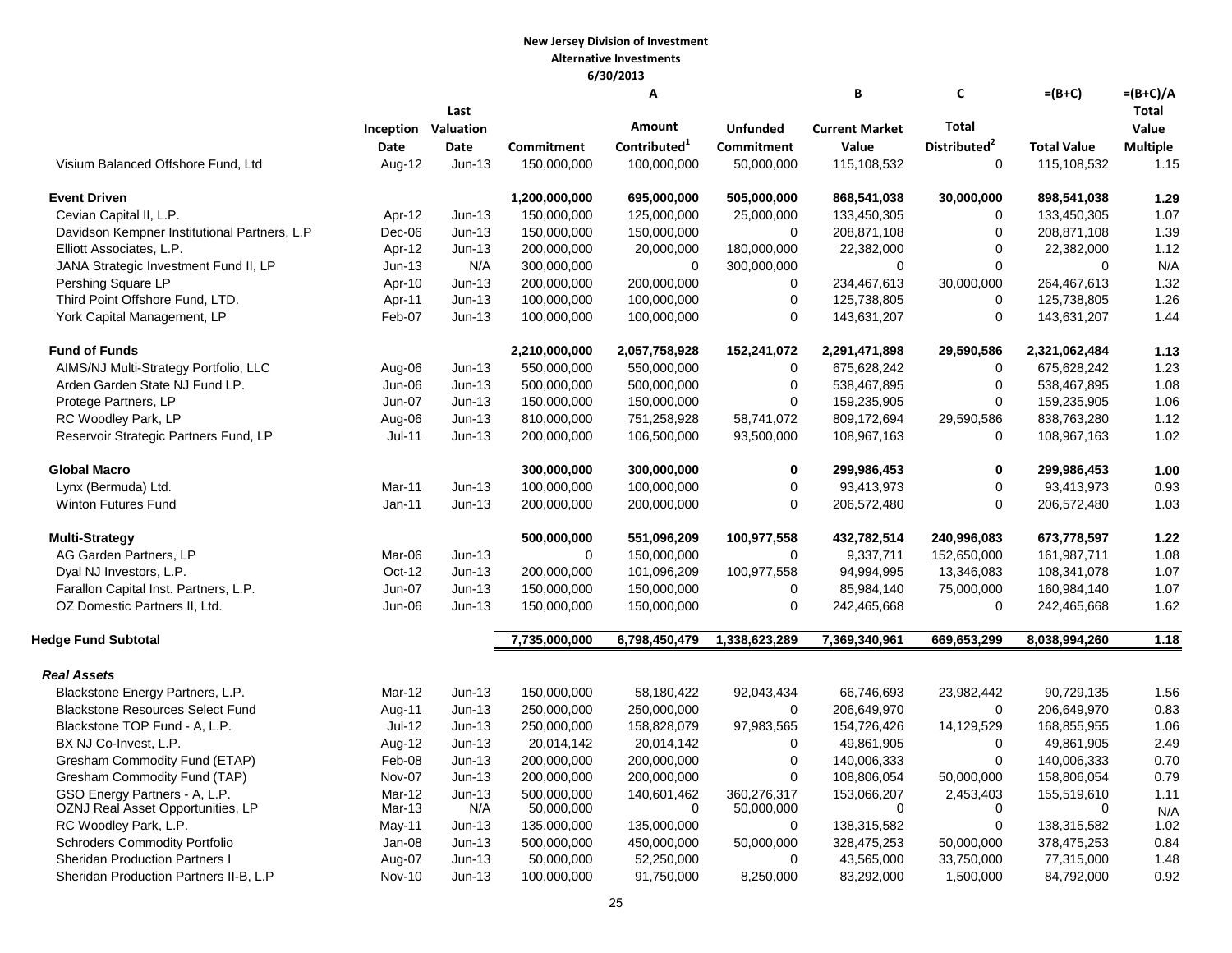|                             |           |                  |                | A                        |               | В                     |                          | $= (B+C)$          | $=(B+C)/A$      |
|-----------------------------|-----------|------------------|----------------|--------------------------|---------------|-----------------------|--------------------------|--------------------|-----------------|
|                             |           | Last             |                |                          |               |                       |                          |                    | <b>Total</b>    |
|                             | Inception | <b>Valuation</b> |                | Amount                   | Unfunded      | <b>Current Market</b> | Total                    |                    | Value           |
|                             | Date      | Date             | Commitment     | Contributed <sup>1</sup> | Commitment    | Value                 | Distributed <sup>4</sup> | <b>Total Value</b> | <b>Multiple</b> |
| Tenaska Power Fund II, L.P. | Sep-08    | $Jun-13$         | 100,000,000    | 66,000,466               | 38,194,967    | 49,598,888            | 13.689.643               | 63,288,531         | 0.96            |
| <b>Real Assets Subtotal</b> |           |                  | 2,505,014,142  | 1,822,624,571            | 696,748,283   | 1,523,110,312         | 189,505,017              | 1,712,615,328      | 0.94            |
| <b>Grand Total</b>          |           |                  | 27,412,896,630 | 20,874,723,344           | 8,140,993,334 | 18,412,326,720        | 5.890.259.609            | 24.302.586.329     | 1.16            |

1. Amount Contributed does not include adjustment for portion of total distributions that are recallable. Contributions does include return of unused funded capital.

2. Total Distributed includes recallable portion of proceeds.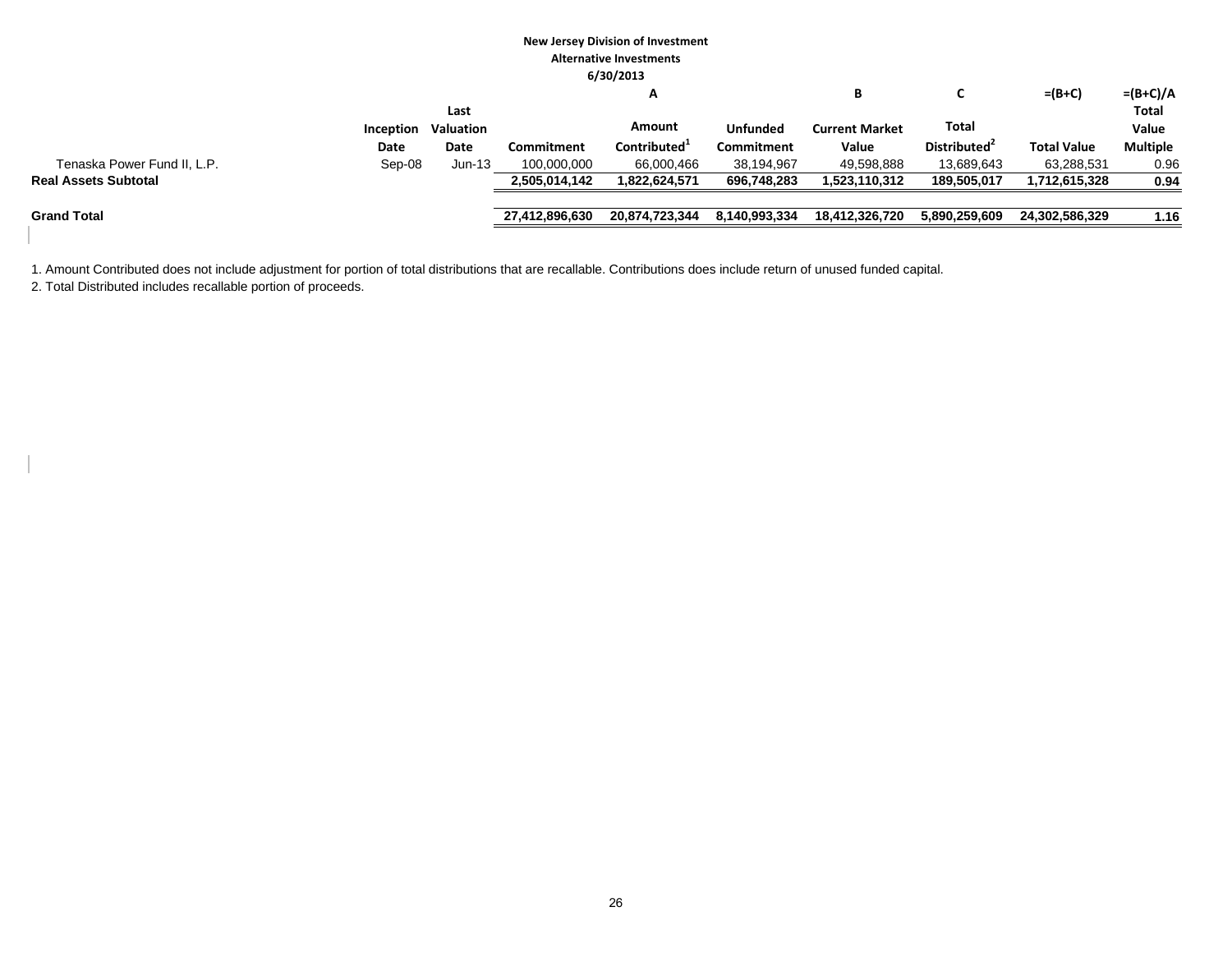#### **New Jersey Division of Investment Global Diversifiied Credit 6/30/13**

Presents underlying fund level information including the Portfolio's original commitments, funded amounts to date, remaining commitments and the distributions to date.

|                                             |                   |                                  |               | Α                                  |                                      | В                              | C                                 | $=(B+C)$           | $=(B+C)/A$                        |
|---------------------------------------------|-------------------|----------------------------------|---------------|------------------------------------|--------------------------------------|--------------------------------|-----------------------------------|--------------------|-----------------------------------|
|                                             | Inception<br>Date | Last<br><b>Valuation</b><br>Date | Commitment    | Amount<br>Contributed <sup>1</sup> | <b>Unfunded</b><br><b>Commitment</b> | <b>Current Market</b><br>Value | Total<br>Distributed <sup>2</sup> | <b>Total Value</b> | Total<br>Value<br><b>Multiple</b> |
| <b>BlackRock Credit Investors</b>           | Oct-07            | $Jun-13$                         | 400.000.000   | 400,000,000                        | 152,900,086                          | 68,206,961                     | 305,800,172                       | 374,007,133        | 0.94                              |
| <b>BlackRock Credit Investors Co-Invest</b> | $Oct-09$          | $Jun-13$                         | 144.000.000   | 144,000,000                        | 114,230,983                          | 26,350,855                     | 229,120,464                       | 255,471,319        | 1.77                              |
| Cerberus NJ Credit Opportunities Fund, L.P. | Apr-12            | Jun-13                           | 300.000.000   | 225.746.269                        | 74.253.731                           | 212,599,200                    | 34,825,871                        | 247.425.071        | 1.10                              |
| Golden Tree Opportunities LP-Class D        | Sep-07            | Jun-13                           | 364,000,000   | 249,500,000                        | 114,500,000                          | 396,912,181                    | 4,637,275                         | 401,549,456        | 1.61                              |
| Knight/TPG NPL - C, L.P.                    | Mar-12            | $Jun-13$                         | 100,000,000   | 77,869,664                         | 35,304,038                           | 74.087.319                     | 13,173,702                        | 87,261,021         | 1.12                              |
| Och Ziff Capital                            | Apr-10            | Jun-13                           | 500.000.000   | 500,000,000                        | $\Omega$                             | 811,409,573                    | $\Omega$                          | 811.409.573        | 1.62                              |
| OZSC II, LP                                 | Mar-13            | $Jun-13$                         | 250,000,000   | 147,324,400                        | 102,675,600                          | 148,182,980                    |                                   | 148,182,980        | 1.01                              |
| <b>TAC 2007, LP</b>                         | Oct-07            | $Jun-13$                         | 128.530.670   | 104.755.112                        | 23,775,558                           | 4,627,392                      | 65.647.861                        | 70,275,253         | 0.67                              |
| TPG Specialty Lending, Inc.                 | May-11            | $Jun-13$                         | 200,000,000   | 67,474,587                         | 132,525,413                          | 72,322,292                     | 20,628,312                        | 92,950,604         | 1.38                              |
| Total                                       |                   |                                  | 2,386,530,670 | 1,916,670,032                      | 750.165.409                          | 1,814,698,753                  | 673,833,657                       | 2,488,532,410      | 1.32                              |

1. Amount Contributed does not include adjustment for portion of total distributions that are recallable. Contributions does include return of unused funded capital.

2. Total distributed include recallable portion of proceeds.